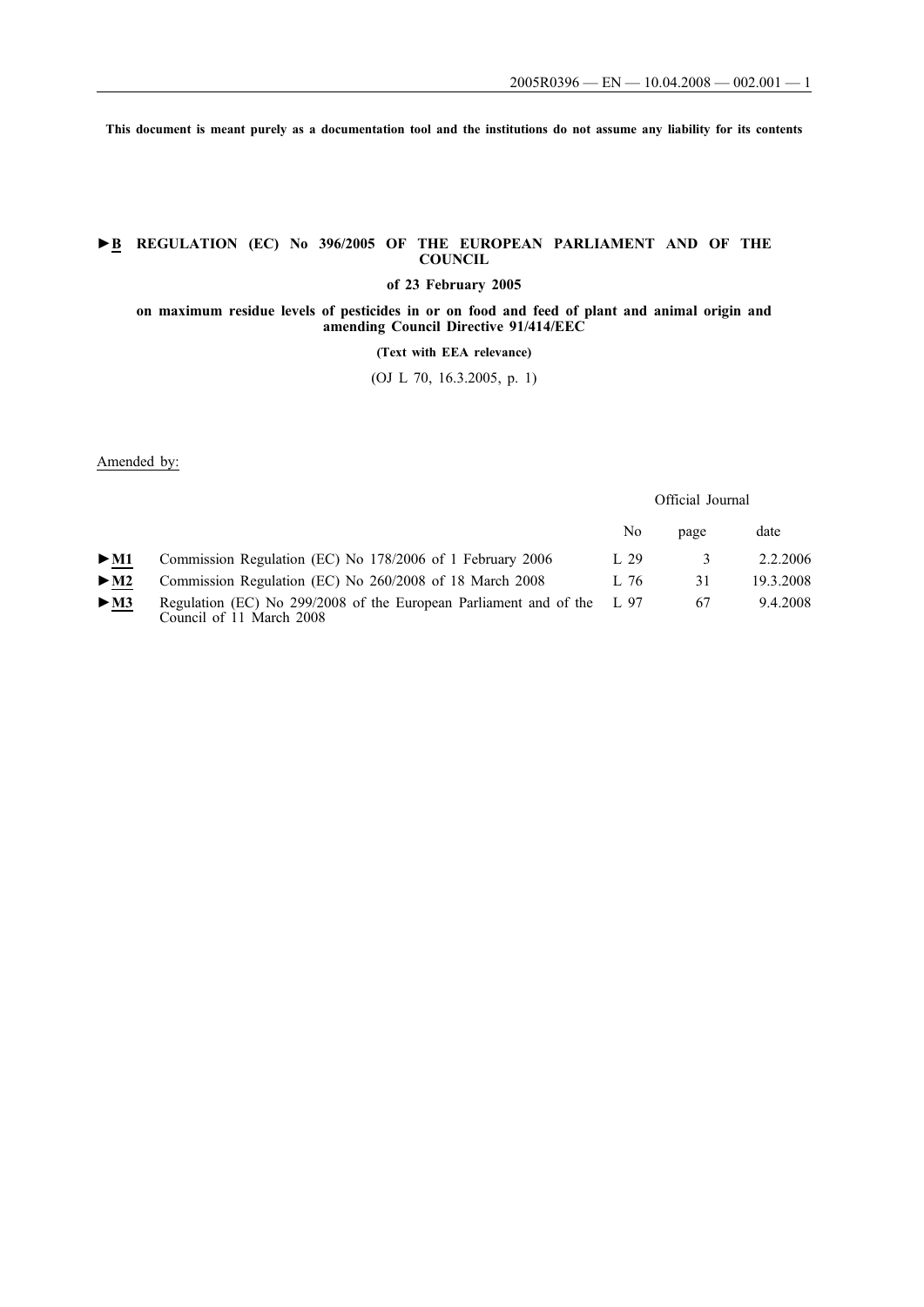### **REGULATION (EC) No 396/2005 OF THE EUROPEAN PARLIAMENT AND OF THE COUNCIL**

#### **of 23 February 2005**

**on maximum residue levels of pesticides in or on food and feed of plant and animal origin and amending Council Directive 91/414/ EEC**

#### **(Text with EEA relevance)**

THE EUROPEAN PARLIAMENT AND THE COUNCIL OF THE EUROPEAN UNION,

Having regard to the Treaty establishing the European Community, and in particular Articles 37 and 152(4)(b) thereof,

Having regard to the proposal from the Commission,

Having regard to the opinion of the European Economic and Social Committee  $(1)$ ,

Having consulted the Committee of the Regions,

Acting in accordance with the procedure laid down in Article 251 of the Treaty  $(2)$ ,

Whereas:

- (1) Council Directive 76/895/EEC of 23 November 1976 relating to the fixing of maximum levels for pesticide residues in and on fruit and vegetables (3), Council Directive 86/362/EEC of 24 July 1986 on the fixing of maximum levels for pesticide residues in and on cereals (4), Council Directive 86/363/EEC of 24 July 1986 on the fixing of maximum levels for pesticide residues in and on foodstuffs of animal origin (5), and Council Directive 90/642/EEC of 27 November 1990 on the fixing of maximum levels for pesticide residues in and on products of plant origin, including fruit and vegetables (6), have been substantially amended several times. In the interests of clarity and simplicity, those Directives should be repealed and replaced by a single act.
- (2) This Regulation directly concerns public health and is relevant to the functioning of the internal market. Differences in national maximum residue levels for pesticides can pose barriers to trade in products included in Annex I to the Treaty and products derived therefrom between Member States and trade between third countries and the Community. Accordingly, in the interest of free movement of goods, equal competition conditions among the Member States, as well as a high level of consumer protection, it is appropriate that maximum residue

 $\overline{(^1)}$  OJ C 234, 30.9.2003, p. 33.

 $(2)$  Opinion of the European Parliament of 20 April 2004 (not yet published in the Official Journal), Council Common Position of 19 July 2004 (OJ C 25 E, 1.2.2005, p. 1) and Position of the European Parliament of 15 December 2004 (not yet published in the Official Journal) and Council Decision of 24 January 2005.

 $(3)$  OJ L 340, 9.12.1976, p. 26. Directive as last amended by Regulation (EC) No 807/2003 (OJ L 122, 16.5.2003, p. 36).

<sup>(4)</sup> OJ L 221, 7.8.1986, p. 37. Directive as last amended by Commission Directive 2004/61/EC (OJ L 127, 29.4.2004, p. 81).

<sup>(5)</sup> OJ L 221, 7.8.1986, p. 43. Directive as last amended by Directive 2004/61/ EC.

<sup>(6)</sup> OJ L 350, 14.12.1990, p. 71. Directive as last amended by Commission Directive 2004/95/EC (OJ L 301, 28.9.2004, p. 42).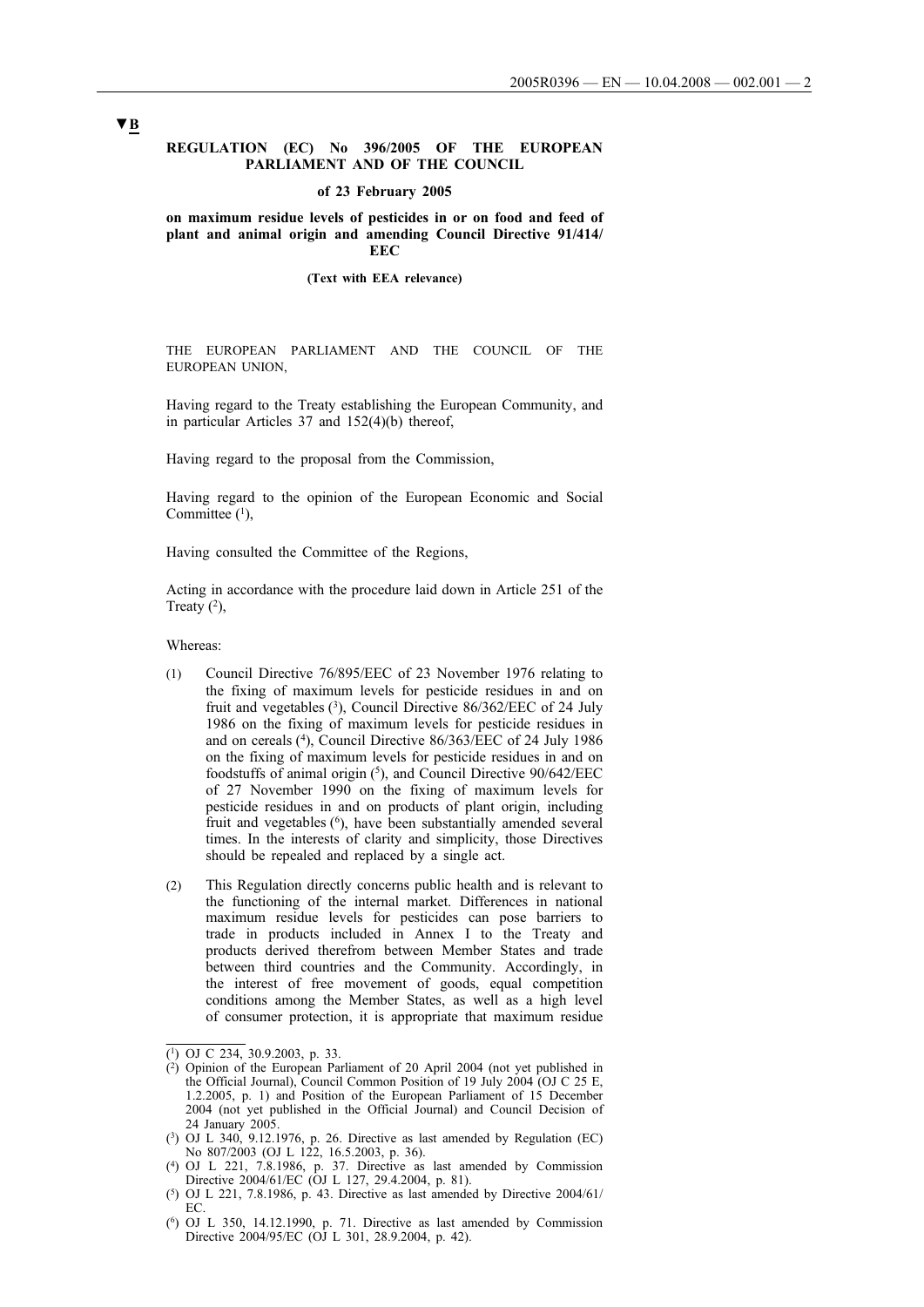levels (MRLs) for products of plant and animal origin be set at Community level, taking into account good agricultural practice.

- (3) A Regulation establishing MRLs does not require transposition into national law in the Member States. It is therefore the most appropriate legal instrument with which to set MRLs for pesticides in products of plant and animal origin, as its precise requirements are to be applied at the same time and in the same manner throughout the Community and accordingly permit a more efficient use of national resources.
- (4) The production and consumption of plant and animal products play a very important role in the Community. The yield from plant production is continually being affected by harmful organisms. It is essential to protect plants and plant products against such organisms in order to prevent a reduction in yield or damage to them, and ensure both the quality of the products harvested and high agricultural productivity. To this end, different methods are available, including non-chemical methods, practices such as using resistant varieties, crop rotation, mechanical weeding, biological control and chemical methods such as the use of plant protection products.
- (5) One of the most common methods of protecting plants and plant products from the effects of harmful organisms is the use of active substances in plant protection products. However, a possible consequence of their use may be the presence of residues in the treated products, in animals feeding on those products and in honey produced by bees exposed to those substances. According to Council Directive 91/414/EEC of 15 July 1991 concerning the placing of plant protection products on the market  $(1)$ , public health should be given priority over the interests of crop protection, thus it is necessary to ensure that such residues should not be present at levels presenting an unacceptable risk to humans and, where relevant, to animals. MRLs should be set at the lowest achievable level consistent with good agricultural practice for each pesticide with a view to protecting vulnerable groups such as children and the unborn.
- (6) It is also important to carry out further work to develop a methodology to take into account cumulative and synergistic effects. In view of human exposure to combinations of active substances and their cumulative and possible aggregate and synergistic effects on human health, MRLs should be set after consultation of the European Food Safety Authority established by Regulation (EC) No 178/2002 of the European Parliament and of the Council of 28 January 2002 laying down the general principles and requirements of food law, establishing the European Food Safety Authority and laying down procedures in matters of food safety  $(2)$  (hereinafter the Authority).
- (7) Directive 91/414/EEC provides that Member States, when issuing authorisations, are to prescribe that plant protection products be used properly. Proper use includes the application of the principles of good agricultural practice as well as the principles of integrated control. Where the MRLs arising from an authorised use of a pesticide under Directive 91/414/EEC present a risk to the consumer, such use should be revised to decrease the levels of pesticide residues. The Community should encourage the use of methods or products favouring a reduction in risk, and the use of amounts of pesticides at levels consistent with efficient pest control.

 $(1)$  OJ L 230, 19.8.1991, p. 1. Directive as last amended by Commission Directive 2004/99/EC (OJ L 309, 6.10.2004, p. 6).

<sup>(2)</sup> OJ L 31, 1.2.2002, p. 1. Regulation as amended by Regulation (EC) No 1642/2003 (OJ L 245, 29.9.2003, p. 4).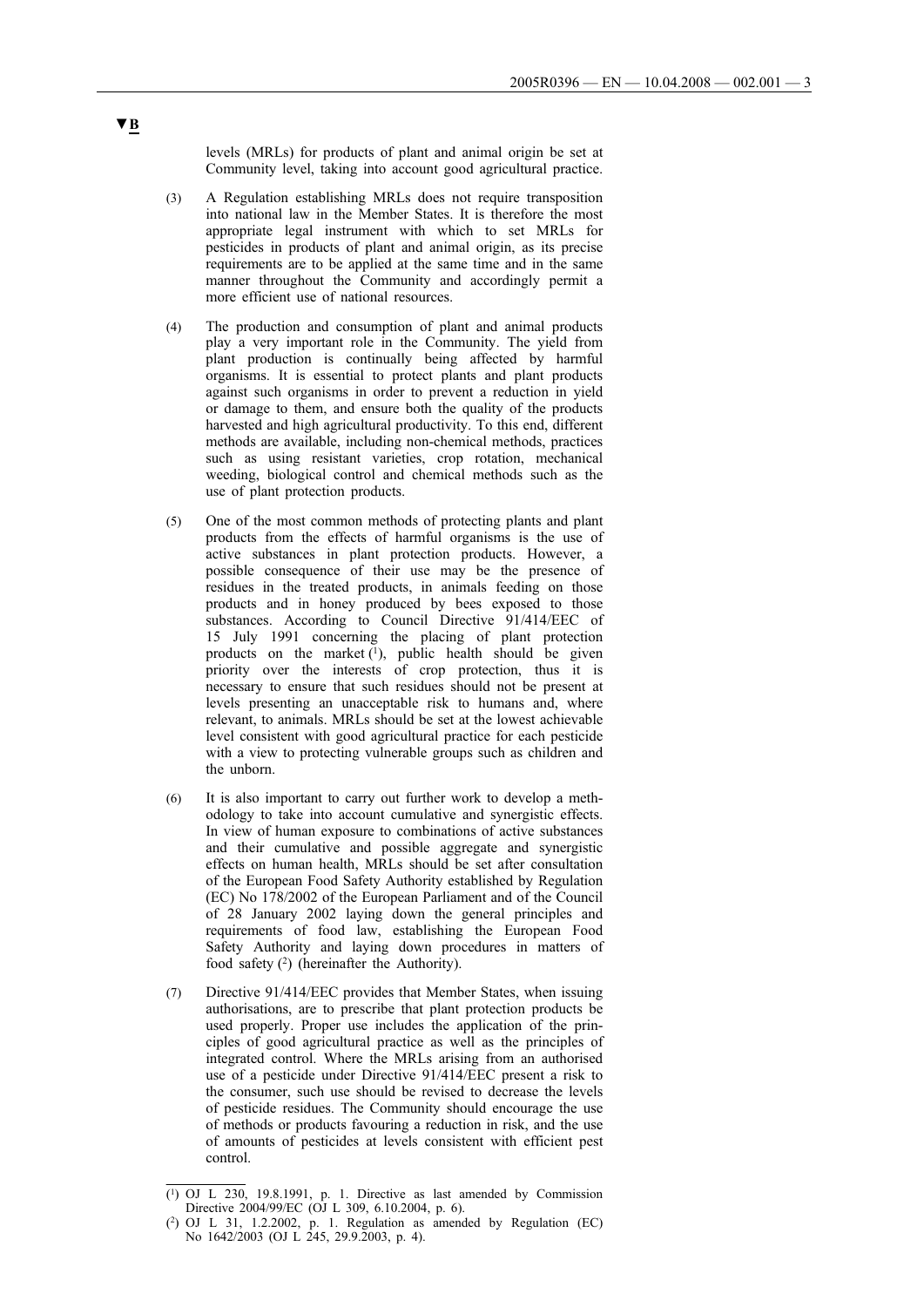- (8) A number of active substances are banned under Council Directive 79/117/EEC of 21 December 1978 prohibiting the placing on the market and use of plant protection products containing certain active substances  $(1)$ . At the same time, many other active substances are not currently authorised under Directive 91/414/EEC. The residues of active substances in products of plant and animal origin arising from unauthorised use or from environmental contamination or from use in third countries should be carefully controlled and monitored.
- (9) The basic rules with regard to food and feed law are laid down in Regulation (EC) No 178/2002.
- (10) In addition to those basic rules, more specific rules are needed to ensure the effective functioning of the internal market and trade with third countries in relation to fresh, processed and/or composite plant and animal products intended for human consumption or animal feed in which pesticide residues may be present, whilst providing the basis for securing a high level of protection for human and animal health and the interests of consumers. Such rules should include the establishment of specific MRLs for each pesticide in food and feed products and the quality of the data underlying these MRLs.
- (11) Notwithstanding the fact that the principles of the general food law laid down in Regulation (EC) No 178/2002 apply only to feed for food-producing animals, in view of the difficulty of segregating products to be used as feed intended for animals which are not destined for food production and in order to facilitate the control and the enforcement of the provisions of this Regulation, it is appropriate to apply them also to feed which is not intended for food-producing animals. However, this Regulation should not be an obstacle to the tests which are necessary in order to assess pesticides.
- (12) Directive 91/414/EEC lays down basic rules with respect to the use and placing on the market of plant protection products. In particular the use of those products should have no harmful effects on humans or on animals. Pesticide residues resulting from uses of plant protection products may have harmful effects on the health of consumers. It is therefore appropriate that rules for MRLs for products intended for human consumption be defined that are linked to the authorisation for use of plant protection products as defined under Directive 91/414/EEC. Similarly that Directive needs to be adapted in order to take into account the Community procedure for the establishment of MRLs under this Regulation. Pursuant to that Directive, a Member State may be designated as rapporteur for the evaluation of an active substance. It is appropriate to use the expertise in that Member State for the purposes of this Regulation.
- (13) It is appropriate that specific rules concerning the control of pesticide residues be introduced to complement the general Community provisions on the control of food and feed.
- (14) Whilst considering MRLs of pesticides, it should also be recognised that few consumers are aware of the risks arising from pesticides. It would be valuable to fully explain such risks to the public.
- (15) Member States should look into the possibility of publishing the names of companies whose products contain higher pesticide residues than the maximum permitted levels.

<sup>(1)</sup> OJ L 33, 8.2.1979, p. 36. Directive as last amended by Regulation (EC) No 850/2004 of the European Parliament and of the Council (OJ L 158, 30.4.2004, p. 7. Regulation as corrected in OJ L 229, 29.6.2004, p. 5).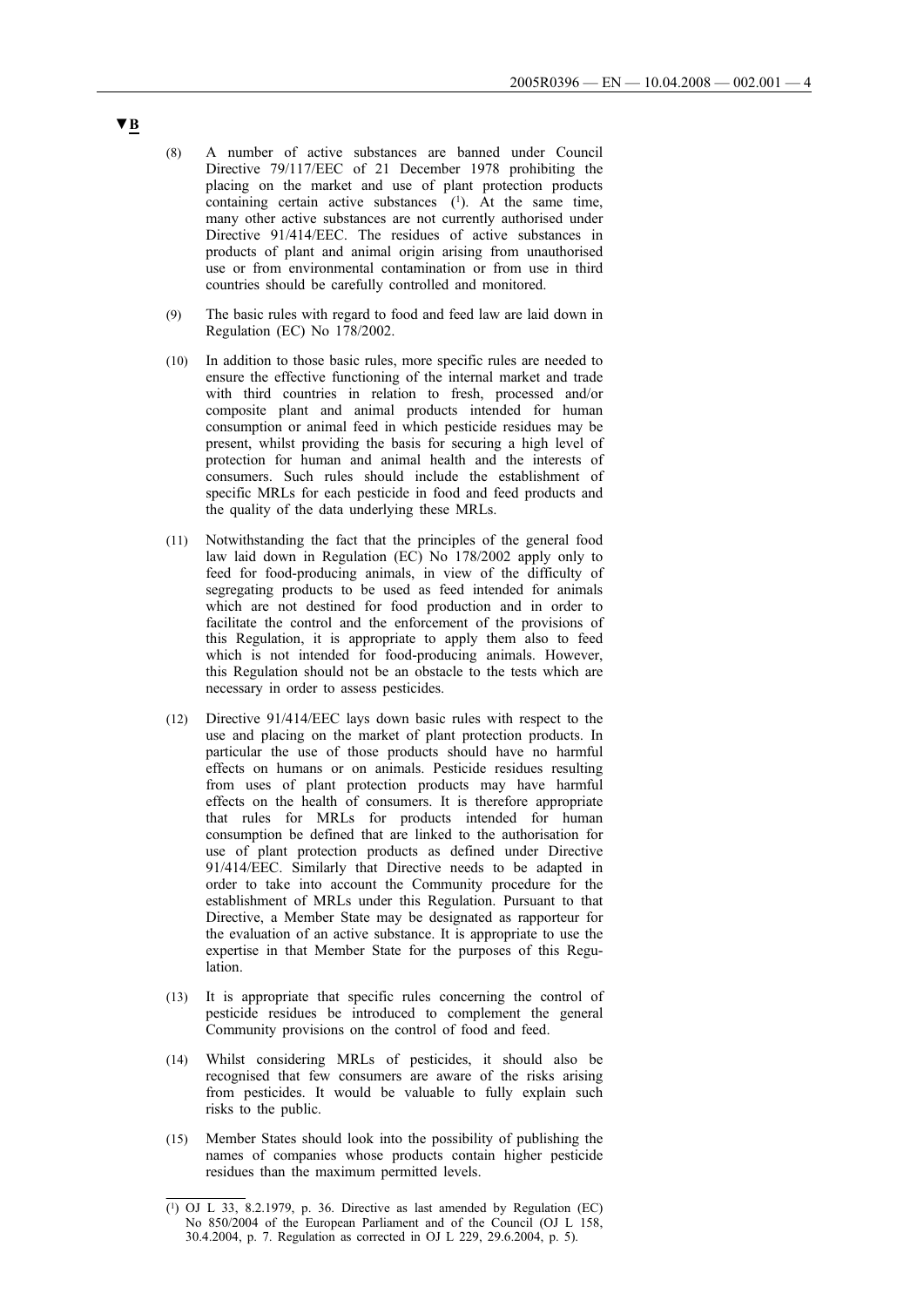- (16) Specific rules for animal feed including marketing, storage of feed and feeding of animals are provided for in Directive 2002/32/EC of the European Parliament and of the Council of 7 May 2002 on undesirable substances in animal feed (1). For certain products it is not possible to determine whether they will be transformed into food or animal feed. Therefore the pesticide residues in such products should be safe both for human and, where relevant, for animal consumption. Accordingly it is appropriate that the rules set out in this Regulation also apply to those products in addition to the specific rules for animal nutrition.
- (17) It is necessary to define at Community level certain terms used for the setting, control and reporting on controls of MRLs for products of plant and animal origin. It is important that the Member States apply proper sanctions in accordance with Regulation (EC) No 882/2004 of the European Parliament and of the Council of 29 April 2004 on official controls performed to ensure the verification of compliance with feed and food law, animal health and animal welfare rules  $(2)$ .
- (18) Directive 76/895/EEC provides that Member States may authorise higher levels of MRLs than are currently authorised at Community level. That possibility should cease to exist as, in view of the internal market, it could create obstacles to intra-Community trade.
- (19) The determination of MRLs for pesticides requires lengthy technical consideration and includes an assessment of potential risks to consumers. Therefore, MRLs cannot be set immediately for the residues of pesticides currently regulated by Directive 76/895/EEC or for pesticides for which Community MRLs have not yet been set.
- (20) It is appropriate that the minimum data requirements to be used when considering the setting of MRLs for pesticides be laid down at Community level.
- (21) In exceptional circumstances and in particular for unauthorised pesticides that may be present in the environment, it is appropriate to permit the use of monitoring data in setting MRLs.
- (22) MRLs for pesticides should be continually monitored and should be changed to take account of new information and data. MRLs should be set at the lower level of analytical determination where authorised uses of plant protection products do not result in detectable levels of pesticide residues. Where uses of pesticides are not authorised at Community level, MRLs should be set at an appropriately low level to protect the consumer from the intake of unauthorised or excessive levels of pesticides residues. In order to facilitate control of residues of pesticides, a default value is to be set for pesticide residues present in products or groups of products covered by Annex I for which no MRLs have been established in Annexes II or III, unless the active substance in question is listed in Annex IV. It is appropriate to set the default value at 0,01 mg/kg and to provide for the possibility of setting it at a different level for active substances covered by Annex V, taking into account the routine analytical methods available and/ or consumer protection.
- (23) Regulation (EC) No 178/2002 establishes procedures for taking emergency measures in relation to food and feed of Community origin or imported from a third country. Those procedures allow the Commission to adopt such measures in situations where food

 $(1)$  OJ L 140, 30.5.2002, p. 10. Directive as last amended by Commission Directive 2003/100/EC (OJ L 285, 1.11.2003, p. 33).

<sup>(2)</sup> OJ L 165, 30.4.2004, p. 1. Regulation as corrected in OJ L 191, 28.5.2004, p. 1.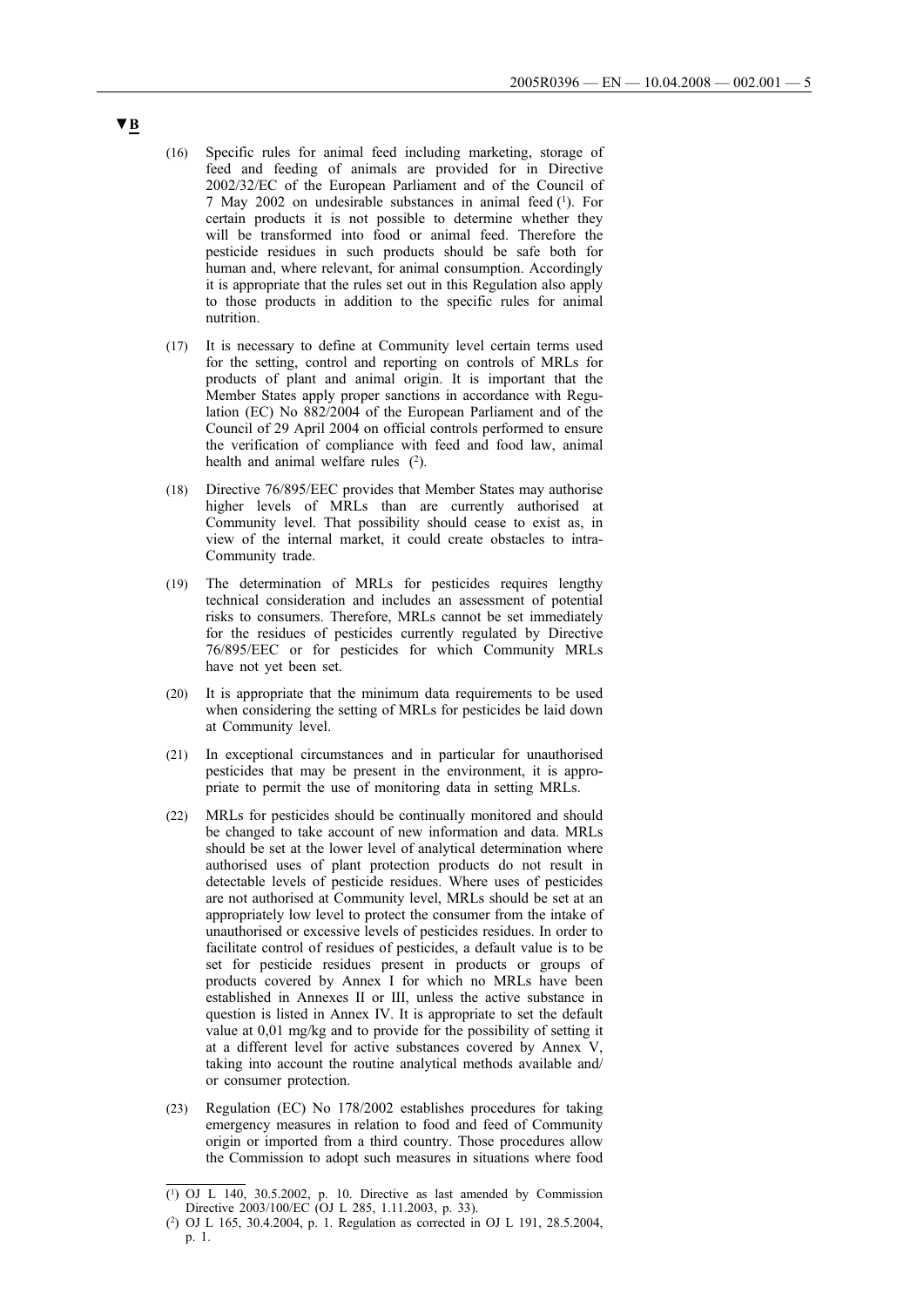is likely to constitute a serious risk to human health, animal health or the environment and where such risk cannot be contained satisfactorily by measures taken by the Member State (s) concerned. It is appropriate that these measures and their effect on humans and, where relevant, animals be assessed by the Authority.

- (24) The lifetime exposure, and where appropriate the acute exposure of consumers to pesticide residues via food products should be evaluated in accordance with Community procedures and practices, taking account of guidelines published by the World Health Organisation.
- (25) Through the World Trade Organisation, the Community's trading partners should be consulted about the MRLs proposed, and their observations should be taken into account before the MRLs are adopted. MRLs set at the international level by the Codex Alimentarius Commission should also be considered when Community MRLs are being set, taking into account the corresponding good agricultural practices.
- (26) For food and feed produced outside the Community, different agricultural practices as regards the use of plant protection products may be legally applied, sometimes resulting in pesticide residues differing from those resulting from uses legally applied in the Community. It is therefore appropriate that MRLs are set for imported products that take these uses and the resulting residues into account provided that the safety of the products can be demonstrated using the same criteria as for domestic produce.
- (27) It is necessary that the Authority assess MRL applications and evaluation reports prepared by the Member States, taking into account the full range of toxicological effects such as immunotoxicity, endocrine disruption and developmental toxicity, with a view to determining the associated risks to consumers and, where relevant, to animals.
- (28) Member States should lay down rules on sanctions applicable to infringements of this Regulation and ensure that they are implemented. Those sanctions are to be effective, proportionate and dissuasive.
- (29) The development of a Community-harmonised system for MRLs entails the development of guidelines, databases and other activities with associated costs. It is appropriate for the Community in certain cases to make a contribution to those costs.
- (30) It is good administrative practice and technically desirable to coordinate the timing of decisions on MRLs for active substances with decisions taken for those substances under Directive 91/414/ EEC. For many substances for which Community MRLs have not yet been set, decisions are not due to be taken under that Directive before the date of entry into force of this Regulation.
- (31) It is therefore necessary to adopt separate rules providing for temporary but mandatory harmonised MRLs, with a view to setting MRLs progressively as decisions are taken on individual active substances as part of the evaluations under Directive 91/414/EEC. Such temporary harmonised MRLs should be based, in particular, on existing national MRLs established by the Member States and should respect the national arrangements by which they were established, provided that the MRLs do not present an unacceptable risk to consumers.
- (32) Following the inclusion of existing active substances in Annex I to Directive 91/414/EEC, Member States are to re-evaluate each plant protection product containing those active substances within four years of the date of inclusion. The MRLs concerned should be retained for a period of up to four years to provide for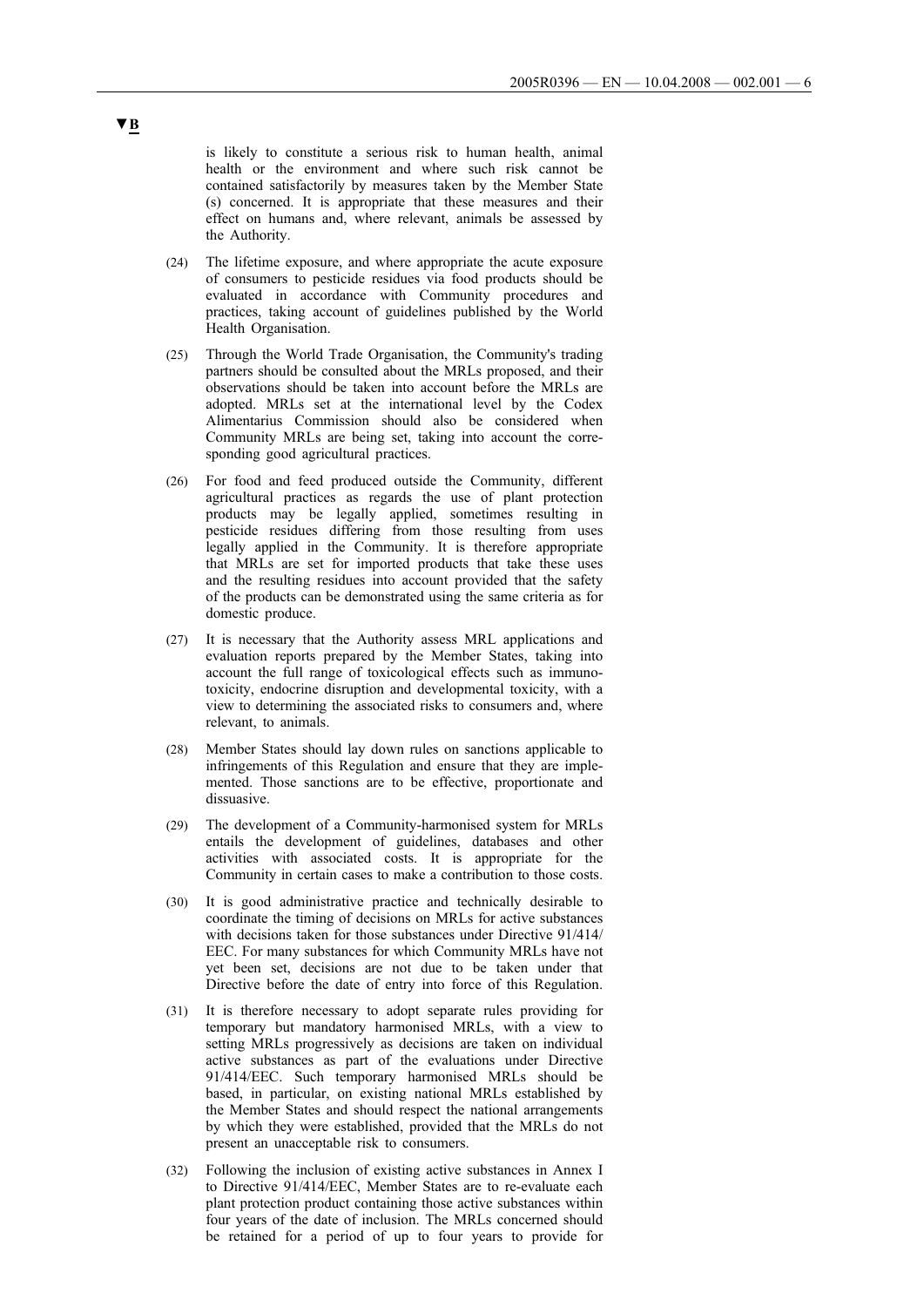continuity of authorisations and, on completion of re-evaluation, should be made definitive if they are supported by dossiers which satisfy Annex III to Directive 91/414/EEC, or be set to a default level if they are not so supported.

- (33) This Regulation establishes MRLs for the control of pesticide residues in food and feed. It is therefore appropriate that Member States establish national programmes to control these residues. The results of the national control programmes are to be submitted to the Commission, the Authority and the other Member States and included in the Community annual report.
- (34) To ensure that consumers are kept adequately informed, Member States should, in accordance with Regulation (EC) No 882/2004, publish the results of national monitoring residues annually on the Internet, providing all individual data, including the place of collection and the names of retailers, traders and/or producers.
- (35) The measures necessary for the implementation of this Regulation should be adopted in accordance with Council Decision 1999/468/EC of 28 June 1999 laying down the procedures for the exercise of implementing powers conferred on the Commission  $(1)$ .
- (36) In accordance with the principle of proportionality, it is necessary and appropriate for the achievement of the basic objectives of facilitating trade whilst protecting the consumer to lay down rules on MRLs for products of plant and animal origin. This Regulation does not go beyond what is necessary in order to achieve the objectives pursued in accordance with the third paragraph of Article 5 of the Treaty,

HAVE ADOPTED THIS REGULATION:

### CHAPTER I

### **SUBJECT MATTER, SCOPE AND DEFINITIONS**

#### *Article 1*

#### **Subject matter**

This Regulation establishes, in accordance with the general principles laid down in Regulation (EC) No 178/2002, in particular the need to ensure a high level of consumer protection and harmonised Community provisions relating to maximum levels of pesticide residues in or on food and feed of plant and animal origin.

#### *Article 2*

#### **Scope**

1. This Regulation shall apply to products of plant and animal origin or parts thereof covered by Annex I to be used as fresh, processed and/ or composite food or feed in or on which pesticide residues may be present.

This Regulation shall not apply to the products covered by Annex I where it may be established by appropriate evidence that they are intended for:

(a) the manufacture of products other than food or feed; or

(b) sowing or planting; or

 $\overline{(^1)}$  OJ L 184, 17.7.1999, p. 23.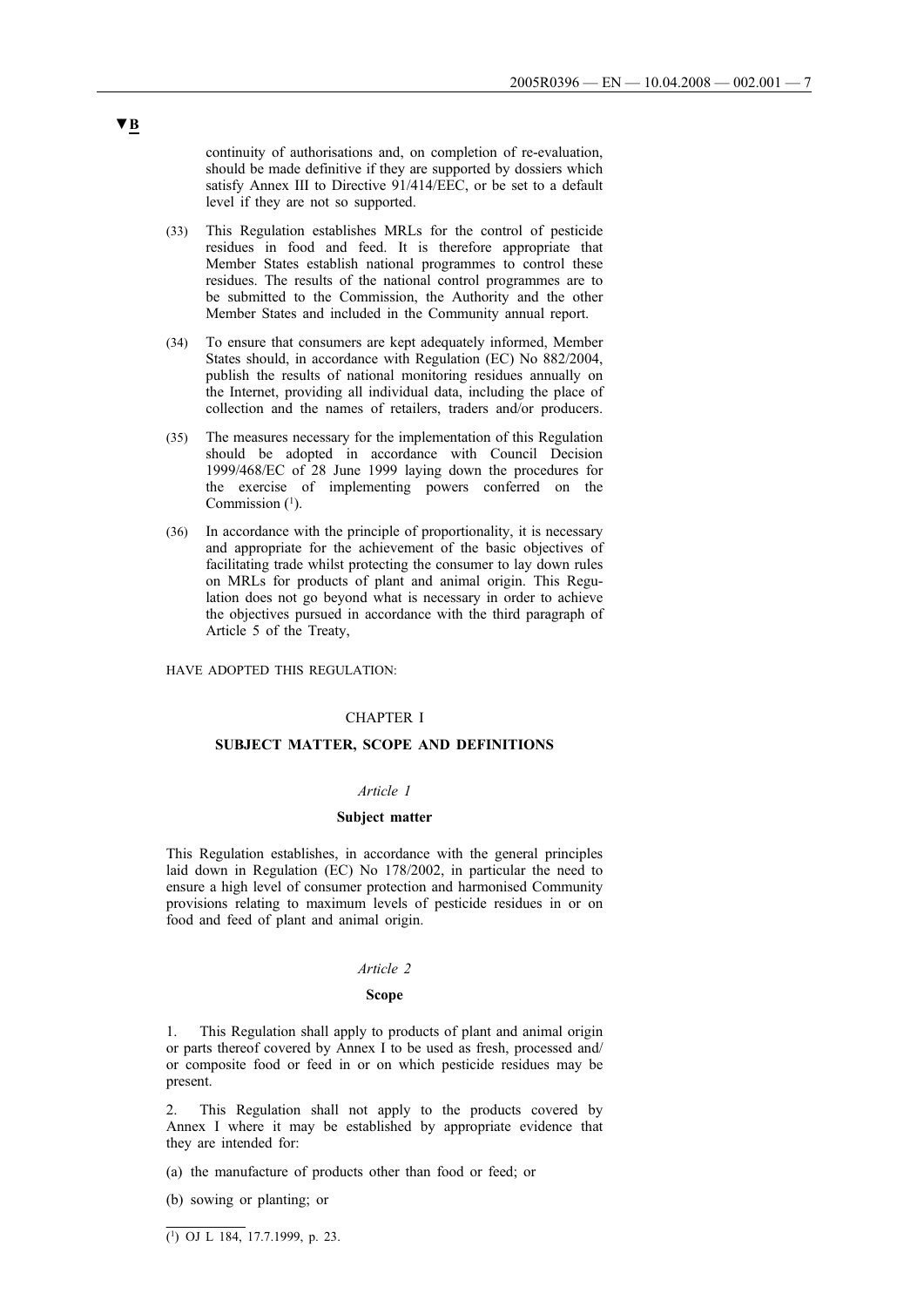(c) activities authorised by national law for the testing of active substances.

3. Maximum residue levels for pesticides set in accordance with this Regulation shall not apply to products covered by Annex I intended for export to third countries and treated before export, where it has been established by appropriate evidence that the third country of destination requires or agrees with that particular treatment in order to prevent the introduction of harmful organisms into its territory.

4. This Regulation shall apply without prejudice to Directives 98/8/ EC (1), 2002/32/EC and Regulation (EEC) No 2377/90 (2).

#### *Article 3*

## **Definitions**

1. For the purpose of this Regulation, the definitions in Regulation (EC) No 178/2002, and the definitions in Article 2, points 1 and 4 of Directive 91/414/EEC shall apply.

- 2. The following definitions shall also apply:
- (a) 'good agricultural practice' (GAP) means the nationally recommended, authorised or registered safe use of plant protection products under actual conditions at any stage of production, storage, transport, distribution and processing of food and feed. It also implies the application, in conformity with Directive 91/414/ EEC, of the principles of integrated pest control in a given climate zone, as well as using the minimum quantity of pesticides and setting MRLs/temporary MRLs at the lowest level which allows the desired effect to be obtained;
- (b) 'critical GAP' means the GAP, where there is more than one GAP for an active substance/product combination, which gives rise to the highest acceptable level of pesticide residue in a treated crop and is the basis for establishing the MRL;
- (c) 'pesticide residues' means residues, including active substances, metabolites and/or breakdown or reaction products of active substances currently or formerly used in plant protection products as defined in Article 2, point 1 of Directive 91/414/EEC, which are present in or on the products covered by Annex I to this Regulation, including in particular those which may arise as a result of use in plant protection, in veterinary medicine and as a biocide;
- (d) 'maximum residue level' (MRL) means the upper legal level of a concentration for a pesticide residue in or on food or feed set in accordance with this Regulation, based on good agricultural practice and the lowest consumer exposure necessary to protect vulnerable consumers;
- (e) 'CXL' means an MRL set by the Codex Alimentarius Commission;
- (f) 'limit of determination' (LOD) means the validated lowest residue concentration which can be quantified and reported by routine monitoring with validated control methods;
- (g) 'import tolerance' means an MRL set for imported products to meet the needs of international trade where:

<sup>(1)</sup> Directive 98/8/EC of the European Parliament and of the Council of 16 February 1998 concerning the placing of biocidal products on the market (OJ L 123, 24.4.1998, p. 1). Directive as amended by Regulation (EC) No 1882/2003 (OJ L 284, 31.10.2003, p. 1).

<sup>(2)</sup> Council Regulation (EEC) No 2377/90 of 26 June 1990 laying down a Community procedure for the establishment of maximum residue limits of veterinary medicinal products in foodstuffs of animal origin (OJ L 224, 18.8.1990, p. 1). Regulation as last amended by Commission Regulation (EC) No 1875/2004 (OJ L 326, 29.10.2004, p. 19).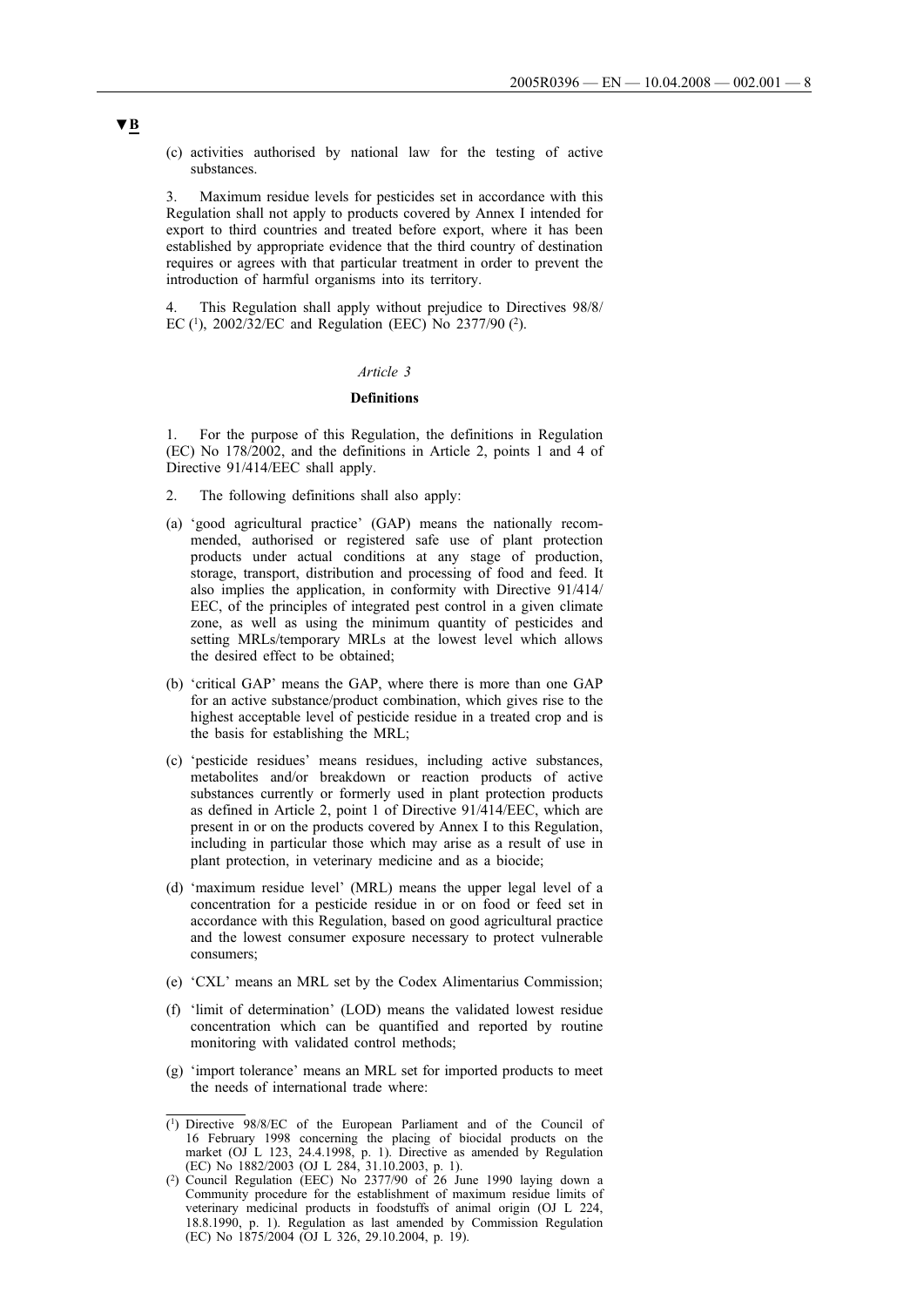- the use of the active substance in a plant protection product on a given product is not authorised in the Community for reasons other than public health reasons for the specific product and specific use; or
- a different level is appropriate because the existing Community MRL was set for reasons other than public health reasons for the specific product and specific use;
- (h) 'proficiency test' means a comparative test in which several laboratories perform analyses on identical samples, allowing an evaluation of the quality of the analysis performed by each laboratory;
- (i) 'acute reference dose' means the estimate of the amount of substance in food, expressed on a body weight basis, that can be ingested over a short period of time, usually during one day, without appreciable risk to the consumer on the basis of the data produced by appropriate studies and taking into account sensitive groups within the population (e.g. children and the unborn);
- (j) 'acceptable daily intake' means the estimate of the amount of substances in food expressed on a body weight basis, that can be ingested daily over a lifetime, without appreciable risk to any consumer on the basis of all known facts at the time of evaluation, taking into account sensitive groups within the population (e.g. children and the unborn).

#### *Article 4*

## **List of groups of products for which harmonised MRLs shall apply**

## **▼M3**

1. The products, product groups and/or parts of products referred to in Article  $2(1)$  to which harmonised MRLs shall apply shall be defined in and covered by Annex I. That measure, designed to amend nonessential elements of this Regulation, shall be adopted in accordance with the regulatory procedure with scrutiny referred to in Article 45(3). Annex I shall include all products for which MRLs are set, as well as the other products for which it is appropriate to apply harmonised MRLs, in particular in view of their relevance in the diet of consumers or in trade. Products shall be grouped in such a way that MRLs may as far as possible be set for a group of similar or related products.

## **▼B**

2. Annex I shall be first established within three months from the entry into force of this Regulation and shall be revised when appropriate, in particular, at the request of a Member State.

## *Article 5*

### **Establishment of a list of active substances for which no MRLs are required**

## **▼M3**

Active substances of plant protection products evaluated under Directive 91/414/EEC for which no MRLs are required shall be defined and listed in Annex IV to this Regulation, taking into account the uses of those active substances and the matters referred to in points (a), (c) and (d) of Article 14(2). Those measures, designed to amend non-essential elements of this Regulation, shall be adopted in accordance with the regulatory procedure with scrutiny referred to in Article 45(4).

2. Annex IV shall be first established within 12 months from the entry into force of this Regulation.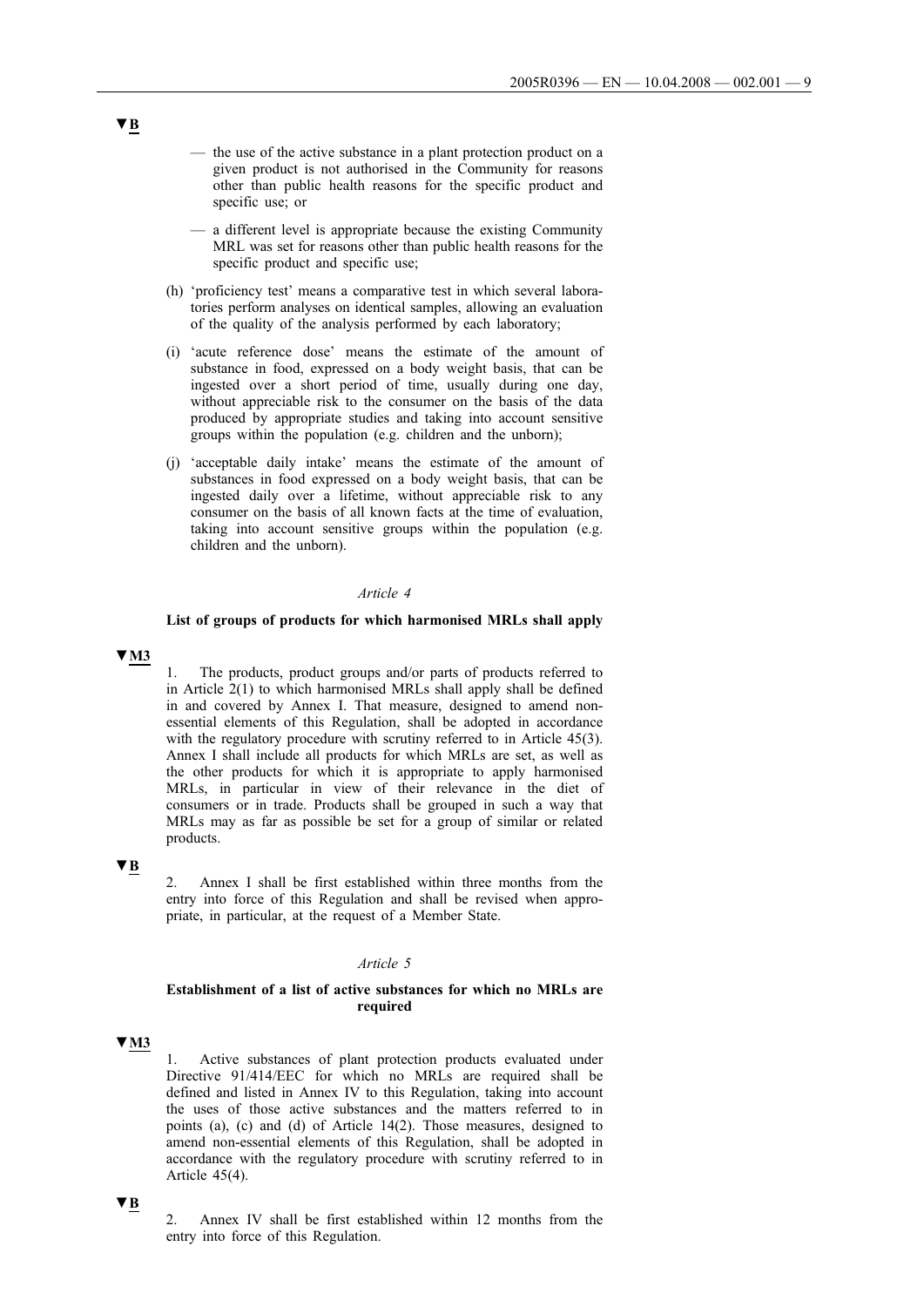#### CHAPTER II

## **PROCEDURE FOR APPLICATIONS FOR MRLS**

### *SECTION 1*

### *Submission of applications for MRLs*

## *Article 6*

#### **Applications**

1. Where a Member State envisages granting an authorisation or a provisional authorisation for the use of a plant protection product in accordance with Directive 91/414/EEC, that Member State shall consider whether, as a result of such use, an existing MRL set out in Annex II or III to this Regulation needs to be modified, whether it is necessary to set a new MRL, or whether the active substance should be included in Annex IV. If necessary it shall require the party requesting the authorisation to submit an application in accordance with Article 7.

2. All parties demonstrating, through adequate evidence, a legitimate interest in health, including civil society organisations, as well as commercially interested parties such as manufacturers, growers, importers and producers of products covered by Annex I may also submit an application to a Member State in accordance with Article 7.

3. Where a Member State considers that the setting, modification or deletion of an MRL is necessary, that Member State may also compile and evaluate an application for setting, modifying, or deleting the MRL in accordance with Article 7.

4. Applications for import tolerances shall be submitted to rapporteur Member States designated pursuant to Directive 91/414/EEC or, if no such rapporteur has been designated, applications shall be made to Member States designated by the Commission in accordance with the procedure referred to in Article 45(2) of this Regulation at the request of the applicant. Such applications shall be made in accordance with Article 7 of this Regulation.

#### *Article 7*

#### **Requirements relating to applications for MRLs**

The applicant shall include in an application for an MRL the following particulars and documents:

- (a) the name and address of the applicant;
- (b) a presentation of the application dossier including:
	- (i) a summary of the application;
	- (ii) the main substantive arguments;
	- (iii) an index of the documentation;
	- (iv) a copy of the relevant GAP applying to the specific use of that active substance;
- (c) a comprehensive overview of relevant concerns raised in the available scientific literature about the plant protection product and/or its residue;
- (d) the data listed in Annexes II and III to Directive 91/414/EEC relating to data requirements for the setting of MRLs for pesticides including, where appropriate, toxicological data and data on routine analytical methods for use in control laboratories, as well as plant and animal metabolism data.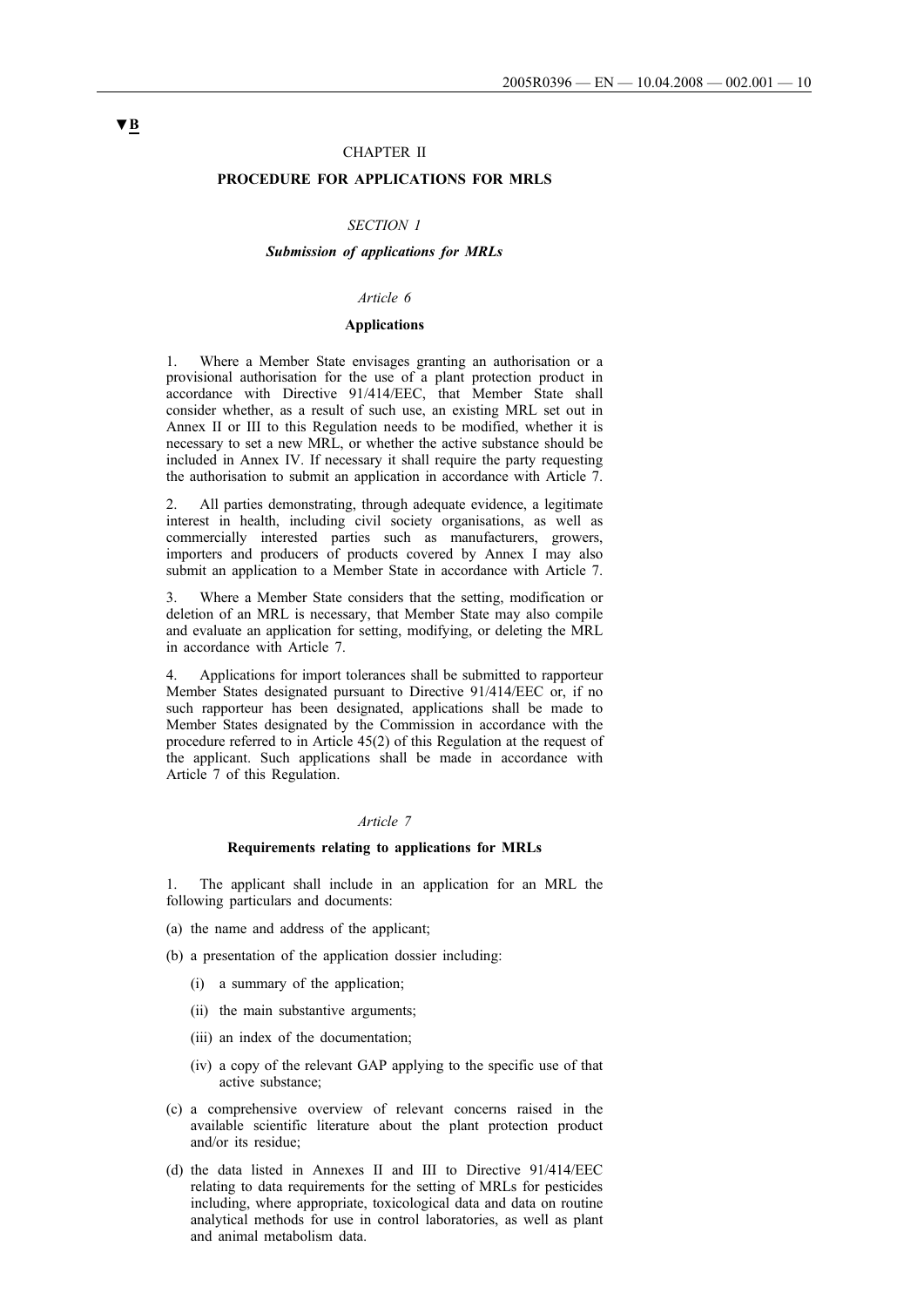However, where relevant data are already publicly available, in particular when an active substance has already been evaluated under Directive 91/414/EEC or when a CXL exists and such data are submitted by the applicant, a Member State may also use such information in evaluating an application. In such cases, the evaluation report shall include a justification for using or not using such data.

2. The evaluating Member State may, where appropriate, request the applicant to provide supplementary information in addition to information required under paragraph 1 within a time limit specified by the Member State. In no event may this period exceed two years.

#### *Article 8*

#### **Evaluation of applications**

1. A Member State to which an application complying with Article 7 is submitted pursuant to Article 6 shall immediately forward a copy to the Authority and the Commission and draw up an evaluation report without undue delay.

## **▼M3**

2. Applications shall be evaluated in accordance with the relevant provisions of the Uniform Principles for the Evaluation and Authorisation of Plant Protection Products set out in Annex VI to Directive 91/414/EEC or specific evaluation principles to be laid down in a Commission regulation. That regulation, designed to amend nonessential elements of this Regulation by supplementing it, shall be adopted in accordance with the regulatory procedure with scrutiny referred to in Article 45(3).

## **▼B**

3. By way of derogation from paragraph 1 and by agreement between the Member States concerned, evaluation of the application may be carried out by the rapporteur Member State designated pursuant to Directive 91/414/EEC for that active substance.

4. Where a Member State encounters difficulties in evaluating an application or in order to avoid duplication of work, it may be decided in accordance with the procedure referred to in Article 45(2) which Member State shall evaluate particular applications.

#### *Article 9*

### **Submission of evaluated applications to the Commission and the Authority**

1. After completion of the evaluation report, the Member State shall forward it to the Commission. The Commission shall without delay inform the Member States and forward the application, the evaluation report and the supporting dossier to the Authority.

2. The Authority shall acknowledge in writing receipt of the application to the applicant, the evaluating Member State and the Commission without delay. The acknowledgement shall state the date of receipt of the application and the accompanying documents.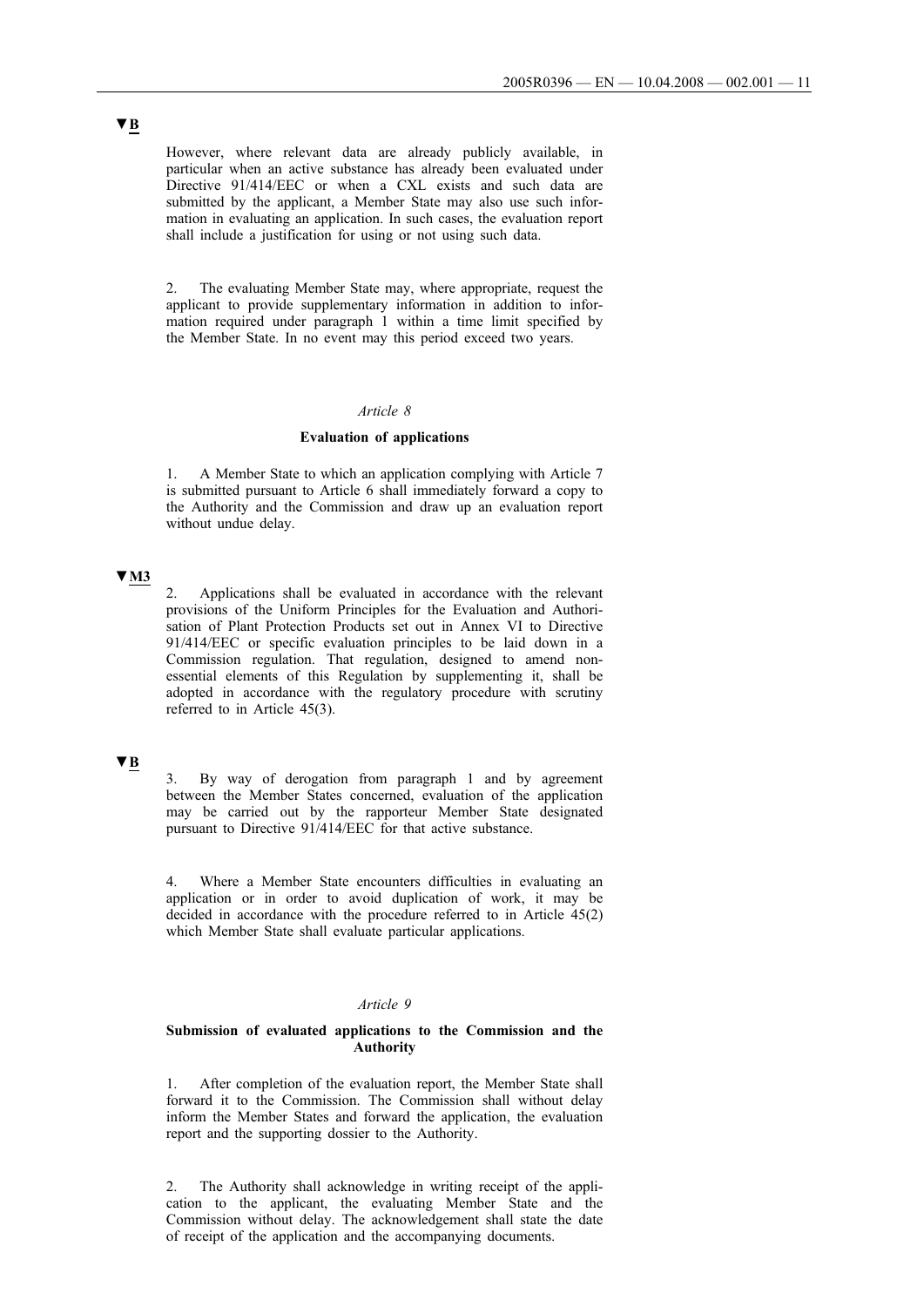#### *SECTION 2*

#### *Consideration of applications concerning MRLs by the authority*

#### *Article 10*

#### **The Authority's opinion on applications concerning MRLs**

1. The Authority shall assess the applications and the evaluation reports and give a reasoned opinion on, in particular, the risks to the consumer and where relevant to animals associated with the setting, modification or deletion of an MRL. That opinion shall include:

- (a) an assessment of whether the analytical method for routine monitoring proposed in the application is appropriate for the intended control purposes;
- (b) the anticipated LOD for the pesticide/product combination;
- (c) an assessment of the risks of the acceptable daily intake or acute reference dose being exceeded as a result of the modification of the MRL; the contribution to the intake due to the residues in the product for which the MRLs was requested;
- (d) any other element relevant to the risk assessment.

The Authority shall forward its reasoned opinion to the applicant, the Commission and the Member States. The reasoned opinion shall clearly define the basis for each conclusion reached.

3. Without prejudice to Article 39 of Regulation (EC) No 178/2002, the Authority shall make its reasoned opinion public.

#### *Article 11*

### **Time limits for the Authority's opinion on applications concerning MRLs**

1. The Authority shall give its reasoned opinion as provided for in Article 10 as soon as possible and at the latest within three months from the date of receipt of the application.

In exceptional cases where more detailed evaluations need to be carried out, the time limit laid down in the first subparagraph may be extended to six months from the date of receipt of the valid application.

2. Where the Authority requests supplementary information, the time limit laid down in paragraph 1 shall be suspended until that information has been provided. Such suspensions are subject to Article 13.

#### *Article 12*

#### **Assessment of existing MRLs by the Authority**

1. The Authority shall, within a period of 12 months from the date of the inclusion or non-inclusion of an active substance in Annex I to Directive 91/414/EEC after the entry into force of this Regulation, submit a reasoned opinion based in particular on the relevant assessment report prepared under Directive 91/414/EEC to the Commission and the Member States on:

- (a) existing MRLs for that active substance set out in Annex II or III to this Regulation;
- (b) the necessity of setting new MRLs for that active substance, or its inclusion in Annex IV to this Regulation;
- (c) specific processing factors as referred to in Article 20(2) of this Regulation that may be needed for that active substance;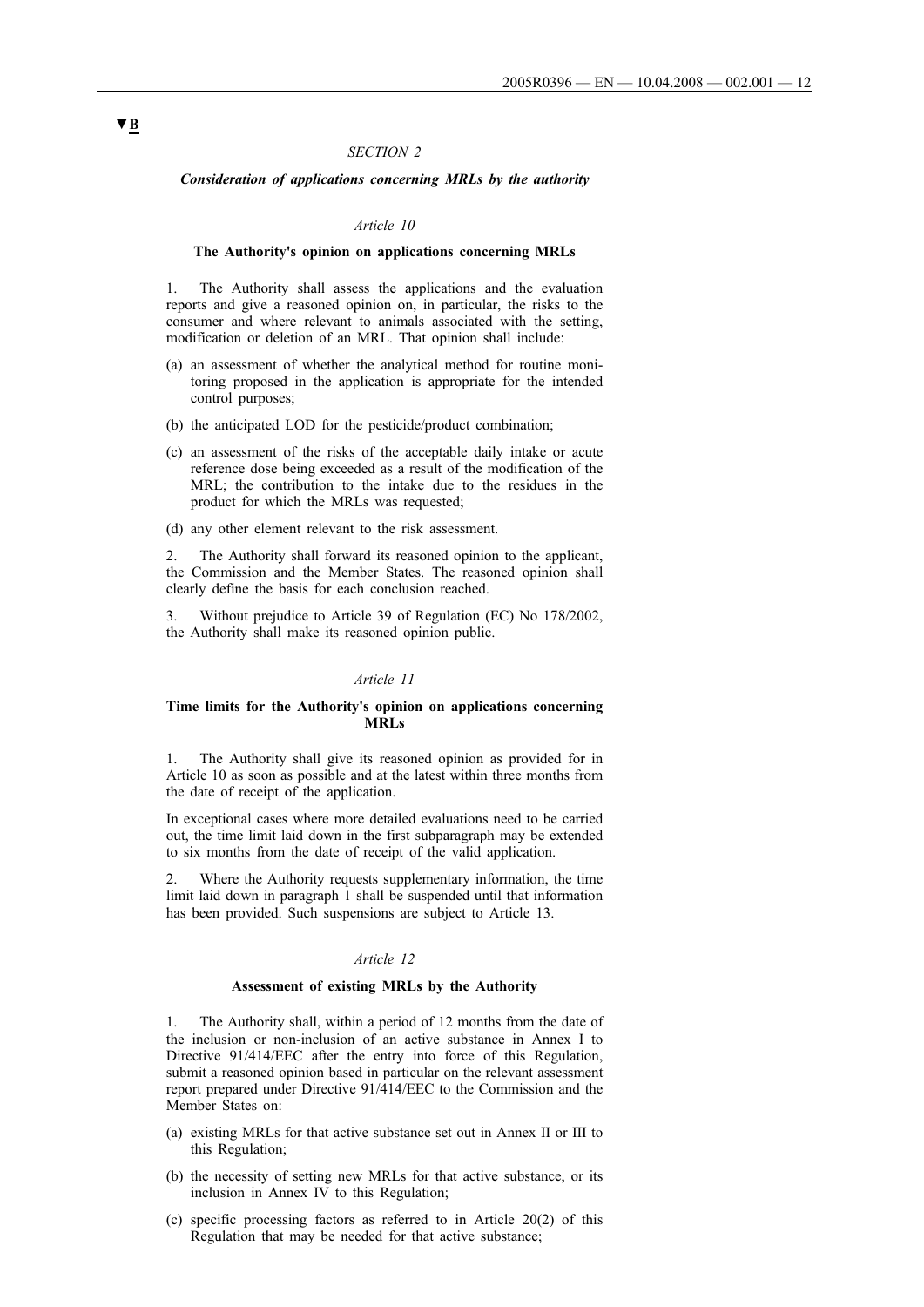(d) MRLs which the Commission may consider including in Annex II and/or Annex III to this Regulation and on those MRLs which may be deleted related to that active substance.

2. For substances included in Annex I to Directive 91/414/EEC before the entry into force of this Regulation, the reasoned opinion referred to in paragraph 1 of this Article shall be delivered within 12 months of the entry into force of this Regulation.

#### *Article 13*

### **Administrative review**

Any decision taken under, or failure to exercise, the powers vested in the Authority by this Regulation may be reviewed by the Commission on its own initiative or in response to a request from a Member State or from any person directly and individually concerned.

For that purpose, a request shall be submitted to the Commission within two months after the day on which the party concerned became aware of the act or omission in question.

The Commission shall take a decision within two months requiring, if appropriate, the Authority to withdraw its decision or to remedy its failure to act within a set time-limit.

#### *SECTION 3*

#### *Setting, modifying or deletion of MRLs*

#### *Article 14*

#### **Decisions on applications concerning MRLs**

### **▼M3**

1. Upon receipt of the opinion of the Authority and taking account of that opinion, one of the following shall be prepared by the Commission without delay and at the latest within three months:

- (a) a regulation on the setting, modification or deletion of an MRL. That regulation, designed to amend non-essential elements of this Regulation, shall be adopted in accordance with the regulatory procedure with scrutiny referred to in Article 45(4). On imperative grounds of urgency, the Commission may have recourse to the urgency procedure referred to in Article 45(5) in order to ensure a high level of consumer protection;
- (b) a decision rejecting the application, which shall be adopted in accordance with the regulatory procedure referred to in Article 45 (2).

## **▼B**

2. With regard to the acts referred to in paragraph 1, account shall be taken of:

- (a) the scientific and technical knowledge available;
- (b) the possible presence of pesticide residues arising from sources other than current plant protection uses of active substances, and their known cumulative and synergistic effects, when the methods to assess such effects are available;
- (c) the results of an assessment of any potential risks to consumers with a high intake and high vulnerability and, where appropriate, to animals;
- (d) the results of any evaluations and decisions to modify the uses of plant protection products;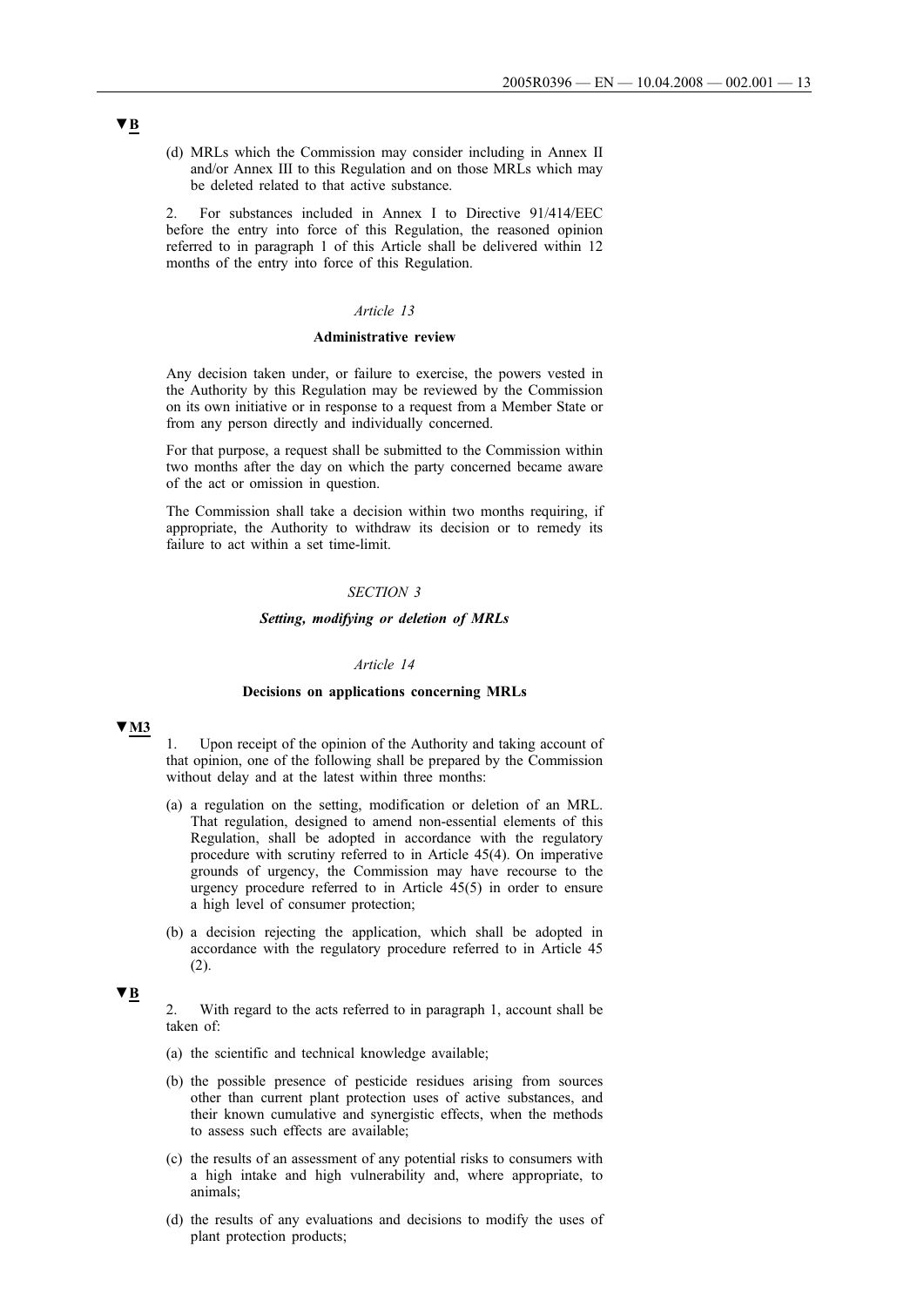- (e) a CXL or a GAP implemented in a third country for the legal use of an active substance in that country;
- (f) other legitimate factors relevant to the matter under consideration.

3. The Commission may request at any time that supplementary information be provided by the applicant or by the Authority. The Commission shall make available any supplementary information received to the Member States and the Authority.

#### *Article 15*

#### **Inclusion of new or modified MRLs in Annexes II and III**

- 1. The Regulation referred in Article 14(1) shall:
- (a) set new or modified MRLs and list them in Annex II to this Regulation where the active substances have been included in Annex I to Directive 91/414/EEC; or
- (b) where the active substances have not been included in Annex I to Directive 91/414/EEC and where they are not included in Annex II to this Regulation, set or modify temporary MRLs and list them in Annex III to this Regulation; or
- (c) in the cases mentioned in Article 16, set temporary MRLs and list them in Annex III to this Regulation.

## **▼M3**

Where a temporary MRL is set as provided for in paragraph 1(b), it shall be deleted from Annex III by a regulation one year after the date of the inclusion or non-inclusion in Annex I to Directive 91/414/EEC of the active substance concerned. That regulation, designed to amend nonessential elements of this Regulation, shall be adopted in accordance with the regulatory procedure with scrutiny referred to in Article 45(4). On imperative grounds of urgency, the Commission may have recourse to the urgency procedure referred to in Article 45(5) in order to ensure a high level of consumer protection.

However, where one or more Member States so request, the temporary MRL may be maintained for an additional year pending confirmation that any scientific studies necessary for supporting an application for setting a MRL have been undertaken. In cases where such confirmation is provided, the temporary MRL shall be maintained for a further two years, provided that no unacceptable safety concerns for consumers have been identified.

# **▼B**

## *Article 16*

#### **Procedure for setting temporary MRLs in certain circumstances**

The Regulation referred to in Article  $14(1)$  may also set a temporary MRL to be included in Annex III in the following circumstances:

- (a) in exceptional cases, in particular where pesticide residues may arise as a result of environmental or other contamination or from uses of plant protection products pursuant to Article 8(4) of Directive 91/414/EEC; or
- (b) where the products concerned constitute a minor component of the diet of consumers, and do not constitute a major part of the diet of relevant subgroups, and, where relevant, of animals; or
- (c) for honey; or
- (d) for herbal infusions; or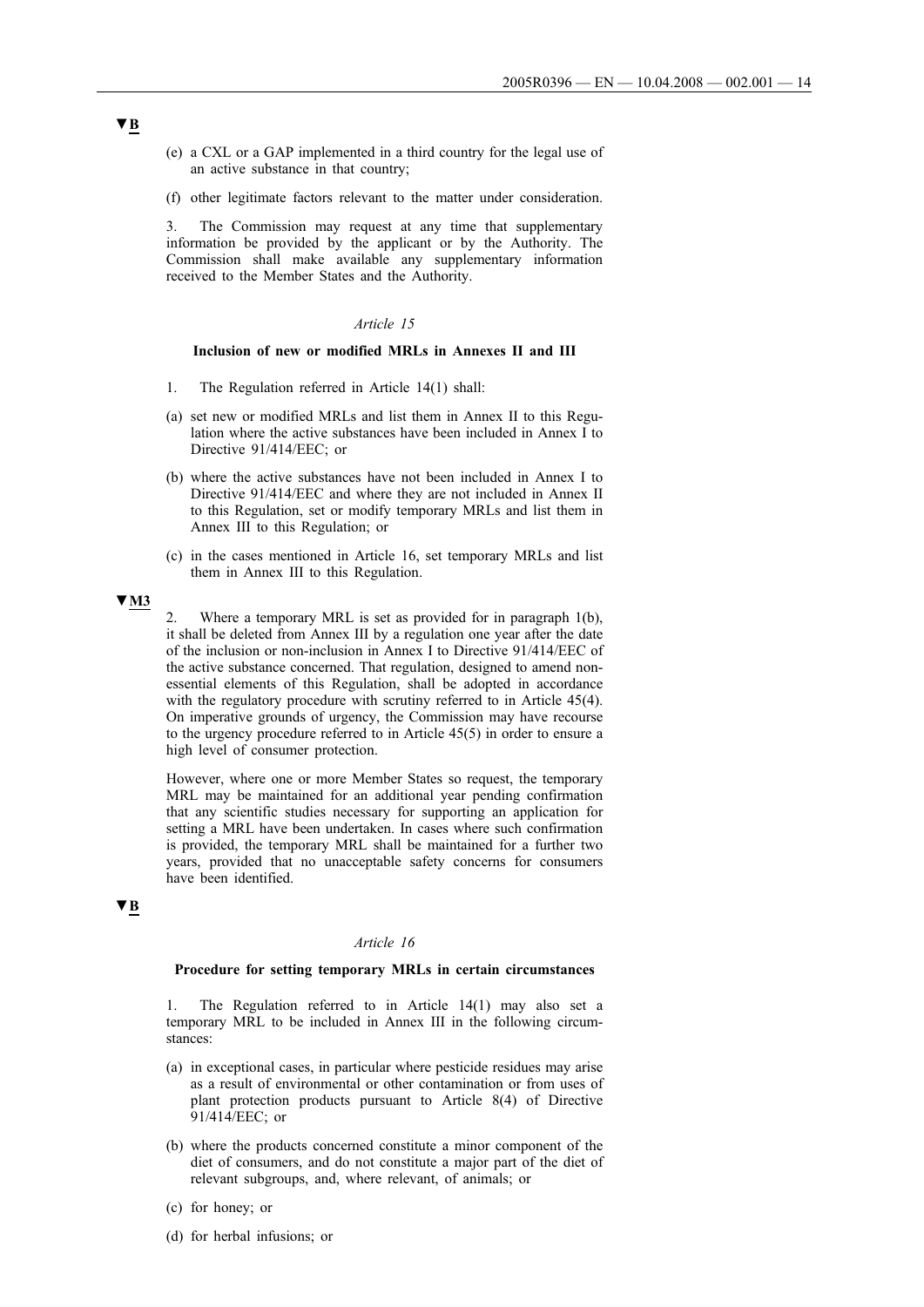- (e) where essential uses of plant protection products have been identified by a Decision to delete an active substance from, or not to include an active substance in, Annex I to Directive 91/414/EEC; or
- (f) where new products, product groups and/or parts of products have been included in Annex I, and one or more Member States so request, in order to allow any scientific studies necessary for supporting an MRL to be undertaken and evaluated, provided that no unacceptable safety concerns for the consumer have been identified.

2. The inclusion of temporary MRLs as referred to in paragraph 1 shall be based on the opinion of the Authority, monitoring data and an assessment demonstrating that there are no unacceptable risks to consumers or animals.

The continued validity of the temporary MRLs referred to in paragraphs 1(a), (b), (c) and (d) shall be reassessed at least once every 10 years and any such MRLs shall be modified or deleted as appropriate.

The MRLs referred to in paragraph 1(e) shall be reassessed at the expiry of the period for which the essential use was authorised. The MRLs referred to in paragraph 1(f) shall be reassessed when the scientific studies have been completed and evaluated, but no later than four years after their inclusion in Annex III.

#### *Article 17*

#### **Modifications of MRLs following revocation of authorisations of plant protection products**

Amendments to Annexes II or III needed to delete an MRL following the revocation of an existing authorisation for a plant protection product may be adopted without seeking the opinion of the Authority.

### CHAPTER III

### **MRLS APPLICABLE TO PRODUCTS OF PLANT AND ANIMAL ORIGIN**

## **▼M3**

## *Article 18*

#### **Compliance with MRLs**

The products covered by Annex I shall not contain, from the time they are placed on the market as food or feed, or fed to animals, any pesticide residue exceeding:

- (a) the MRLs for those products set out in Annexes II and III;
- (b) 0,01 mg/kg for those products for which no specific MRL is set out in Annexes II or III, or for active substances not listed in Annex IV unless different default values are fixed for an active substance while taking into account the routine analytical methods available. Such default values shall be listed in Annex V. That measure, designed to amend non-essential elements of this Regulation, shall be adopted in accordance with the regulatory procedure with scrutiny referred to in Article 45(4). On imperative grounds of urgency, the Commission may have recourse to the urgency procedure referred to in Article 45(5) in order to ensure a high level of consumer protection.

2. Member States may not prohibit or impede the placing on the market or the feeding to food-producing animals within their territories of the products covered by Annex I on the grounds that they contain pesticide residues provided that: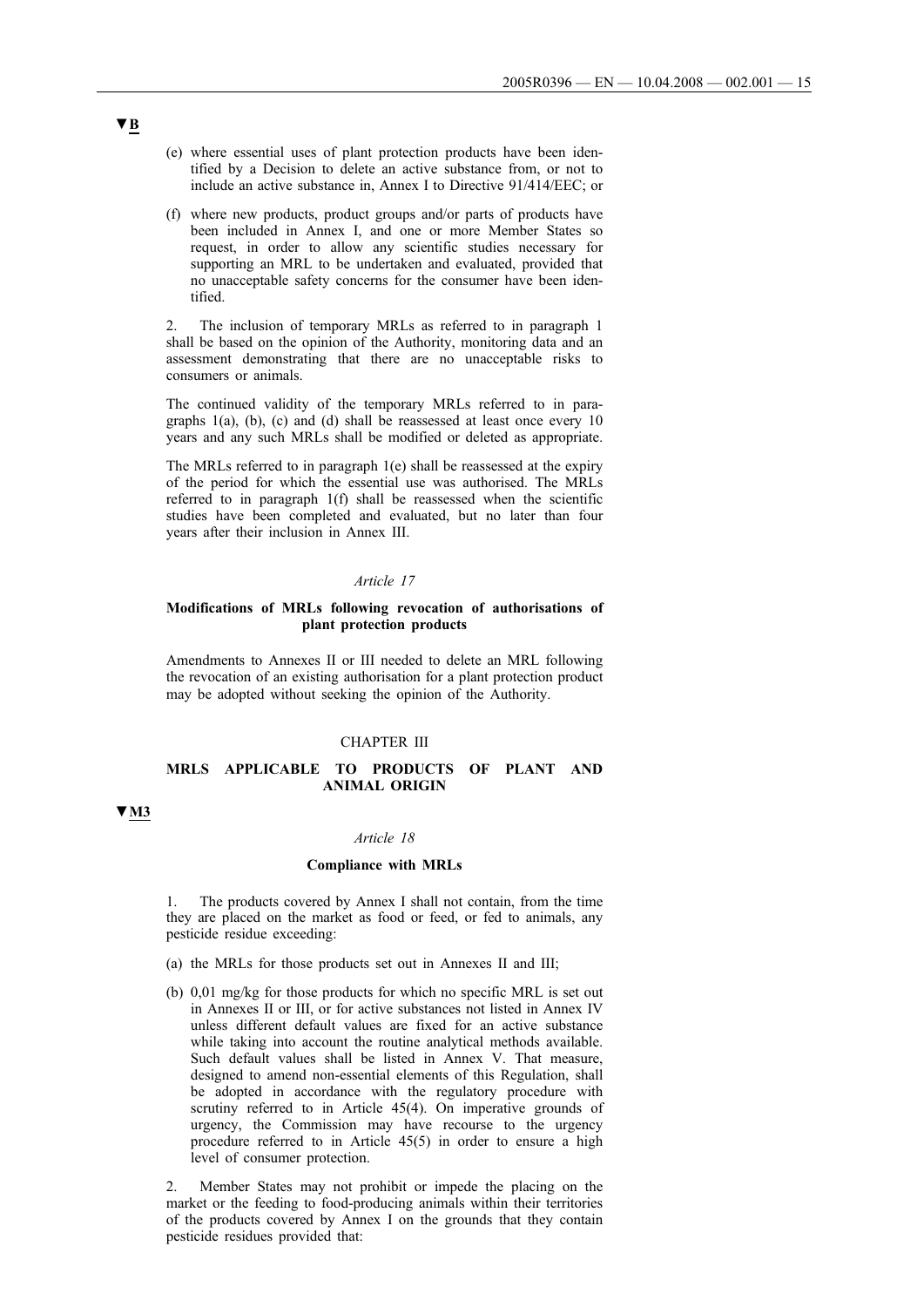- (a) such products comply with paragraph 1 and Article 20; or
- (b) the active substance is listed in Annex IV.

3. By way of derogation from paragraph 1, Member States may authorise, further to a post-harvest treatment with a fumigant on their own territory, residue levels for an active substance which exceed the limits specified in Annexes II and III for a product covered by Annex I where the active substance/product combinations are listed in Annex VII provided that:

- (a) such products are not intended for immediate consumption;
- (b) appropriate controls are in place to ensure that such products cannot be made available to the end user or consumer, if they are supplied directly to the latter, until the residues no longer exceed the maximum levels specified in Annexes II or III;
- (c) the other Member States and the Commission have been informed of the measures taken.

Measures designed to amend non-essential elements of this Regulation and defining the active substance/product combinations listed in Annex VII shall be adopted in accordance with the regulatory procedure with scrutiny referred to in Article 45(3).

In exceptional circumstances, and in particular further to the use of plant protection products in accordance with Article 8(4) of Directive 91/414/EEC or pursuant to obligations set out in Directive 2000/29/EC  $(1)$ , a Member State may authorise the placing on the market and/or the feeding to animals within its territory of treated food or feed not complying with paragraph 1, provided that such food or feed does not constitute an unacceptable risk. Such authorisations shall immediately be notified to the other Member States, the Commission and the Authority, together with an appropriate risk assessment for consideration without undue delay with a view to setting a temporary MRL for a specified period or taking any other necessary measure in relation to such products. Those measures, designed to amend non-essential elements of this Regulation by supplementing it, shall be adopted in accordance with the regulatory procedure with scrutiny referred to in Article 45(4). On imperative grounds of urgency, the Commission may have recourse to the urgency procedure referred to in Article 45(5) in order to ensure a high level of consumer protection.

## **▼B**

### *Article 19*

#### **Prohibition concerning processed and/or composite products**

The processing, and/or mixing for dilution purposes with the same or other products, of the products covered by Annex I not complying with Articles 18(1) or 20 with a view to placing them on the market as food or feed or feeding them to animals shall be prohibited.

## *Article 20*

#### **MRLs applicable to processed and/or composite products**

1. Where MRLs are not set out in Annexes II or III for processed and/or composite food or feed, the MRLs applicable shall be those provided in Article 18(1) for the relevant product covered by

<sup>(1)</sup> Council Directive 2000/29/EC of 8 May 2000 on protective measures against the introduction into the Community of organisms harmful to plants or plant products and against their spread within the Community (OJ L 169, 10.7.2000, p. 1). Directive as last amended by Commission Directive 2007/41/EC (OJ L 169, 29.6.2007, p. 51).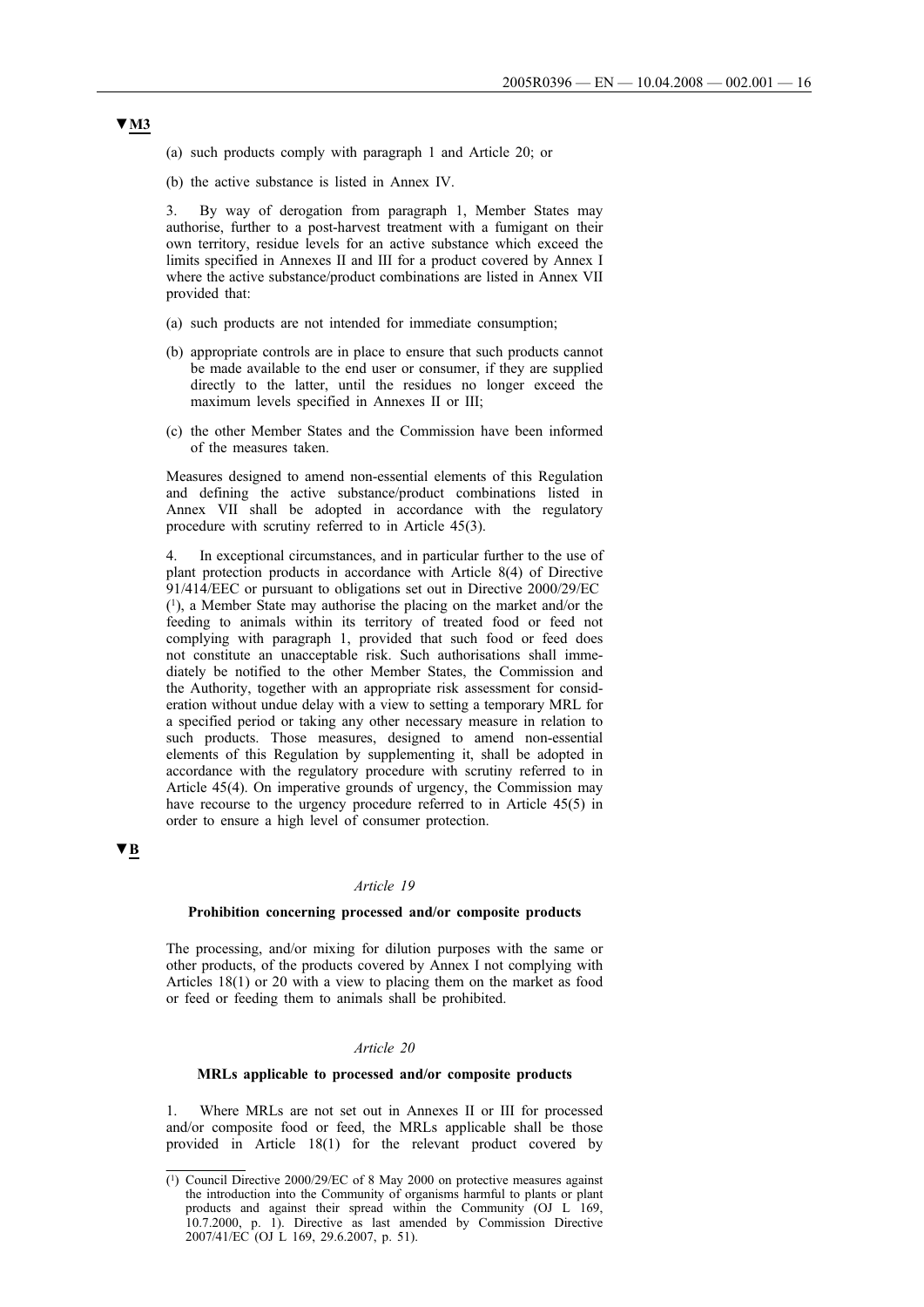Annex I, taking into account changes in the levels of pesticide residues caused by processing and/or mixing.

## **▼M3**

2. Specific concentration or dilution factors for certain processing and/or mixing operations or for certain processed and/or composite products may be included in the list in Annex VI. That measure, designed to amend non-essential elements of this Regulation, shall be adopted in accordance with the regulatory procedure with scrutiny referred to in Article 45(3).

## **▼B**

#### CHAPTER IV

### **SPECIAL PROVISIONS RELATING TO THE INCORPORATION OF EXISTING MRLS INTO THIS REGULATION**

### *Article 21*

## **First establishment of MRLs**

#### **▼M3**

1. MRLs for products covered by Annex I shall be first established and listed in Annex II, incorporating the MRLs provided for under Directives 86/362/EEC, 86/363/EEC and 90/642/EEC, taking into account the criteria listed in Article 14(2) of this Regulation. Those measures, designed to amend non-essential elements of this Regulation, shall be adopted in accordance with the regulatory procedure with scrutiny referred to in Article 45(3).

## **▼B**

2. Annex II shall be established within 12 months from the entry into force of this Regulation.

## *Article 22*

#### **First establishment of temporary MRLs**

## **▼M3**

1. Temporary MRLs for active substances for which a decision on inclusion or non-inclusion in Annex I to Directive 91/414/EEC has not yet been taken shall be first established and listed in Annex III to this Regulation, unless already listed in Annex II, taking into account the information provided by the Member States, where relevant the reasoned opinion referred to in Article 24, the factors referred to in Article 14(2) and the following MRLs:

(a) remaining MRLs in the Annex to Directive 76/895/EEC; and

(b) hitherto unharmonised national MRLs.

Those measures, designed to amend non-essential elements of this Regulation, shall be adopted in accordance with the regulatory procedure with scrutiny referred to in Article 45(3).

## **▼B**

<sup>2.</sup> Annex III shall be established within 12 months from the entry into force of this Regulation in accordance with Articles 23, 24 and 25.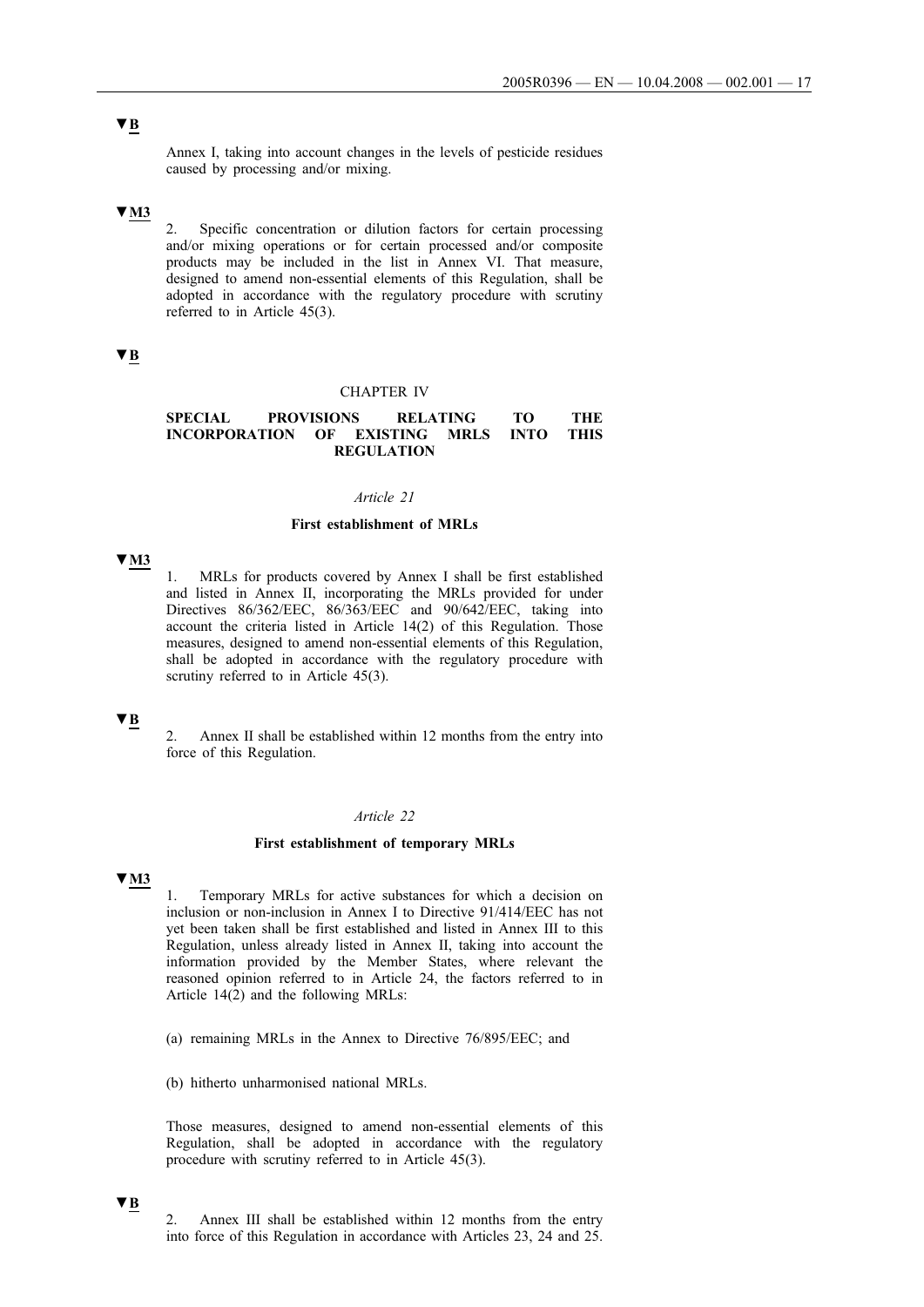#### *Article 23*

### **Information to be provided by the Member States on national MRLs**

Where an active substance is not yet included in Annex I to Directive 91/414/EEC and where a Member State has set, by the date of entry into force of Annex I to this Regulation at the latest, a national MRL for that active substance for a product covered by Annex I to this Regulation, or has decided that no MRL is required for that active substance, the Member State concerned shall notify the Commission, in a format and by a date to be established in accordance with the procedure referred to in Article 45(2), of the national MRL, or the fact that no MRL is required for an active substance, and where relevant and at the request of the Commission:

(a) the GAP;

- (b) where the critical GAP is applied in the Member State and, where available, summary data on supervised trials and/or monitoring data;
- (c) the acceptable daily intake and, if relevant, the acute reference dose used for the national risk assessment, as well as the outcome of the assessment.

#### *Article 24*

#### **Opinion of the Authority on data underlying national MRLs**

1. The Authority shall provide a reasoned opinion to the Commission on potential risks to consumer health arising from:

- (a) temporary MRLs that may be included in Annex III;
- (b) active substances that may be included in Annex IV.

In preparing the reasoned opinion referred to in paragraph 1, the Authority shall take into account the scientific and technical knowledge available, and in particular, information provided by the Member States as required by Article 23.

### *Article 25*

### **Setting of temporary MRLs**

Taking into account the opinion of the Authority, if such an opinion is necessary, temporary MRLs for active substances referred to in Article 23 may be set and listed in Annex III pursuant to Article 22 (1) or, as appropriate, the active substance may be included in Annex IV pursuant to Article 5(1). Temporary MRLs shall be set at the lowest level that can be achieved in all Member States on the basis of good agricultural practice.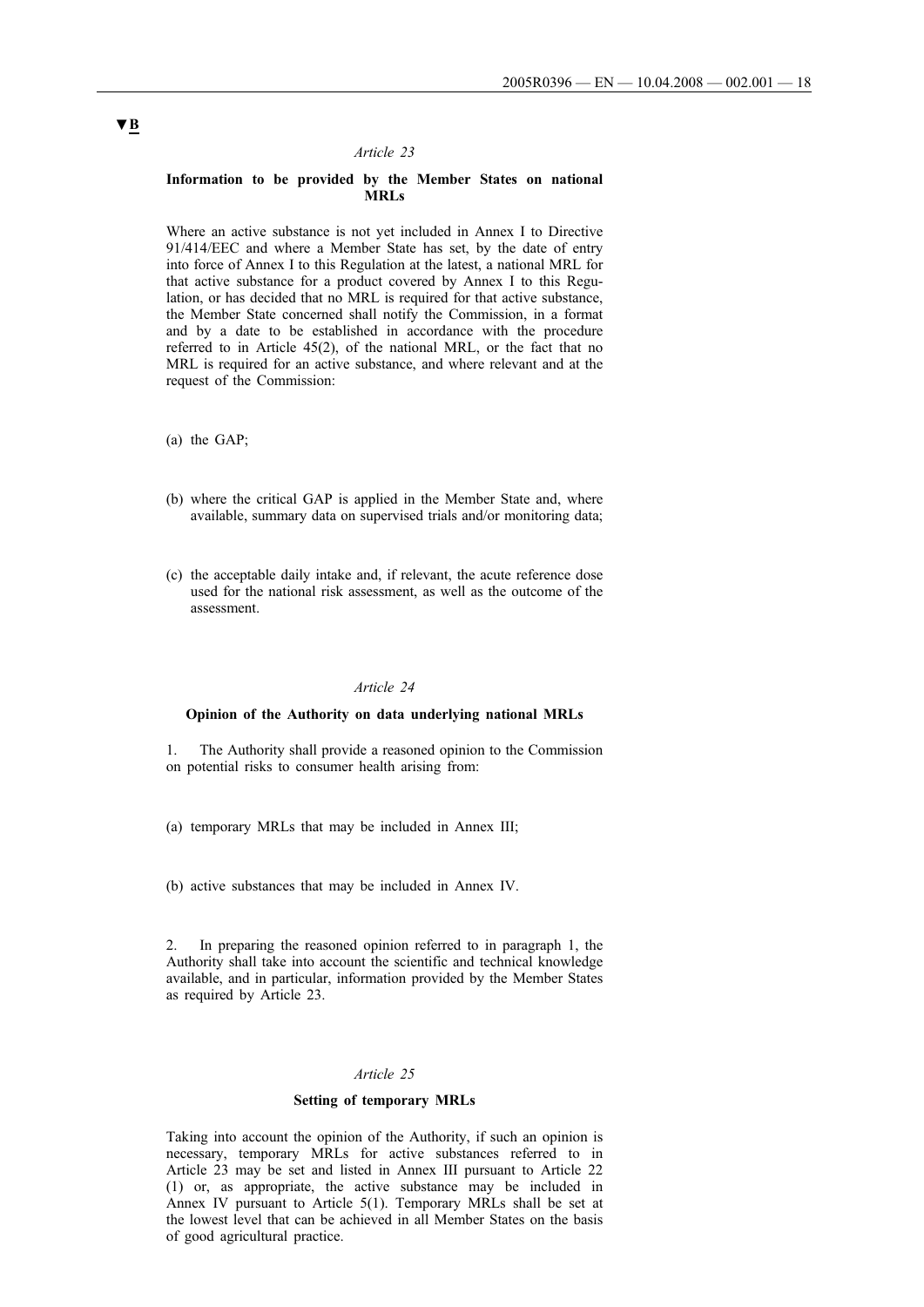#### CHAPTER V

## **OFFICIAL CONTROLS, REPORTS AND SANCTIONS**

#### *SECTION 1*

## *Official controls of MRLs*

#### *Article 26*

#### **Official controls**

1. Without prejudice to Directive 96/23/EC (1), Member States shall carry out official controls on pesticide residues in order to enforce compliance with this Regulation, in accordance with the relevant provisions of Community law relating to official controls for food and feed.

2. Such controls on pesticide residues shall, in particular, consist of sampling and subsequent analysis of the samples and identification of the pesticides present and their respective residue levels. Such controls shall also be carried out at the point of supply to the consumer.

#### *Article 27*

#### **Sampling**

Each Member State shall take a sufficient number and range of samples to ensure that the results are representative of the market, taking into account the results of previous control programmes. Such sampling shall be carried out as close to the point of supply as is reasonable, to allow for any subsequent enforcement action to be taken.

#### **▼M3**

2. Measures designed to amend non-essential elements of this Regulation by supplementing it and determining the sampling methods necessary for carrying out such controls of pesticide residues in products other than those provided for in Directive 2002/63/EC (2) shall be adopted in accordance with the regulatory procedure with scrutiny referred to in Article 45(3) of this Regulation.

#### **▼B**

#### *Article 28*

#### **Methods of analysis**

1. The methods of analysis of pesticide residues shall comply with the criteria set out in the relevant provisions of Community law relating to official controls for food and feed.

2. Technical guidelines dealing with the specific validation criteria and quality control procedures in relation to methods of analysis for the determination of pesticide residues may be adopted in accordance with the procedure referred to in Article 45(2).

<sup>(1)</sup> Council Directive 96/23/EC of 29 April 1996 on measures to monitor certain substances and residues thereof in live animals and animal products and repealing Directives 85/358/EEC and 86/469/EEC and Decisions 89/187/ EEC and 91/664/EEC (OJ L 125, 23.5.1996, p. 10). Directive as last amended by Regulation (EC) No 882/2004.

<sup>(2)</sup> Commission Directive 2002/63/EC of 11 July 2002 establishing Community methods of sampling for the official control of pesticide residues in and on products of plant and animal origin and repealing Directive 79/700/EEC (OJ L 187, 16.7.2002, p. 30).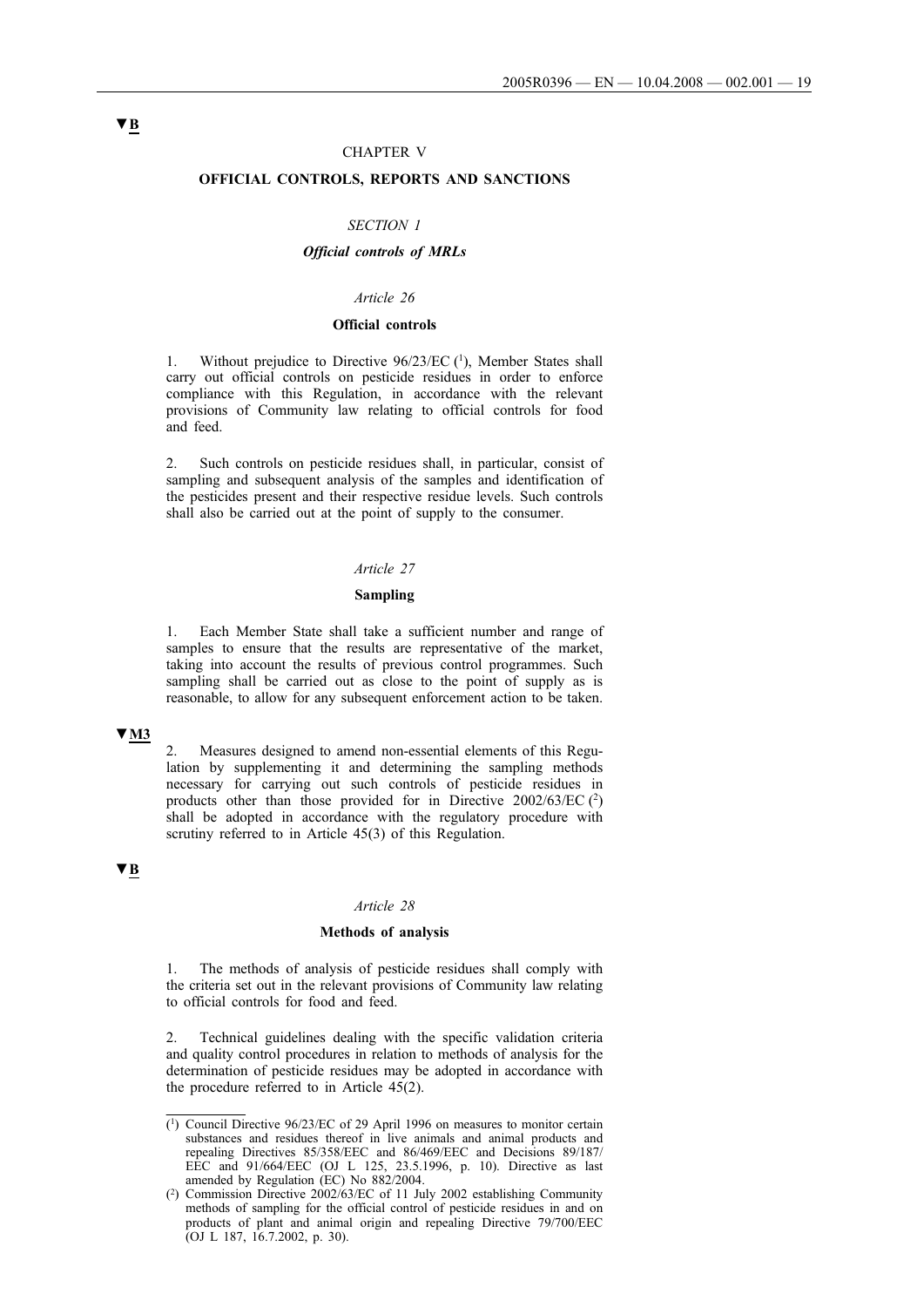3. All laboratories analysing samples for the official controls on pesticide residues shall participate in the Community proficiency tests for pesticide residues organised by the Commission.

### *SECTION 2*

#### *Community control programme*

#### *Article 29*

## **Community control programme**

1. The Commission shall prepare a coordinated multiannual Community control programme, identifying specific samples to be included in the national control programmes and taking into account problems that have been identified regarding compliance with the MRLs set out in this Regulation, with a view to assessing consumer exposure and the application of current legislation.

2. The Community control programme shall be adopted and updated every year in accordance with the procedure referred to in Article 45(2). The draft Community control programme shall be presented to the Committee referred to in Article 45(1) at least six months before the end of each calendar year.

#### *SECTION 3*

#### *National control programmes*

#### *Article 30*

#### **National control programmes for pesticide residues**

1. Member States shall establish multiannual national control programmes for pesticide residues. They shall update their multiannual programme every year.

Those programmes shall be risk-based and aimed in particular at assessing consumer exposure and compliance with current legislation. They shall specify at least the following:

- (a) the products to be sampled;
- (b) the number of samples to be taken and analyses to be carried out;
- (c) the pesticides to be analysed;
- (d) the criteria applied in drawing up such programmes, including:
	- (i) the pesticide-product combinations to be selected;
	- (ii) the number of samples taken for domestic and non-domestic products respectively;
	- (iii) consumption of the products as a share of the national diet;
	- (iv) the Community control programme; and
	- (v) the results of previous control programmes.

2. Member States shall submit their updated national control programmes for pesticide residues, as mentioned in paragraph 1, to the Commission and to the Authority at least three months before the end of each calendar year.

3. Member States shall participate in the Community control programme as provided for in Article 29. They shall, on an annual basis, publish all results of national residue monitoring on the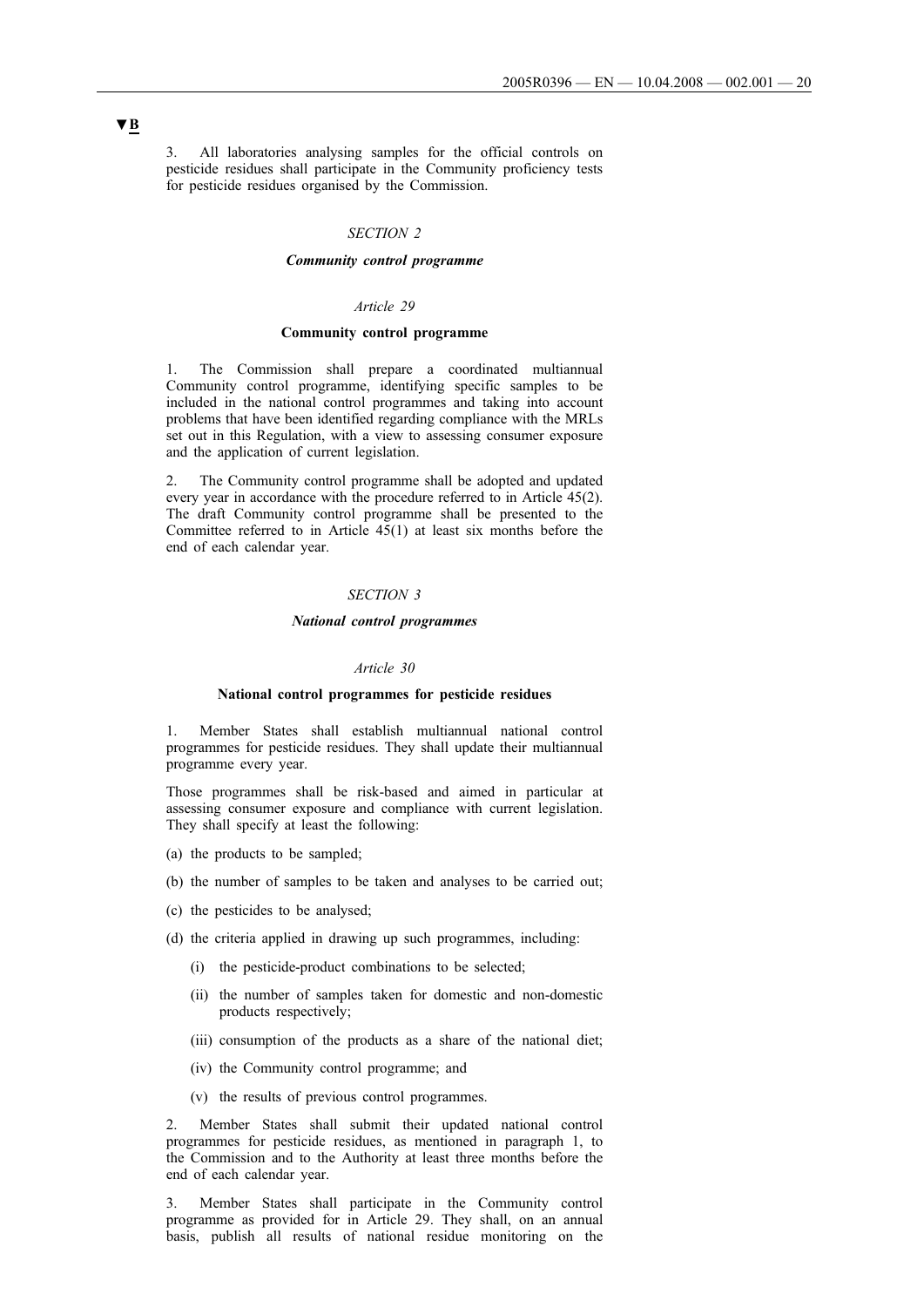Internet. Where MRLs are exceeded, Member States may name the retailers, traders or producers concerned.

#### *SECTION 4*

#### *Information by the Member States and annual report*

## *Article 31*

#### **Information by the Member States**

1. Member States shall submit the following information concerning the previous calendar year to the Commission, the Authority and the other Member States by 31 August each year:

- (a) the results of the official controls provided for in Article  $26(1)$ ;
- (b) the LODs applied in the national control programmes referred to in Article 30 and under the Community control programme referred to in Article 29;
- (c) details of the participation of the analytical laboratories in the Community proficiency tests referred to in Article 28(3) and other proficiency tests relevant to the pesticide-product combinations sampled in the national control programme;
- (d) details of the accreditation status of the analytical laboratories involved in the controls referred to in point (a);
- (e) where permitted by national legislation, details of enforcement measures taken.

2. Implementing measures relating to the submission of information by the Member States may be established in accordance with the procedure referred to in Article 45(2) after consultation with the Authority.

#### *Article 32*

#### **The Annual Report on Pesticide Residues**

1. On the basis of the information provided by the Member States under Article 31(1) the Authority shall draw up an Annual Report on pesticide residues.

The Authority shall include information on at least the following in the Annual Report:

- (a) an analysis of the results of the controls provided for in Article 26  $(2)$ :
- (b) a statement of the possible reasons why the MRLs were exceeded, together with any appropriate observations regarding risk management options;
- (c) an analysis of chronic and acute risks to the health of consumers from pesticide residues;
- (d) an assessment of consumer exposure to pesticide residues based on the information provided under point (a) and any other relevant available information, including reports submitted under Directive 96/23/EC.

3. Where a Member State has not provided information in accordance with Article 31, the Authority may disregard the information relating to that Member State when compiling the Annual Report.

4. The format of the Annual Report may be decided in accordance with the procedure referred to in Article 45(2).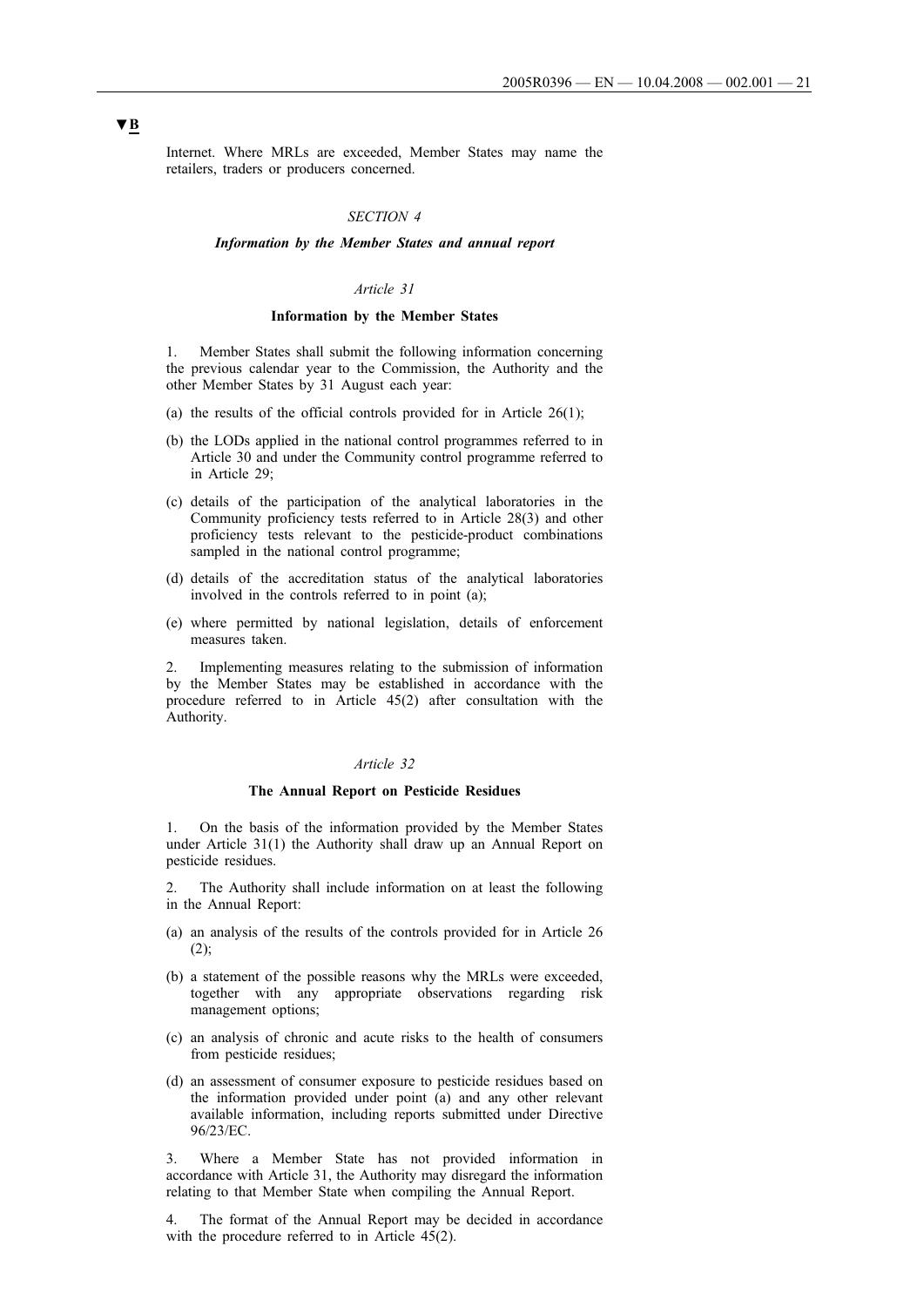5. The Authority shall submit the Annual Report to the Commission by the last day of February each year.

6. The Annual Report may include an opinion on the pesticides to be covered in future programmes.

7. The Authority shall make public the Annual Report, as well as any comments by the Commission or Member States.

## *Article 33*

### **Submission of the Annual Report on Pesticide Residues to the Committee**

The Commission shall submit the Annual Report on Pesticide Residues to the Committee referred to in Article  $45(1)$  without delay, for review and recommendations on any necessary measures to be taken regarding reported infringements of the MRLs set out in Annexes II and III.

## *SECTION 5*

## *Sanctions*

### *Article 34*

### **Sanctions**

The Member States shall lay down rules on the sanctions applicable to infringements of the provisions of this Regulation and shall take all measures necessary to ensure that they are implemented. The sanctions provided for must be effective, proportionate and dissuasive.

The Member States shall notify those rules and any subsequent amendment to the Commission without delay.

## CHAPTER VI

#### **EMERGENCY MEASURES**

#### *Article 35*

### **Emergency measures**

Articles 53 and 54 of Regulation (EC) No 178/2002 shall apply where, as a result of new information or of a reassessment of existing information, pesticide residues or MRLs covered by this Regulation may endanger human or animal health requiring immediate action. The time limit within which the Commission must take its decision shall be reduced to seven days in the case of fresh produce.

#### CHAPTER VII

### **SUPPORT MEASURES RELATING TO HARMONISED PESTICIDE MRLS**

#### *Article 36*

#### **Support measures relating to harmonised pesticide MRLs**

1. Support measures relating to harmonised pesticide MRLs shall be established at Community level, including: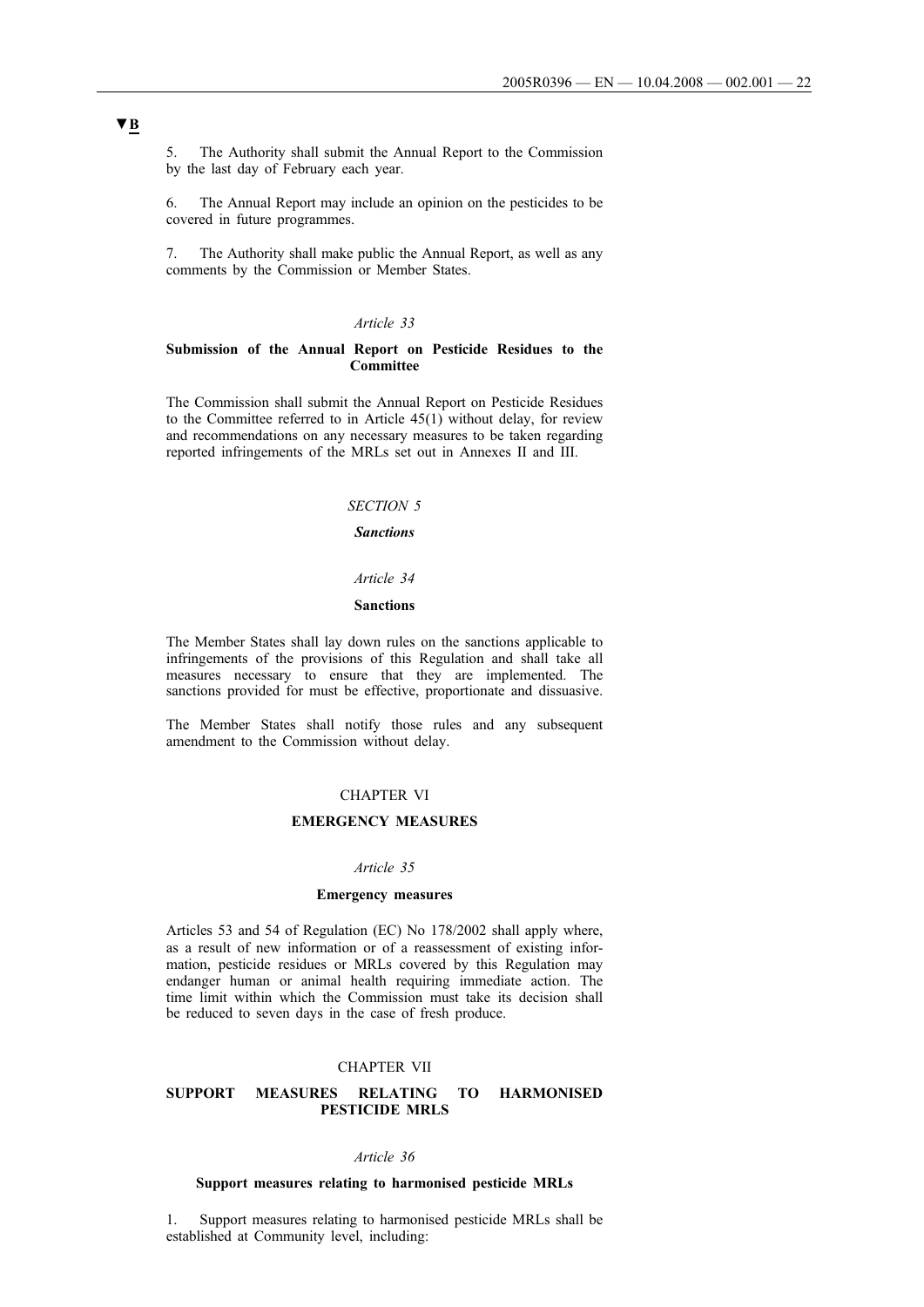- (a) a consolidated database for Community legislation on MRLs of pesticide residues and for making such information publicly available;
- (b) Community proficiency tests as referred to in Article 28(3);
- (c) studies and other measures necessary for the preparation and development of legislation and of technical guidelines on pesticide residues, aimed, in particular, at developing and using methods of assessing aggregate, cumulative and synergistic effects;
- (d) studies necessary for estimating the exposure of consumers and animals to pesticide residues;
- (e) studies necessary to support control laboratories where analytical methods are not capable of controlling the MRLs established.

2. Any necessary implementing provisions concerning the measures referred to in paragraph 1 may be adopted in accordance with the procedure referred to in Article 45(2).

#### *Article 37*

### **Community contribution to the support measures for harmonised pesticide MRLs**

1. The Community may make a financial contribution of up to 100 % of the cost of the measures provided for in Article 36.

2. The appropriations shall be authorised each financial year as part of the budgetary procedure.

### CHAPTER VIII

#### **COORDINATION OF APPLICATIONS FOR MRLS**

## *Article 38*

#### **Designation of national authorities**

Each Member State shall designate one or more national authorities to coordinate cooperation with the Commission, the Authority, other Member States, manufacturers, producers and growers for the purposes of this Regulation. Where more than one authority is designated by a Member State, it shall indicate which of the designated authorities shall act as a contact point.

The national authorities may delegate tasks to other bodies.

Each Member State shall inform the Commission and the Authority of the names and addresses of the designated national authorities.

#### *Article 39*

#### **Coordination by the Authority of information on MRLs**

The Authority shall:

- (a) coordinate with the rapporteur Member State designated in accordance with Directive 91/414/EEC for an active substance;
- (b) coordinate with the Member States and the Commission regarding MRLs, in particular for the purpose of fulfilling the requirements of Article 41.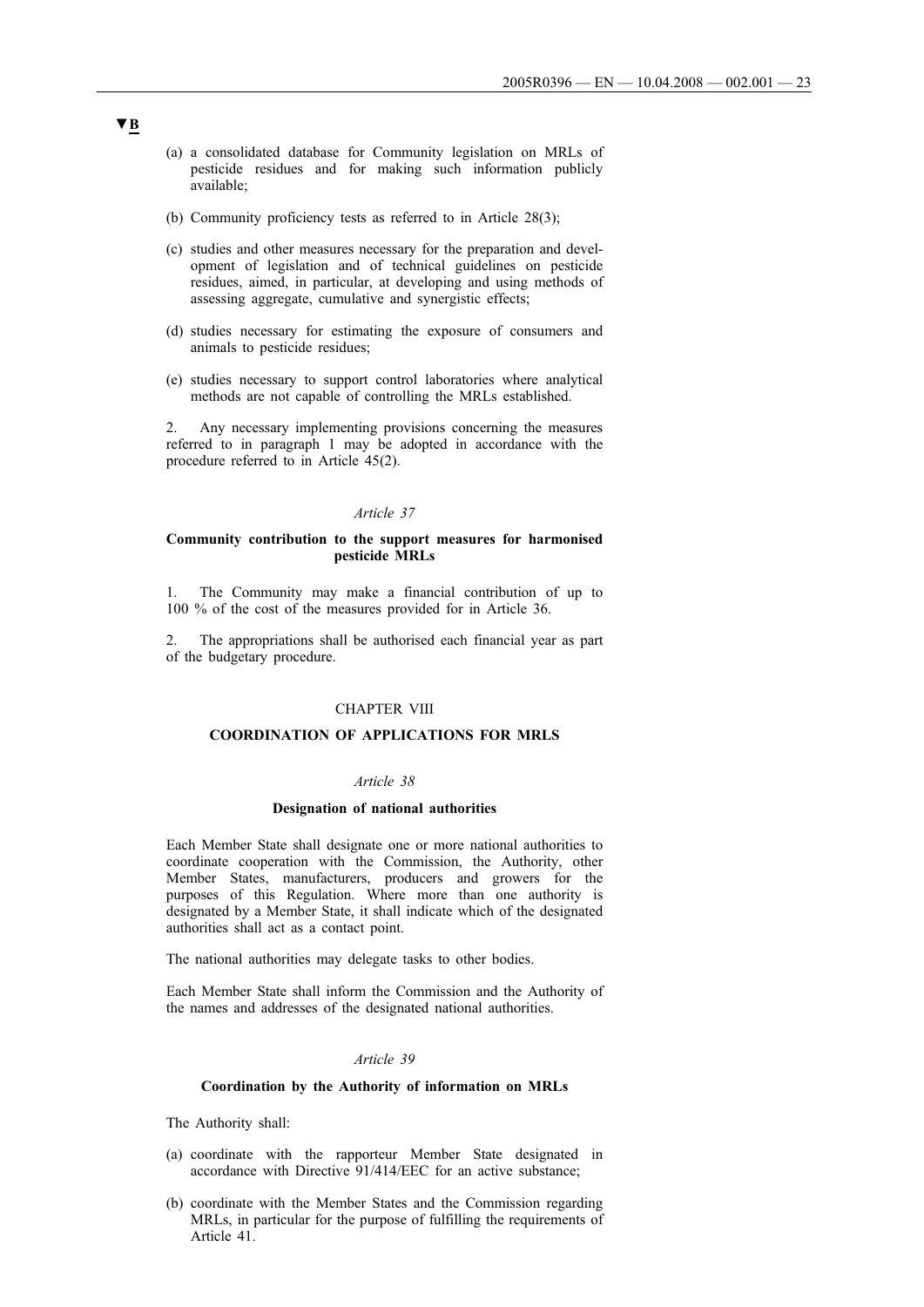#### *Article 40*

### **Information to be submitted by the Member States**

Member States shall submit to the Authority, at its request, any available information necessary for the assessment of the safety of MRLs.

### *Article 41*

### **Database of the Authority on MRLs**

Without prejudice to the applicable provisions of Community and national law on access to documents, the Authority shall develop and maintain a database, accessible to the Commission and to the competent authorities of the Member States, containing the relevant scientific information and GAPs relating to the MRLs, the active substances and the processing factors set out in Annexes II, III, IV and VII. In particular it shall contain dietary intake assessments, processing factors and toxicological endpoints.

### *Article 42*

#### **Member States and fees**

1. Member States may recover the costs of work associated with setting, modifying or deleting MRLs, or with any other work arising from obligations under this Regulation, by means of a fee or charge.

2. Member States shall ensure that the fee or charge referred to in paragraph 1:

(a) is established in a transparent manner; and

(b) corresponds to the actual cost of the work involved.

It may include a scale of fixed charges based on average costs for the work referred to in paragraph 1.

### CHAPTER IX

## **IMPLEMENTATION**

### *Article 43*

### **Scientific opinion of the Authority**

The Commission or the Member States may request from the Authority a scientific opinion on any measure related to the assessment of risks under this Regulation. The Commission may specify the time limit within which such an opinion shall be provided.

#### *Article 44*

#### **Procedure for the adoption of the Authority's opinions**

1. When the Authority's opinions pursuant to this Regulation require only scientific or technical work involving the application of well-established scientific or technical principles they may, unless the Commission or a Member State objects, be issued by the Authority without consulting the scientific committee or the scientific panels mentioned in Article 28 of Regulation (EC) No 178/2002.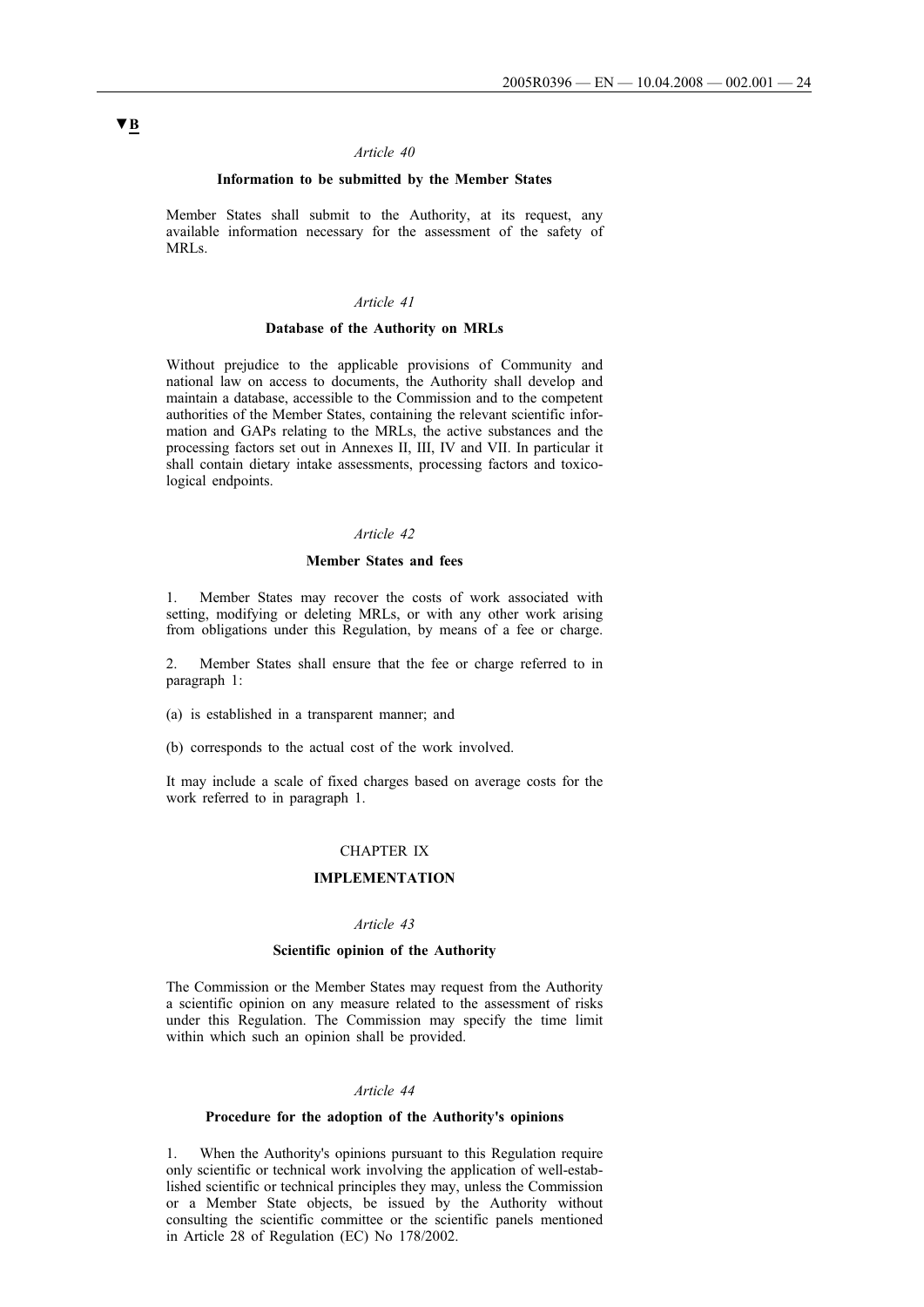2. The implementing rules pursuant to Article 29(6)(a) of Regulation (EC) No 178/2002 shall specify the cases in which paragraph 1 of this Article shall apply.

## **▼M3**

#### *Article 45*

#### **Committee procedure**

The Commission shall be assisted by the Standing Committee on the Food Chain and Animal Health established by Article 58 of Regulation (EC) No 178/2002.

Where reference is made to this paragraph, Articles 5 and 7 of Decision 1999/468/EC shall apply, having regard to the provisions of Article 8 thereof.

The period laid down in Article 5(6) of Decision 1999/468/EC shall be set at three months.

3. Where reference is made to this paragraph, Article 5a(1) to (4) and Article 7 of Decision 1999/468/EC shall apply, having regard to the provisions of Article 8 thereof.

4. Where reference is made to this paragraph, Article 5a(1) to (4) and (5)(b), and Article 7 of Decision 1999/468/EC shall apply, having regard to the provisions of Article 8 thereof.

The time limits laid down in Article  $5a(3)(c)$  and  $(4)(b)$  and  $(e)$  of Decision 1999/468/EC shall be set at two months, one month and two months respectively.

5. Where reference is made to this paragraph, Article 5a(1), (2), (4) and (6) and Article 7 of Decision 1999/468/EC shall apply, having regard to the provisions of Article 8 thereof.

#### *Article 46*

#### **Implementing measures**

1. Implementing measures to ensure the uniform application of this Regulation, technical guidance documents to assist in its application and detailed rules concerning the scientific data required for the setting of MRLs shall be established or may be amended in accordance with the regulatory procedure referred to in Article 45(2), taking into account, where appropriate, the opinion of the Authority.

2. Measures designed to amend non-essential elements of this Regulation and relating to the establishment or amendment of the dates referred to in Article 23, Article 29(2), Article 30(2), Article 31(1) and Article 32(5) shall be adopted in accordance with the regulatory procedure with scrutiny referred to in Article 45(3), taking into account, where appropriate, the opinion of the Authority.

## **▼B**

#### *Article 47*

### **Report on implementation of this Regulation**

Not later than 10 years after the entry into force of this Regulation, the Commission shall forward to the European Parliament and to the Council a report on its implementation and any appropriate proposals.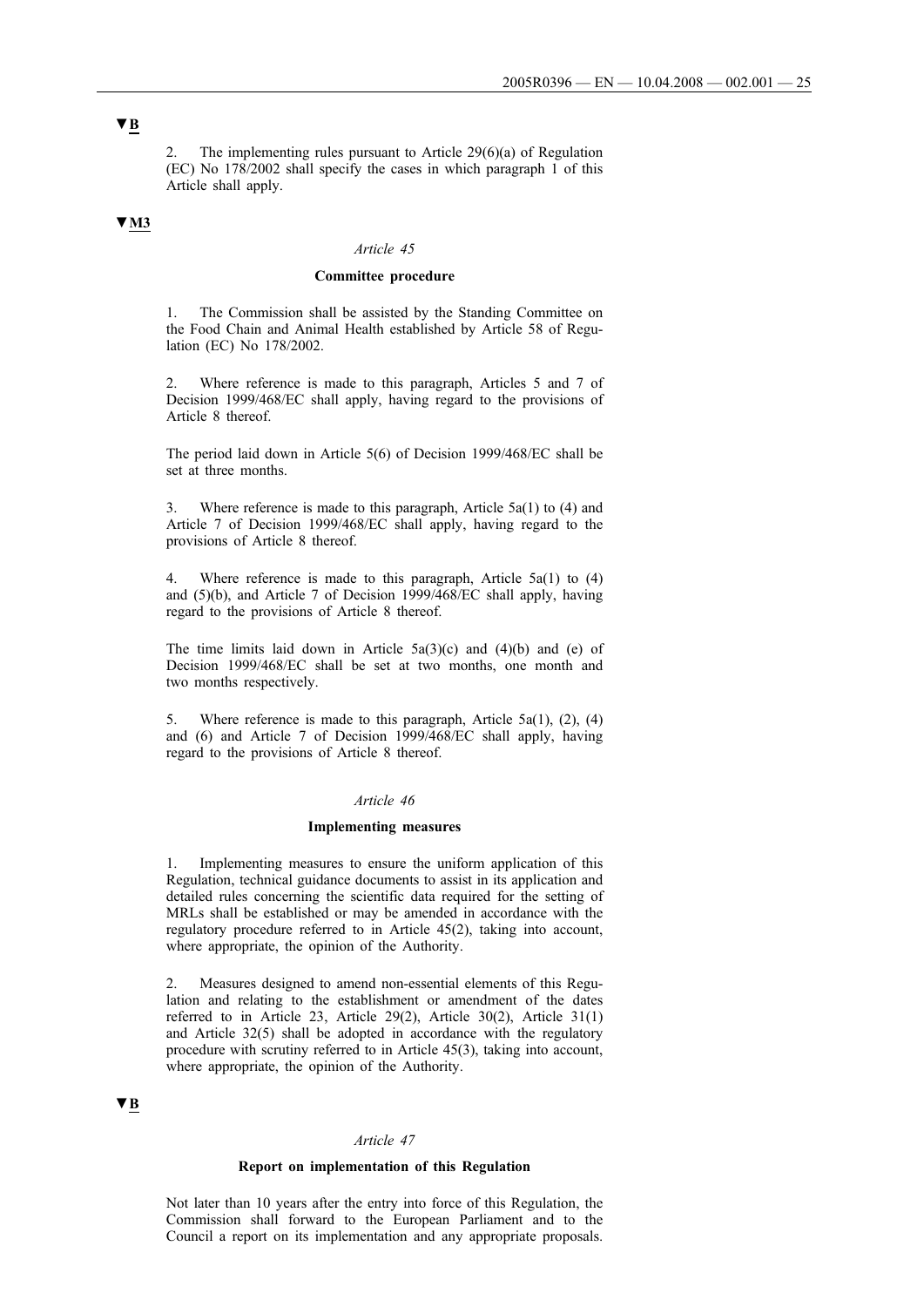### CHAPTER X

## **FINAL PROVISIONS**

#### *Article 48*

#### **Repeal and adaptation of legislation**

1. Directives 76/895/EEC, 86/362/EEC, 86/363/EEC and 90/642/ EEC are hereby repealed with effect from the date referred to in the second paragraph of Article 50.

Article  $4(1)(f)$  of Directive 91/414/EEC shall be replaced by the following:

'(f) where appropriate, the MRLs for the agricultural products affected by the use referred to in the authorisation have been set or modified in accordance with Regulation (EC) No 396/2005 (\*)'

(\*) OJ L 70, 16.3.2005, p. 1.

 $\overline{\phantom{a}}$ 

## **▼M3**

#### *Article 49*

### **Transitional measures**

1. The requirements of Chapter III shall not apply to products lawfully produced or imported into the Community before the date referred to in the second paragraph of Article 50.

However, in order to ensure a high level of consumer protection, appropriate measures concerning those products may be taken. Those measures, designed to amend non-essential elements of this Regulation by supplementing it, shall be adopted in accordance with the regulatory procedure with scrutiny referred to in Article 45(5).

2. Where necessary to allow for the normal marketing, processing and consumption of products, further transitional measures may be laid down for the implementation of certain MRLs provided for in Articles 15, 16, 21, 22, and 25. Those measures, designed to amend non-essential elements of this Regulation by supplementing it, and without prejudice to the obligation to ensure a high level of consumer protection, shall be adopted in accordance with the regulatory procedure with scrutiny referred to in Article 45(4).

## **▼B**

#### *Article 50*

#### **Entry into force**

This Regulation shall enter into force on the twentieth day following its publication in the *Official Journal of the European Union*.

Chapters II, III and V shall apply as from six months from the publication of the last of the Regulations establishing Annexes I, II, III and IV.

This Regulation shall be binding in its entirety and directly applicable in all Member States.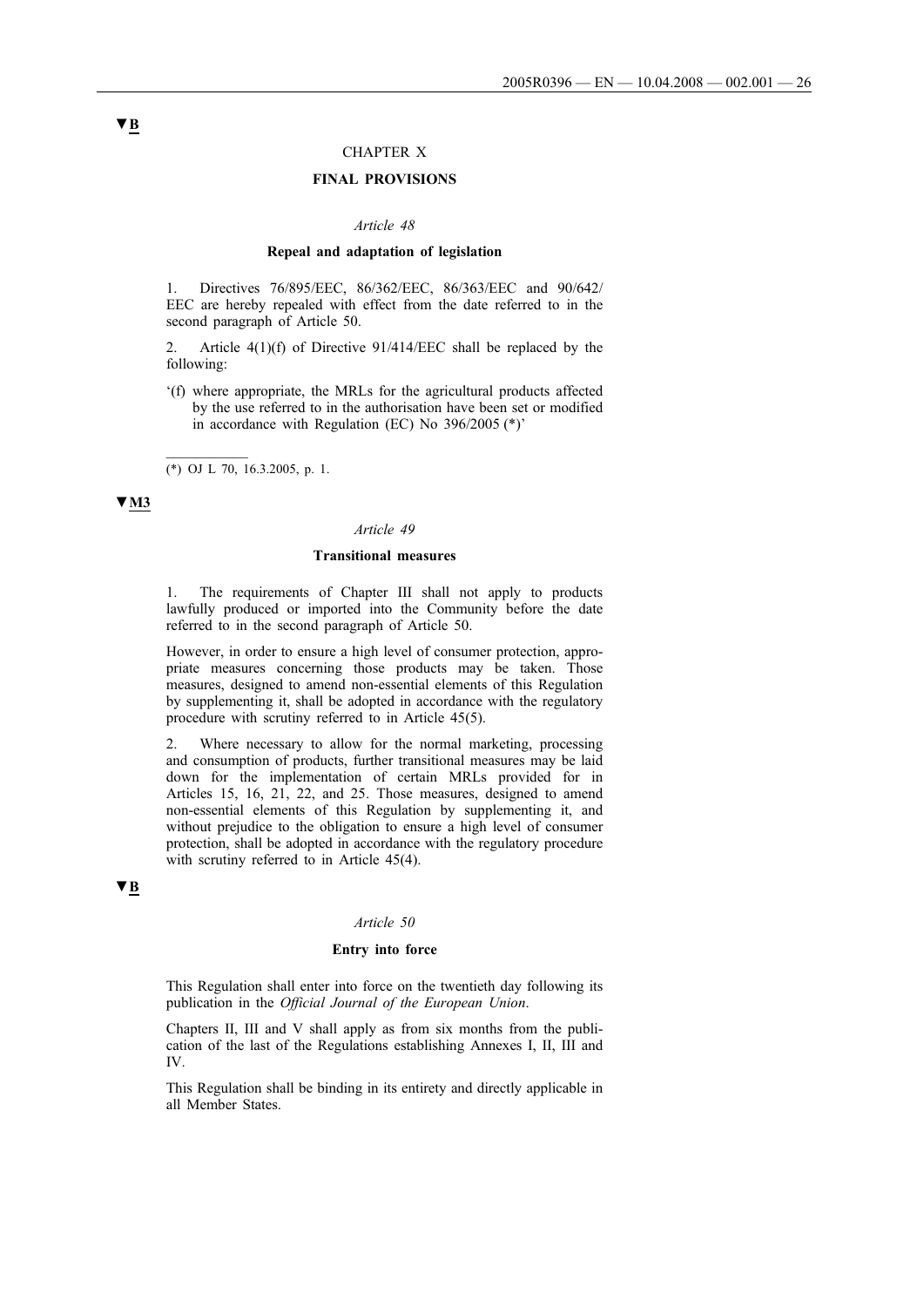# *ANNEX I*

# **Products of plant and animal origin referred to in Article 2(1)**

| Code number<br>(1) | Groups to which the MRLs apply                        | Examples of indi-<br>vidual products<br>within the groups<br>to which the MRLs<br>apply | Scientific Name (2)            | Examples of<br>related varieties or<br>other products<br>included in the<br>definition to which<br>the same MRL<br>applies | Parts of the<br>products to<br>which the<br>MRLs apply                    |
|--------------------|-------------------------------------------------------|-----------------------------------------------------------------------------------------|--------------------------------|----------------------------------------------------------------------------------------------------------------------------|---------------------------------------------------------------------------|
| 0100000            | 1. FRUIT<br><b>FRESH</b><br><b>OR</b><br>FROZEN; NUTS |                                                                                         |                                |                                                                                                                            |                                                                           |
| 0110000            | Citrus fruit<br>(i)                                   |                                                                                         |                                |                                                                                                                            | Whole<br>product                                                          |
| 0110010            |                                                       | Grapefruit                                                                              | Citrus paradisi                | Shaddocks,<br>pomelos,<br>sweeties,<br>tangelo,<br>ugli<br>and<br>other<br>hybrids                                         |                                                                           |
| 0110020            |                                                       | Oranges                                                                                 | Citrus sinensis                | Bergamot,<br>bitter<br>orange,<br>chinotto<br>and<br>other hybrids                                                         |                                                                           |
| 0110030            |                                                       | Lemons                                                                                  | Citrus limon                   | Citron, lemon                                                                                                              |                                                                           |
| 0110040            |                                                       | Limes                                                                                   | Citrus<br>auran-<br>tifolia    |                                                                                                                            |                                                                           |
| 0110050            |                                                       | Mandarins                                                                               | Citrus<br>reti-<br>culata      | Clementine,<br>tangerine<br>and<br>other hybrids                                                                           |                                                                           |
| 0110990            |                                                       | Others $(^3)$                                                                           |                                |                                                                                                                            |                                                                           |
| 0120000            | Tree nuts (shelled or<br>(ii)<br>unshelled)           |                                                                                         |                                |                                                                                                                            | Whole<br>product<br>after<br>removal<br>of<br>shell (except<br>chestnuts) |
| 0120010            |                                                       | Almonds                                                                                 | Prunus dulcis                  |                                                                                                                            |                                                                           |
| 0120020            |                                                       | Brazil nuts                                                                             | <b>Bertholletia</b><br>excelsa |                                                                                                                            |                                                                           |
| 0120030            |                                                       | Cashew nuts                                                                             | Anacardium<br>occidentale      |                                                                                                                            |                                                                           |
| 0120040            |                                                       | Chestnuts                                                                               | Castanea sativa                |                                                                                                                            |                                                                           |
| 0120050            |                                                       | Coconuts                                                                                | Cocos nucifera                 |                                                                                                                            |                                                                           |
| 0120060            |                                                       | Hazelnuts                                                                               | Corylus<br>avellana            | Filbert                                                                                                                    |                                                                           |
| 0120070            |                                                       | Macadamia                                                                               | Macadamia<br>ternifolia        |                                                                                                                            |                                                                           |
| 0120080            |                                                       | Pecans                                                                                  | Carya<br>illi-<br>noensis      |                                                                                                                            |                                                                           |
| 0120090            |                                                       | Pine nuts                                                                               | Pinus pinea                    |                                                                                                                            |                                                                           |
| 0120100            |                                                       | Pistachios                                                                              | Pistachia vera                 |                                                                                                                            |                                                                           |
| 0120110            |                                                       | Walnuts                                                                                 | Juglans regia                  |                                                                                                                            |                                                                           |
| 0120990            |                                                       | Others $(3)$                                                                            |                                |                                                                                                                            |                                                                           |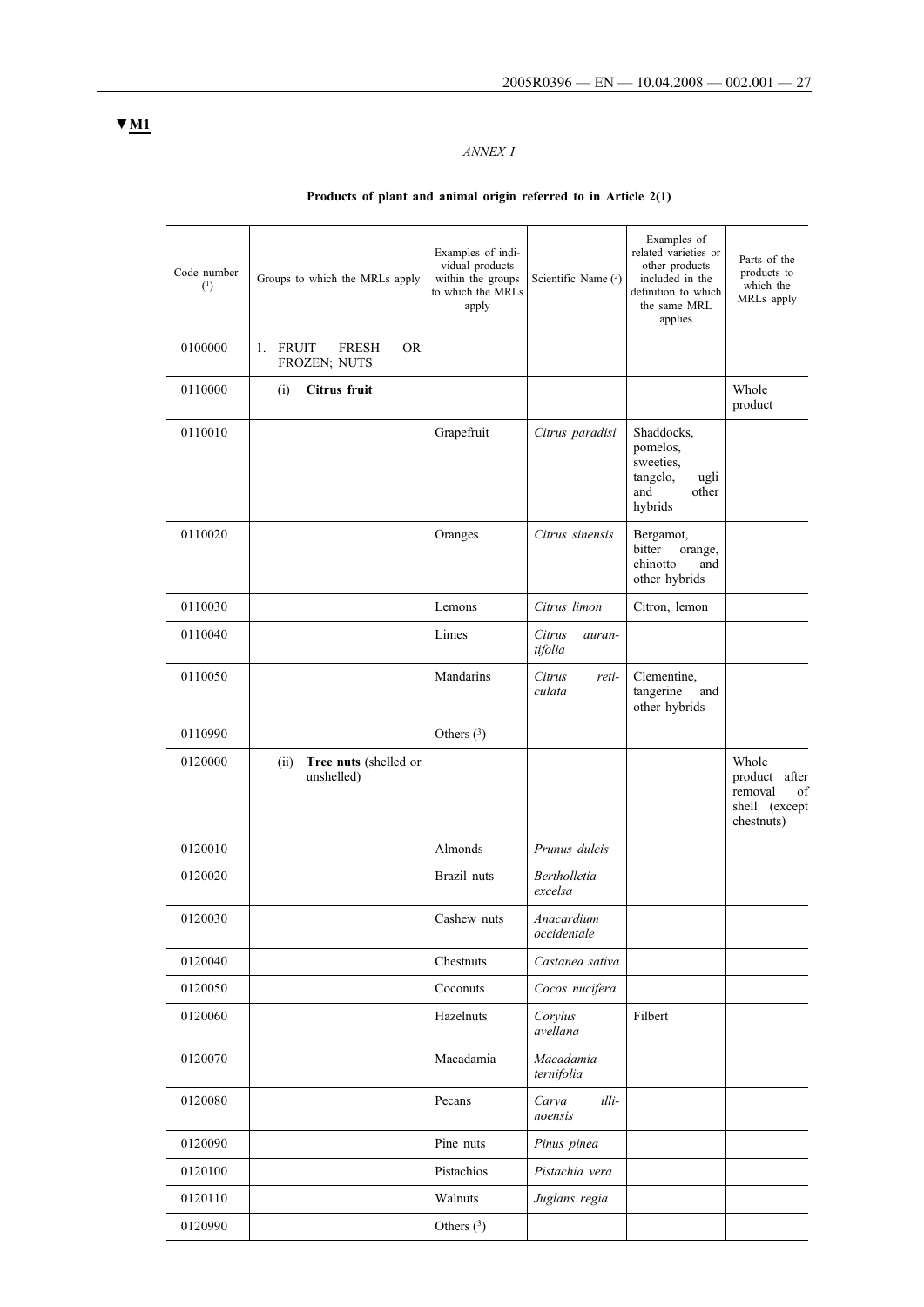| Code number<br>(1) | Groups to which the MRLs apply  | Examples of indi-<br>vidual products<br>within the groups<br>to which the MRLs<br>apply | Scientific Name (2)                | Examples of<br>related varieties or<br>other products<br>included in the<br>definition to which<br>the same MRL<br>applies | Parts of the<br>products to<br>which the<br>MRLs apply                                                                                        |
|--------------------|---------------------------------|-----------------------------------------------------------------------------------------|------------------------------------|----------------------------------------------------------------------------------------------------------------------------|-----------------------------------------------------------------------------------------------------------------------------------------------|
| 0130000            | (iii) Pome fruit                |                                                                                         |                                    |                                                                                                                            | Whole<br>product after<br>removal<br>of<br>stems                                                                                              |
| 0130010            |                                 | Apples                                                                                  | Malus<br>domesticus                | Crab apple                                                                                                                 |                                                                                                                                               |
| 0130020            |                                 | Pears                                                                                   | Pyrus<br>communis                  | Oriental pear                                                                                                              |                                                                                                                                               |
| 0130030            |                                 | Quinces                                                                                 | Cydonia<br>oblonga                 |                                                                                                                            |                                                                                                                                               |
| 0130040            |                                 | Medlar $(4)$                                                                            | Mespilus<br>germanica              |                                                                                                                            |                                                                                                                                               |
| 0130050            |                                 | Loquat $(4)$                                                                            | Eriobotrya<br>japonica             |                                                                                                                            |                                                                                                                                               |
| 0130990            |                                 | Others $(3)$                                                                            |                                    |                                                                                                                            |                                                                                                                                               |
| 0140000            | (iv) Stone fruit                |                                                                                         |                                    |                                                                                                                            | Whole<br>product after<br>removal<br>of<br>stems                                                                                              |
| 0140010            |                                 | Apricots                                                                                | Prunus<br>armeniaca                |                                                                                                                            |                                                                                                                                               |
| 0140020            |                                 | Cherries                                                                                | Prunus<br>cerasus,<br>Prunus avium | Sweet cherries,<br>sour cherries                                                                                           |                                                                                                                                               |
| 0140030            |                                 | Peaches                                                                                 | Prunus persica                     | Nectarines and<br>similar hybrids                                                                                          |                                                                                                                                               |
| 0140040            |                                 | Plums                                                                                   | Prunus<br>domestica                | Damson,<br>greengage,<br>mirabelle                                                                                         |                                                                                                                                               |
| 0140990            |                                 | Others $(3)$                                                                            |                                    |                                                                                                                            |                                                                                                                                               |
| 0150000            | (v) Berries and small<br>fruit  |                                                                                         |                                    |                                                                                                                            | Whole<br>product after<br>removal<br>of<br>caps/crowns<br>and<br>stems<br>except in the<br>case<br>of<br>currants:<br>with<br>fruits<br>stems |
| 0151000            | Table and wine<br>(a)<br>grapes |                                                                                         |                                    |                                                                                                                            |                                                                                                                                               |
| 0151010            |                                 | Table grapes                                                                            | Vitis euvitis                      |                                                                                                                            |                                                                                                                                               |
| 0151020            |                                 | Wine grapes                                                                             | Vitis euvitis                      |                                                                                                                            |                                                                                                                                               |
| 0152000            | Strawberries<br>(b)             |                                                                                         | Fragaria<br>$\times$<br>ananassa   |                                                                                                                            |                                                                                                                                               |
| 0153000            | Cane fruit<br>(c)               |                                                                                         |                                    |                                                                                                                            |                                                                                                                                               |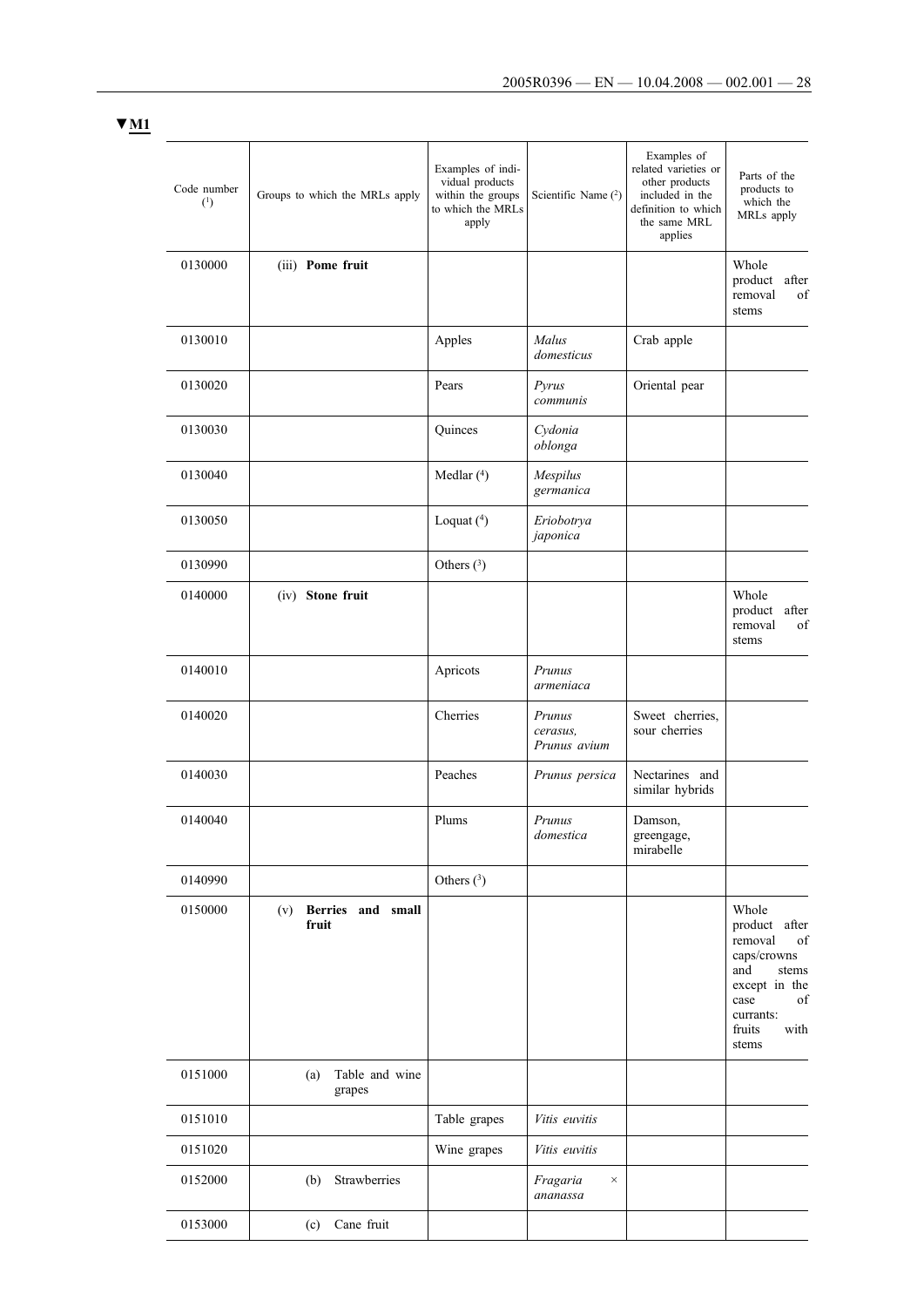| Code number<br>(1) | Groups to which the MRLs apply             | Examples of indi-<br>vidual products<br>within the groups<br>to which the MRLs<br>apply | Scientific Name $(2)$            | Examples of<br>related varieties or<br>other products<br>included in the<br>definition to which<br>the same MRL<br>applies                                          | Parts of the<br>products to<br>which the<br>MRLs apply                             |
|--------------------|--------------------------------------------|-----------------------------------------------------------------------------------------|----------------------------------|---------------------------------------------------------------------------------------------------------------------------------------------------------------------|------------------------------------------------------------------------------------|
| 0153010            |                                            | <b>Blackberries</b>                                                                     | Rubus<br>fruticosus              |                                                                                                                                                                     |                                                                                    |
| 0153020            |                                            | Dewberries                                                                              | Rubus ceasius                    | Loganberries,<br>Boysenberries,<br>cloud-<br>and<br>berries                                                                                                         |                                                                                    |
| 0153030            |                                            | Raspberries                                                                             | Rubus idaeus                     | Wineberries                                                                                                                                                         |                                                                                    |
| 0153990            |                                            | Others $(3)$                                                                            |                                  |                                                                                                                                                                     |                                                                                    |
| 0154000            | Other<br>small<br>(d)<br>fruit and berries |                                                                                         |                                  |                                                                                                                                                                     |                                                                                    |
| 0154010            |                                            | <b>Blueberries</b>                                                                      | Vaccinium<br>corymbosum          | Bilberries;<br>cowberries (red<br>bilberries)                                                                                                                       |                                                                                    |
| 0154020            |                                            | Cranberries                                                                             | Vaccinium<br>macrocarpon         |                                                                                                                                                                     |                                                                                    |
| 0154030            |                                            | Currants<br>(red.)<br>black<br>and<br>white)                                            | Ribes<br>nigrum,<br>Ribes rubrum |                                                                                                                                                                     |                                                                                    |
| 0154040            |                                            | Gooseberries                                                                            | Ribes<br>uva-<br>crispa          | Including<br>hybrids<br>with<br>other<br>ribes<br>species                                                                                                           |                                                                                    |
| 0154050            |                                            | Rose hips                                                                               | Rosa canina                      |                                                                                                                                                                     |                                                                                    |
| 0154060            |                                            | Mulberries $(4)$                                                                        | Morus spp                        | Arbutus berry                                                                                                                                                       |                                                                                    |
| 0154070            |                                            | Azarole $(4)$<br>(mediteranean<br>medlar)                                               | Crataegus<br>azarolus            |                                                                                                                                                                     |                                                                                    |
| 0154080            |                                            | Elderberries (4)                                                                        | Sambucus<br>nigra                | Black<br>chokeberry<br>(appleberry),<br>mountain ash,<br>azarole,<br>buckthorn (sea<br>sallowthorn),<br>hawthorn,<br>service berries,<br>and other tree-<br>berries |                                                                                    |
| 0154990            |                                            | Others $(3)$                                                                            |                                  |                                                                                                                                                                     |                                                                                    |
| 0160000            | (vi) Miscellaneous fruit                   |                                                                                         |                                  |                                                                                                                                                                     | Whole<br>product after<br>removal<br>of<br>stems or the<br>crown (pine-<br>apples) |
| 0161000            | Edible peel<br>(a)                         |                                                                                         |                                  |                                                                                                                                                                     |                                                                                    |
| 0161010            |                                            | Dates                                                                                   | Phoenix dacty-<br>lifera         |                                                                                                                                                                     |                                                                                    |
| 0161020            |                                            | Figs                                                                                    | Ficus carica                     |                                                                                                                                                                     |                                                                                    |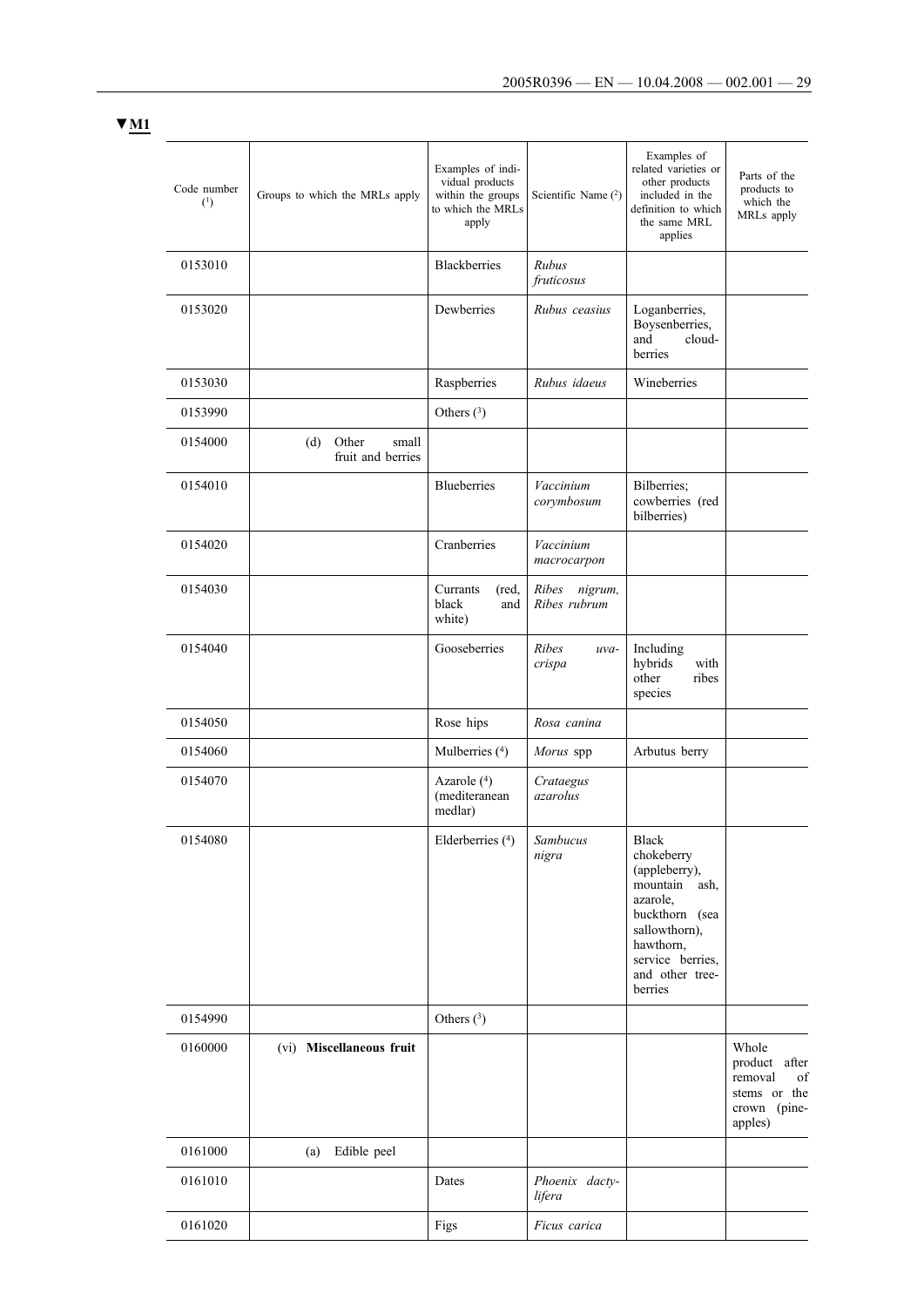| Code number<br>(1) | Groups to which the MRLs apply    | Examples of indi-<br>vidual products<br>within the groups<br>to which the MRLs<br>apply | Scientific Name $(2)$                          | Examples of<br>related varieties or<br>other products<br>included in the<br>definition to which<br>the same MRL<br>applies         | Parts of the<br>products to<br>which the<br>MRLs apply |
|--------------------|-----------------------------------|-----------------------------------------------------------------------------------------|------------------------------------------------|------------------------------------------------------------------------------------------------------------------------------------|--------------------------------------------------------|
| 0161030            |                                   | Table olives                                                                            | Olea europaea                                  |                                                                                                                                    |                                                        |
| 0161040            |                                   | Kumquats $(4)$                                                                          | Fortunella<br>species                          | Marumi<br>kumquats,<br>nagami<br>kumquats                                                                                          |                                                        |
| 0161050            |                                   | Carambola (4)                                                                           | Averrhoa<br>carambola                          | Bilimbi                                                                                                                            |                                                        |
| 0161060            |                                   | Persimmon (4)                                                                           | Diospyros kaki                                 |                                                                                                                                    |                                                        |
| 0161070            |                                   | Jambolan $(4)$<br>(java plum)                                                           | Syzygium<br>cumini                             | Java<br>apple<br>apple),<br>(water)<br>pomerac,<br>rose<br>apple,<br><b>Brazilean</b><br>cherry<br>(grumichama),<br>Surinam cherry |                                                        |
| 0161990            |                                   | Others $(3)$                                                                            |                                                |                                                                                                                                    |                                                        |
| 0162000            | Inedible<br>(b)<br>peel,<br>small |                                                                                         |                                                |                                                                                                                                    |                                                        |
| 0162010            |                                   | Kiwi                                                                                    | Actinidia<br>deliciosa<br>syn.<br>A. chinensis |                                                                                                                                    |                                                        |
| 0162020            |                                   | Lychee (Litchi)                                                                         | Litchi chinensis                               | Pulasan,<br>rambutan (hairy<br>litchi)                                                                                             |                                                        |
| 0162030            |                                   | Passion fruit                                                                           | Passiflora<br>edulis                           |                                                                                                                                    |                                                        |
| 0162040            |                                   | Prickly pear (4)<br>(cactus fruit)                                                      | Opuntia ficus-<br>indica                       |                                                                                                                                    |                                                        |
| 0162050            |                                   | Star apple $(4)$                                                                        | Chrysophyllum<br>cainito                       |                                                                                                                                    |                                                        |
| 0162060            |                                   | American<br>persimmon (4)<br>(Virginia kaki)                                            | Diospyros<br>virginiana                        | <b>Black</b><br>sapote,<br>white<br>sapote,<br>sapote,<br>green<br>canistel (yellow<br>sapote),<br>and<br>mammey<br>sapote         |                                                        |
| 0162990            |                                   | Others $(3)$                                                                            |                                                |                                                                                                                                    |                                                        |
| 0163000            | Inedible<br>(c)<br>peel,<br>large |                                                                                         |                                                |                                                                                                                                    |                                                        |
| 0163010            |                                   | Avocados                                                                                | Persea<br>americana                            |                                                                                                                                    |                                                        |
| 0163020            |                                   | <b>Bananas</b>                                                                          | $Musa \times para$ -<br>disica                 | Dwarf banana,<br>plantain, apple<br>banana                                                                                         |                                                        |
| 0163030            |                                   | Mangoes                                                                                 | Mangifera<br>indica                            |                                                                                                                                    |                                                        |
| 0163040            |                                   | Papaya                                                                                  | Carica papaya                                  |                                                                                                                                    |                                                        |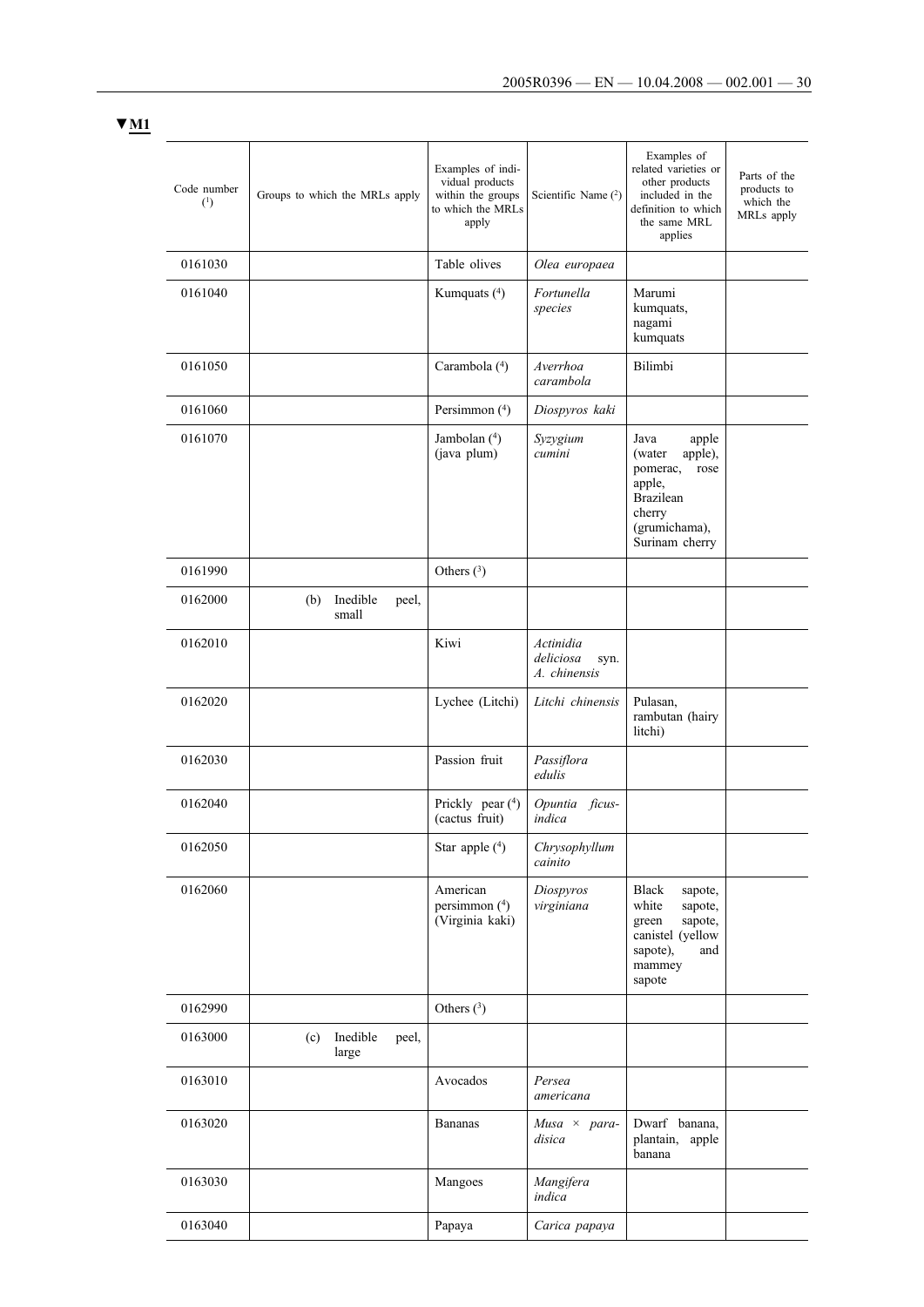| Code number<br>(1) | Groups to which the MRLs apply                       | Examples of indi-<br>vidual products<br>within the groups<br>to which the MRLs<br>apply | Scientific Name $(2)$         | Examples of<br>related varieties or<br>other products<br>included in the<br>definition to which<br>the same MRL<br>applies | Parts of the<br>products to<br>which the<br>MRLs apply                                                                 |
|--------------------|------------------------------------------------------|-----------------------------------------------------------------------------------------|-------------------------------|----------------------------------------------------------------------------------------------------------------------------|------------------------------------------------------------------------------------------------------------------------|
| 0163050            |                                                      | Pomegranate                                                                             | Punica<br>granatum            |                                                                                                                            |                                                                                                                        |
| 0163060            |                                                      | Cherimoya (4)                                                                           | Annona<br>cherimola           | Custard<br>apple,<br>sugar<br>apple<br>(sweetsop),<br>llama and other<br>medium<br>sized<br>Annonaceae                     |                                                                                                                        |
| 0163070            |                                                      | Guava (4)                                                                               | Psidium<br>guajava            |                                                                                                                            |                                                                                                                        |
| 0163080            |                                                      | Pineapples                                                                              | Ananas<br>comosus             |                                                                                                                            |                                                                                                                        |
| 0163090            |                                                      | Bread fruit (4)                                                                         | <b>Artocarpus</b><br>altilis  | Jackfruit                                                                                                                  |                                                                                                                        |
| 0163100            |                                                      | Durian (4)                                                                              | Durio<br>zibethinus           |                                                                                                                            |                                                                                                                        |
| 0163110            |                                                      | Soursop $(4)$<br>(guanabana)                                                            | Annona<br>muricata            |                                                                                                                            |                                                                                                                        |
| 0163990            |                                                      | Others $(3)$                                                                            |                               |                                                                                                                            |                                                                                                                        |
| 0200000            | <b>FRESH</b><br>2.<br><b>VEGETABLES</b><br>OR FROZEN |                                                                                         |                               |                                                                                                                            |                                                                                                                        |
| 0210000            | Root<br>and<br>tuber<br>(i)<br>vegetables            |                                                                                         |                               |                                                                                                                            | Whole<br>product<br>after<br>removal<br>of<br>tops (if any)<br>and adhering<br>soil<br>by<br>rinsing<br>or<br>brushing |
| 0211000            | Potatoes<br>(a)                                      |                                                                                         | Tuber<br>form<br>Solanum spp. |                                                                                                                            |                                                                                                                        |
| 0212000            | Tropical<br>(b)<br>root<br>and tuber vege-<br>tables |                                                                                         |                               |                                                                                                                            |                                                                                                                        |
| 0212010            |                                                      | Cassava                                                                                 | Manihot<br>esculenta          | Dasheen, eddoe<br>(Japanese taro),<br>tannia                                                                               |                                                                                                                        |
| 0212020            |                                                      | Sweet potatoes                                                                          | Ipomoea<br>batatas            |                                                                                                                            |                                                                                                                        |
| 0212030            |                                                      | Yams                                                                                    | Dioscorea sp.                 | Potato<br>bean<br>(yam<br>bean),<br>Mexican<br>yam<br>bean                                                                 |                                                                                                                        |
| 0212040            |                                                      | Arrowroot (4)                                                                           | Maranta arun-<br>dinacea      |                                                                                                                            |                                                                                                                        |
| 0212990            |                                                      | Others $(3)$                                                                            |                               |                                                                                                                            |                                                                                                                        |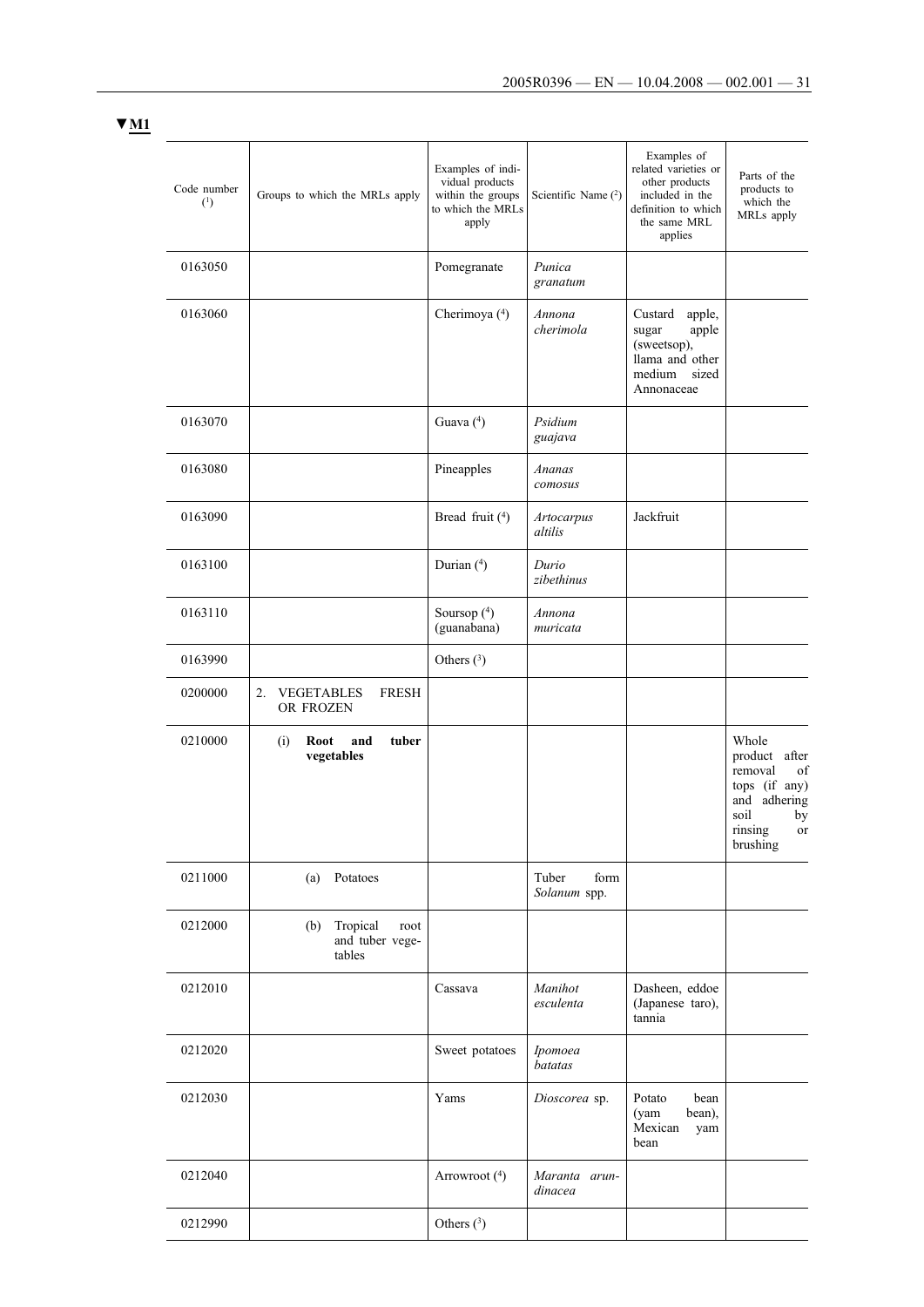| Code number<br>(1) | Groups to which the MRLs apply                                       | Examples of indi-<br>vidual products<br>within the groups<br>to which the MRLs<br>apply | Scientific Name $(2)$                                                | Examples of<br>related varieties or<br>other products<br>included in the<br>definition to which<br>the same MRL<br>applies | Parts of the<br>products to<br>which the<br>MRLs apply                                                                                       |
|--------------------|----------------------------------------------------------------------|-----------------------------------------------------------------------------------------|----------------------------------------------------------------------|----------------------------------------------------------------------------------------------------------------------------|----------------------------------------------------------------------------------------------------------------------------------------------|
| 0213000            | Other root and<br>(c)<br>tuber vegetables<br>except<br>sugar<br>beet |                                                                                         |                                                                      |                                                                                                                            |                                                                                                                                              |
| 0213010            |                                                                      | Beetroot                                                                                | vulgaris<br>Beta<br>subsp. vulgaris                                  |                                                                                                                            |                                                                                                                                              |
| 0213020            |                                                                      | Carrots                                                                                 | Daucus carota                                                        |                                                                                                                            |                                                                                                                                              |
| 0213030            |                                                                      | Celeriac                                                                                | Apium<br>graveolens var.<br>rapaceum                                 |                                                                                                                            |                                                                                                                                              |
| 0213040            |                                                                      | Horseradish                                                                             | Armoracia<br>rusticana                                               |                                                                                                                            |                                                                                                                                              |
| 0213050            |                                                                      | Jerusalem arti-<br>chokes                                                               | Helianthus<br>tuberosus                                              |                                                                                                                            |                                                                                                                                              |
| 0213060            |                                                                      | Parsnips                                                                                | Pastinaca<br>sativa                                                  |                                                                                                                            |                                                                                                                                              |
| 0213070            |                                                                      | Parsley root                                                                            | Petroselinum<br>crispum                                              |                                                                                                                            |                                                                                                                                              |
| 0213080            |                                                                      | Radishes                                                                                | Raphanus<br>sativus<br>var.<br>sativus                               | <b>Black</b><br>radish,<br>Japanese<br>radish,<br>small<br>radish<br>and<br>similar varieties                              |                                                                                                                                              |
| 0213090            |                                                                      | Salsify                                                                                 | Tragopogon<br>porrifolius                                            | Scorzonera,<br>Spanish salsify<br>(Spanish<br>oysterplant)                                                                 |                                                                                                                                              |
| 0213100            |                                                                      | Swedes                                                                                  | Brassica napus<br>var.<br>napo-<br>brassica                          |                                                                                                                            |                                                                                                                                              |
| 0213110            |                                                                      | Turnips                                                                                 | Brassica rapa                                                        |                                                                                                                            |                                                                                                                                              |
| 0213990            |                                                                      | Others $(3)$                                                                            |                                                                      |                                                                                                                            |                                                                                                                                              |
| 0220000            | (ii) Bulb vegetables                                                 |                                                                                         |                                                                      |                                                                                                                            | Whole<br>product after<br>removal<br>of<br>easily<br>detachable<br>skin and soil<br>(when<br>dry)<br>or roots and<br>soil<br>(when<br>fresh) |
| 0220010            |                                                                      | Garlic                                                                                  | Allium sativum                                                       |                                                                                                                            |                                                                                                                                              |
| 0220020            |                                                                      | Onions                                                                                  | Allium cepa                                                          | Silverskin<br>onions                                                                                                       |                                                                                                                                              |
| 0220030            |                                                                      | Shallots                                                                                | Allium<br>asca-<br>lonicum<br>(Allium<br>cepa<br>var.<br>aggregatum) |                                                                                                                            |                                                                                                                                              |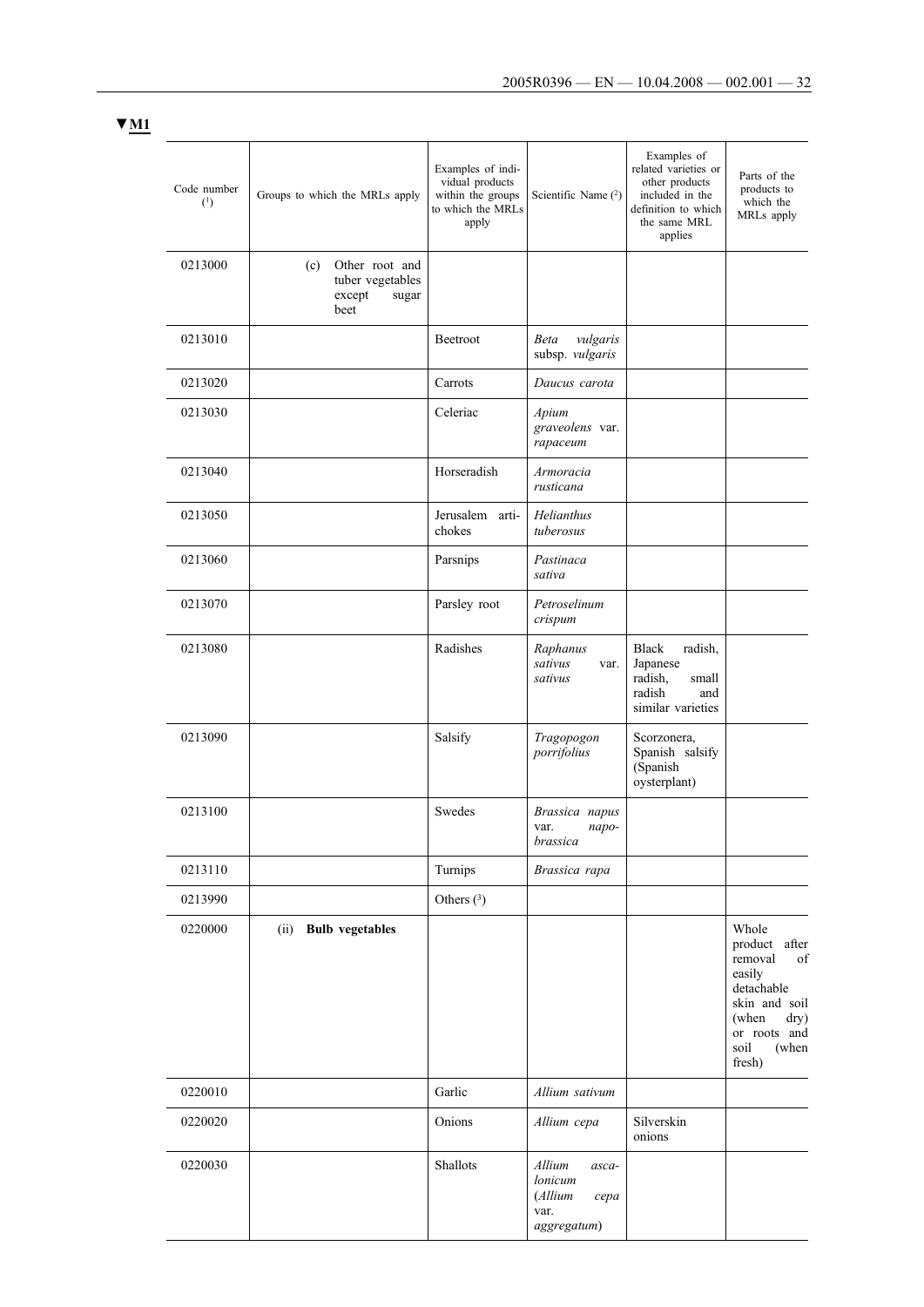| Code number<br>(1) | Groups to which the MRLs apply         | Examples of indi-<br>vidual products<br>within the groups<br>to which the MRLs<br>apply | Scientific Name (2)                                         | Examples of<br>related varieties or<br>other products<br>included in the<br>definition to which<br>the same MRL<br>applies | Parts of the<br>products to<br>which the<br>MRLs apply                                                |
|--------------------|----------------------------------------|-----------------------------------------------------------------------------------------|-------------------------------------------------------------|----------------------------------------------------------------------------------------------------------------------------|-------------------------------------------------------------------------------------------------------|
| 0220040            |                                        | Spring onions                                                                           | Allium cepa                                                 | Welsh<br>onion<br>similar<br>and<br>varieties                                                                              |                                                                                                       |
| 0220990            |                                        | Others $(3)$                                                                            |                                                             |                                                                                                                            |                                                                                                       |
| 0230000            | (iii) Fruiting vegetables              |                                                                                         |                                                             |                                                                                                                            | Whole<br>after<br>product<br>of<br>removal<br>(in<br>stems<br>case of sweet<br>corn without<br>husks) |
| 0231000            | Solanacea<br>(a)                       |                                                                                         |                                                             |                                                                                                                            |                                                                                                       |
| 0231010            |                                        | Tomatoes                                                                                | Lycopersicum<br>esculentum                                  | Cherry<br>tomatoes                                                                                                         |                                                                                                       |
| 0231020            |                                        | Peppers                                                                                 | Capsicum<br>annuum,<br>var<br>grossum<br>and<br>var. longum | Chilli peppers                                                                                                             |                                                                                                       |
| 0231030            |                                        | Aubergines<br>(egg plants)                                                              | Solanum<br>melongena                                        | Pepino                                                                                                                     |                                                                                                       |
| 0231040            |                                        | Okra,<br>lady's<br>fingers                                                              | Hibiscus escu-<br>lentus                                    |                                                                                                                            |                                                                                                       |
| 0231990            |                                        | Others $(3)$                                                                            |                                                             |                                                                                                                            |                                                                                                       |
| 0232000            | Cucurbits<br>(b)<br>edible peel        |                                                                                         |                                                             |                                                                                                                            |                                                                                                       |
| 0232010            |                                        | Cucumbers                                                                               | Cucumis<br>sativus                                          |                                                                                                                            |                                                                                                       |
| 0232020            |                                        | Gherkins                                                                                | Cucumis<br>sativus                                          |                                                                                                                            |                                                                                                       |
| 0232030            |                                        | Courgettes                                                                              | Cucurbita pepo<br>var. melopepo                             | Summer<br>squash, marrow<br>(patisson)                                                                                     |                                                                                                       |
| 0232990            |                                        | Others $(3)$                                                                            |                                                             |                                                                                                                            |                                                                                                       |
| 0233000            | Cucurbits-<br>(c)<br>inedible peel     |                                                                                         |                                                             |                                                                                                                            |                                                                                                       |
| 0233010            |                                        | Melons                                                                                  | Cucumis melo                                                | Kiwano                                                                                                                     |                                                                                                       |
| 0233020            |                                        | Pumpkins                                                                                | Cucurbita<br>maxima                                         | Winter squash                                                                                                              |                                                                                                       |
| 0233030            |                                        | Watermelons                                                                             | Citrullus<br>lanatus                                        |                                                                                                                            |                                                                                                       |
| 0233990            |                                        | Others $(3)$                                                                            |                                                             |                                                                                                                            |                                                                                                       |
| 0234000            | (d)<br>Sweet corn                      |                                                                                         | Zea mays var.<br>saccharata                                 |                                                                                                                            | Kernels plus<br>cob<br>without<br>husks                                                               |
| 0239000            | Other<br>fruiting<br>(e)<br>vegetables |                                                                                         |                                                             |                                                                                                                            |                                                                                                       |
| 0240000            | (iv) Brassica vegetables               |                                                                                         |                                                             |                                                                                                                            |                                                                                                       |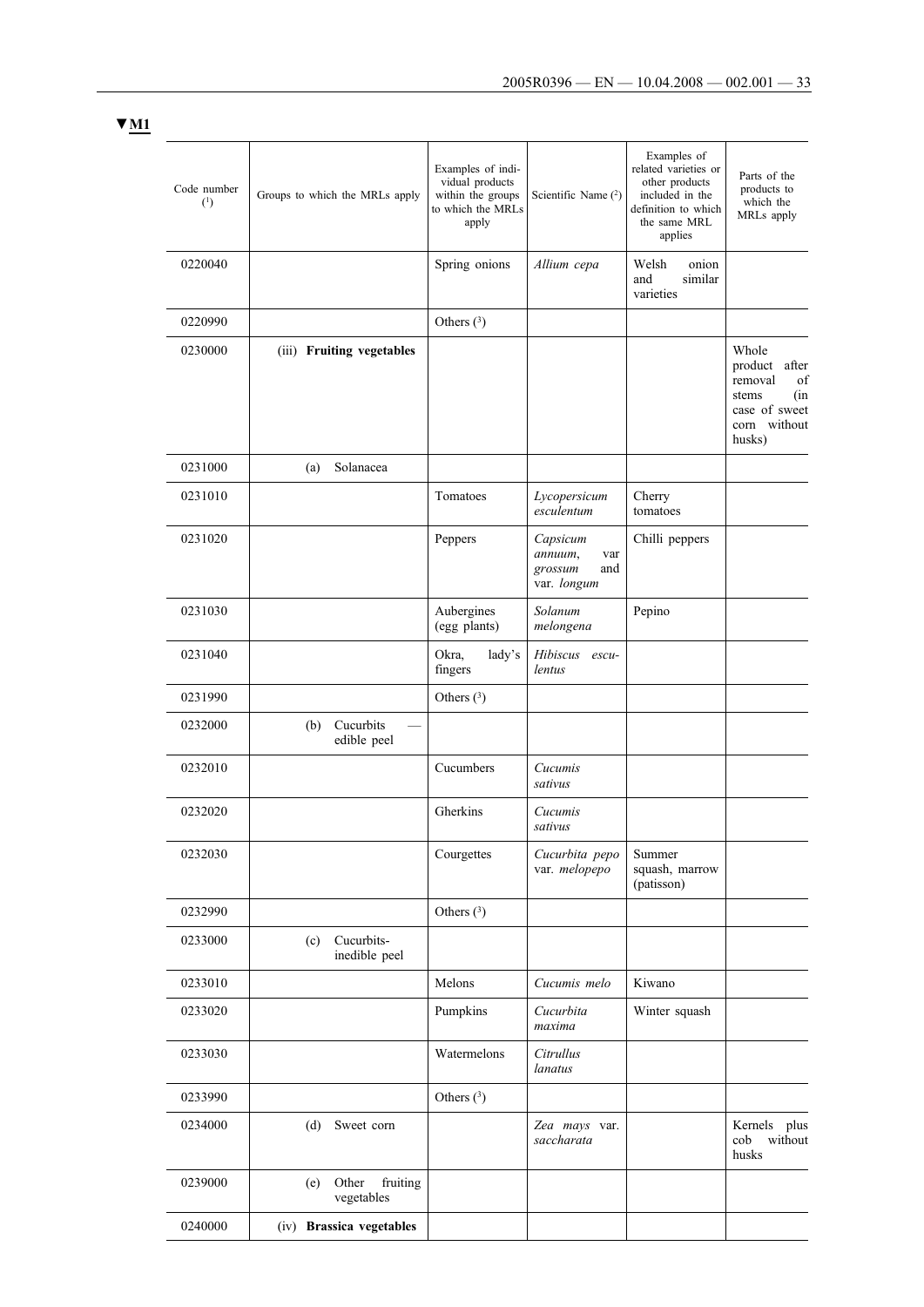| Code number<br>(1) | Groups to which the MRLs apply | Examples of indi-<br>vidual products<br>within the groups<br>to which the MRLs<br>apply | Scientific Name (2)                                                       | Examples of<br>related varieties or<br>other products<br>included in the<br>definition to which<br>the same MRL<br>applies                                     | Parts of the<br>products to<br>which the<br>MRLs apply                                        |
|--------------------|--------------------------------|-----------------------------------------------------------------------------------------|---------------------------------------------------------------------------|----------------------------------------------------------------------------------------------------------------------------------------------------------------|-----------------------------------------------------------------------------------------------|
| 0241000            | Flowering<br>(a)<br>brassica   |                                                                                         |                                                                           |                                                                                                                                                                | Curd only                                                                                     |
| 0241010            |                                | Broccoli                                                                                | <b>Brassica</b><br>oleracea<br>var.<br>italica                            | Calabrese,<br>Chinese<br>broccoli,<br>Broccoli raab                                                                                                            |                                                                                               |
| 0241020            |                                | Cauliflower                                                                             | <b>Brassica</b><br>oleracea<br>var.<br>botrytis                           |                                                                                                                                                                |                                                                                               |
| 0241990            |                                | Others $(3)$                                                                            |                                                                           |                                                                                                                                                                |                                                                                               |
| 0242000            | Head brassica<br>(b)           |                                                                                         |                                                                           |                                                                                                                                                                | Whole<br>plant<br>after removal<br>of roots and<br>decayed<br>leaves                          |
| 0242010            |                                | <b>Brussels</b><br>sprouts                                                              | <b>Brassica</b><br>oleracea<br>var.<br>gemmifera                          |                                                                                                                                                                | Only cabbage<br>buttons                                                                       |
| 0242020            |                                | Head cabbage                                                                            | <b>Brassica</b><br>oleracea<br>convar.<br>capitata                        | Pointed<br>head<br>cabbage,<br>red<br>cabbage, savoy<br>cabbage,<br>white<br>cabbage                                                                           |                                                                                               |
| 0242990            |                                | Others $(3)$                                                                            |                                                                           |                                                                                                                                                                |                                                                                               |
| 0243000            | Leafy brassica<br>(c)          |                                                                                         |                                                                           |                                                                                                                                                                | Whole<br>plant<br>after removal<br>of roots and<br>decayed<br>leaves                          |
| 0243010            |                                | Chinese<br>cabbage                                                                      | Brassica peki-<br>nensis                                                  | Indian<br>(Chinese)<br>mustard,<br>pak<br>Chinese<br>choi,<br>flat<br>cabbage<br>(tai goo choi),<br>peking cabbage<br>(pe-tsai),<br>$_{\text{cow}}$<br>cabbage |                                                                                               |
| 0243020            |                                | Kale                                                                                    | <b>Brassica</b><br>oleracea<br>convar.<br>Acephalea                       | Borecole (curly<br>kale), collards                                                                                                                             |                                                                                               |
| 0243990            |                                | Others $(3)$                                                                            |                                                                           |                                                                                                                                                                |                                                                                               |
| 0244000            | (d)<br>Kohlrabi                |                                                                                         | <b>Brassica</b><br>oleracea<br>convar.<br>acephala,<br>var.<br>gongylodes |                                                                                                                                                                | Whole<br>product<br>after<br>of<br>removal<br>roots,<br>tops<br>and adhering<br>soil (if any) |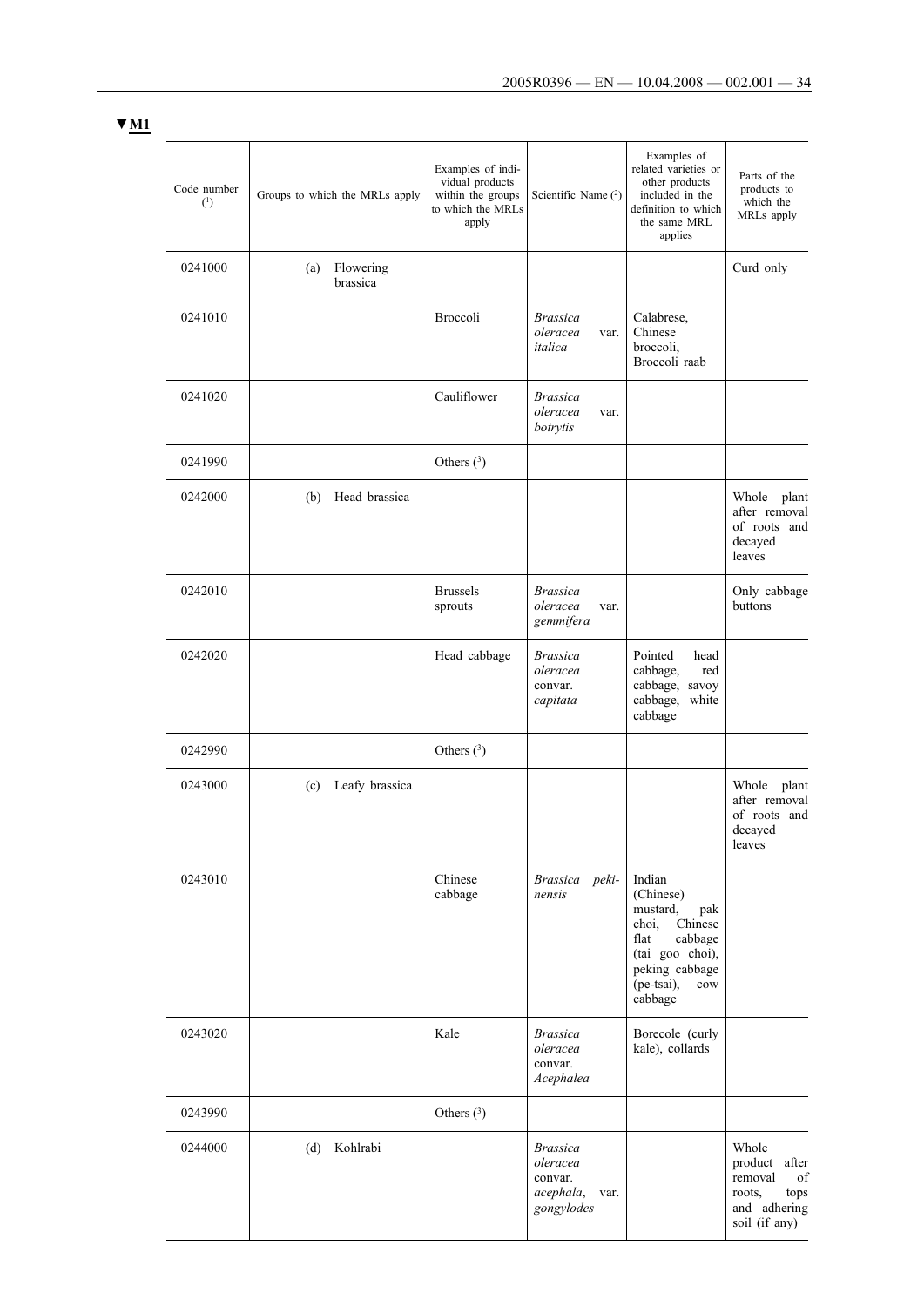greens (turnip

tops)

| Code number<br>(1) | Groups to which the MRLs apply                                                    | Examples of indi-<br>vidual products<br>within the groups<br>to which the MRLs<br>apply | Scientific Name $(2)$                    | Examples of<br>related varieties or<br>other products<br>included in the<br>definition to which<br>the same MRL<br>applies | Parts of the<br>products to<br>which the<br>MRLs apply                                                        |
|--------------------|-----------------------------------------------------------------------------------|-----------------------------------------------------------------------------------------|------------------------------------------|----------------------------------------------------------------------------------------------------------------------------|---------------------------------------------------------------------------------------------------------------|
| 0250000            | (v) Leaf vegetables and<br>fresh herbs                                            |                                                                                         |                                          |                                                                                                                            | Whole<br>product<br>after<br>removal<br>of<br>roots<br>and<br>decayed outer<br>leaves<br>and<br>soil (if any) |
| 0251000            | (a)<br>Lettuce<br>and<br>other<br>salad<br>plants including<br><b>Brassicacea</b> |                                                                                         |                                          |                                                                                                                            |                                                                                                               |
| 0251010            |                                                                                   | Lamb's lettuce                                                                          | Valerianella<br>locusta                  | Italian<br>cornsalad                                                                                                       |                                                                                                               |
| 0251020            |                                                                                   | Lettuce                                                                                 | Lactuca sativa                           | Head<br>lettuce,<br>lollo<br>rosso<br>(cutting<br>lettuce), iceberg<br>lettuce, romaine<br>(cos) lettuce                   |                                                                                                               |
| 0251030            |                                                                                   | Scarole (broad-<br>leaf endive)                                                         | Cichorium<br>endiva                      | Wild<br>chicory,<br>red-leaved<br>chicory,<br>radicchio, curld<br>endive,<br>leave<br>sugar loaf                           |                                                                                                               |
| 0251040            |                                                                                   | Cress $(4)$                                                                             | Lepidium<br>sativum                      |                                                                                                                            |                                                                                                               |
| 0251050            |                                                                                   | Land cress $(4)$                                                                        | Barbarea verna                           |                                                                                                                            |                                                                                                               |
| 0251060            |                                                                                   | Rocket, Rucola<br>$(4)$                                                                 | Eruca<br>sativa<br>(Diplotaxis<br>spec.) | Wild rocket                                                                                                                |                                                                                                               |
| 0251070            |                                                                                   | Red mustard (4)                                                                         | Brassica juncea<br>var. rugosa           |                                                                                                                            |                                                                                                               |
| 0251080            |                                                                                   | Leaves<br>and<br>of<br>sprouts<br>Brassica spp (4)                                      | Brassica spp.                            | Mizuna                                                                                                                     |                                                                                                               |
| 0251990            |                                                                                   | Others $(3)$                                                                            |                                          |                                                                                                                            |                                                                                                               |
| 0252000            | (b)<br>Spinach<br>and<br>similar (leaves)                                         |                                                                                         |                                          |                                                                                                                            |                                                                                                               |
| 0252010            |                                                                                   | Spinach                                                                                 | Spinacia<br>oleracea                     | Zealand<br>New<br>spinach, turnip                                                                                          |                                                                                                               |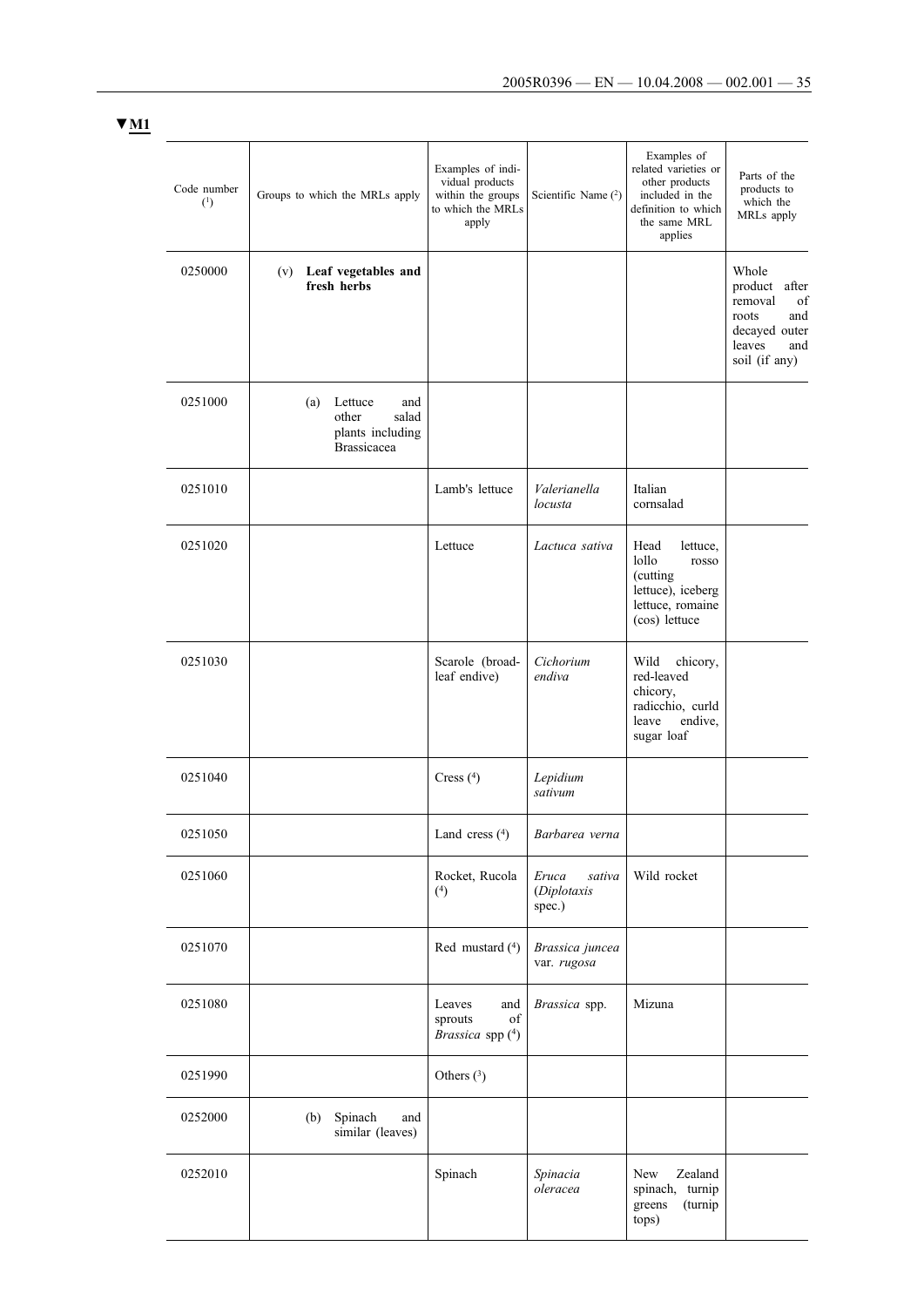| Code number<br>(1) | Groups to which the MRLs apply                       | Examples of indi-<br>vidual products<br>within the groups<br>to which the MRLs<br>apply | Scientific Name (2)                       | Examples of<br>related varieties or<br>other products<br>included in the<br>definition to which<br>the same MRL<br>applies                   | Parts of the<br>products to<br>which the<br>MRLs apply |
|--------------------|------------------------------------------------------|-----------------------------------------------------------------------------------------|-------------------------------------------|----------------------------------------------------------------------------------------------------------------------------------------------|--------------------------------------------------------|
| 0252020            |                                                      | Purslane (4)                                                                            | Portulaca<br>oleracea                     | Winter purslane<br>(miner's<br>lettuce), garden<br>purslane,<br>common<br>purslane, sorrel,<br>glassworth                                    |                                                        |
| 0252030            |                                                      | Beet<br>leaves<br>(chard)                                                               | Beta vulgaris                             | Leaves<br>of<br>beetroot                                                                                                                     |                                                        |
| 0252990            |                                                      | Others $(3)$                                                                            |                                           |                                                                                                                                              |                                                        |
| 0253000            | leaves<br>Vine<br>(c)<br>leaves)<br>(grape)<br>$(4)$ |                                                                                         | Vitis euvitis                             |                                                                                                                                              |                                                        |
| 0254000            | (d)<br>Water cress                                   |                                                                                         | Nasturtium offi-<br>cinale                |                                                                                                                                              |                                                        |
| 0255000            | Witloof<br>(e)                                       |                                                                                         | Cichorium<br>intybus.<br>var.<br>foliosum |                                                                                                                                              |                                                        |
| 0256000            | Herbs<br>(f)                                         |                                                                                         |                                           |                                                                                                                                              |                                                        |
| 0256010            |                                                      | Chervil                                                                                 | Anthriscus<br>cerefolium                  |                                                                                                                                              |                                                        |
| 0256020            |                                                      | Chives                                                                                  | Allium<br>schoe-<br>noprasum              |                                                                                                                                              |                                                        |
| 0256030            |                                                      | Celery leaves                                                                           | Apium<br>graveolens var.<br>seccalinum    | Fennel leaves,<br>Coriander<br>leaves,<br>dill<br>leaves,<br>Caraway<br>leaves, lovage,<br>angelica, sweet<br>cisely<br>and<br>other Apiacea |                                                        |
| 0256040            |                                                      | Parsley                                                                                 | Petroselinum<br>crispum                   |                                                                                                                                              |                                                        |
| 0256050            |                                                      | Sage $(4)$                                                                              | Salvia<br>offi-<br>cinalis                | Winter savory,<br>summer savory                                                                                                              |                                                        |
| 0256060            |                                                      | Rosemary (4)                                                                            | Rosmarinus<br>officinalis                 |                                                                                                                                              |                                                        |
| 0256070            |                                                      | Thyme $(4)$                                                                             | Thymus spp.                               | Marjoram,<br>oregano                                                                                                                         |                                                        |
| 0256080            |                                                      | Basil $(4)$                                                                             | Ocimum<br>basilicum                       | Balm<br>leaves,<br>mint,<br>peppermint                                                                                                       |                                                        |
| 0256090            |                                                      | Bay leaves $(4)$<br>(laurel)                                                            | Laurus nobilis                            |                                                                                                                                              |                                                        |
| 0256100            |                                                      | Tarragon (4)                                                                            | Artemisia<br>dracunculus                  | Hyssop                                                                                                                                       |                                                        |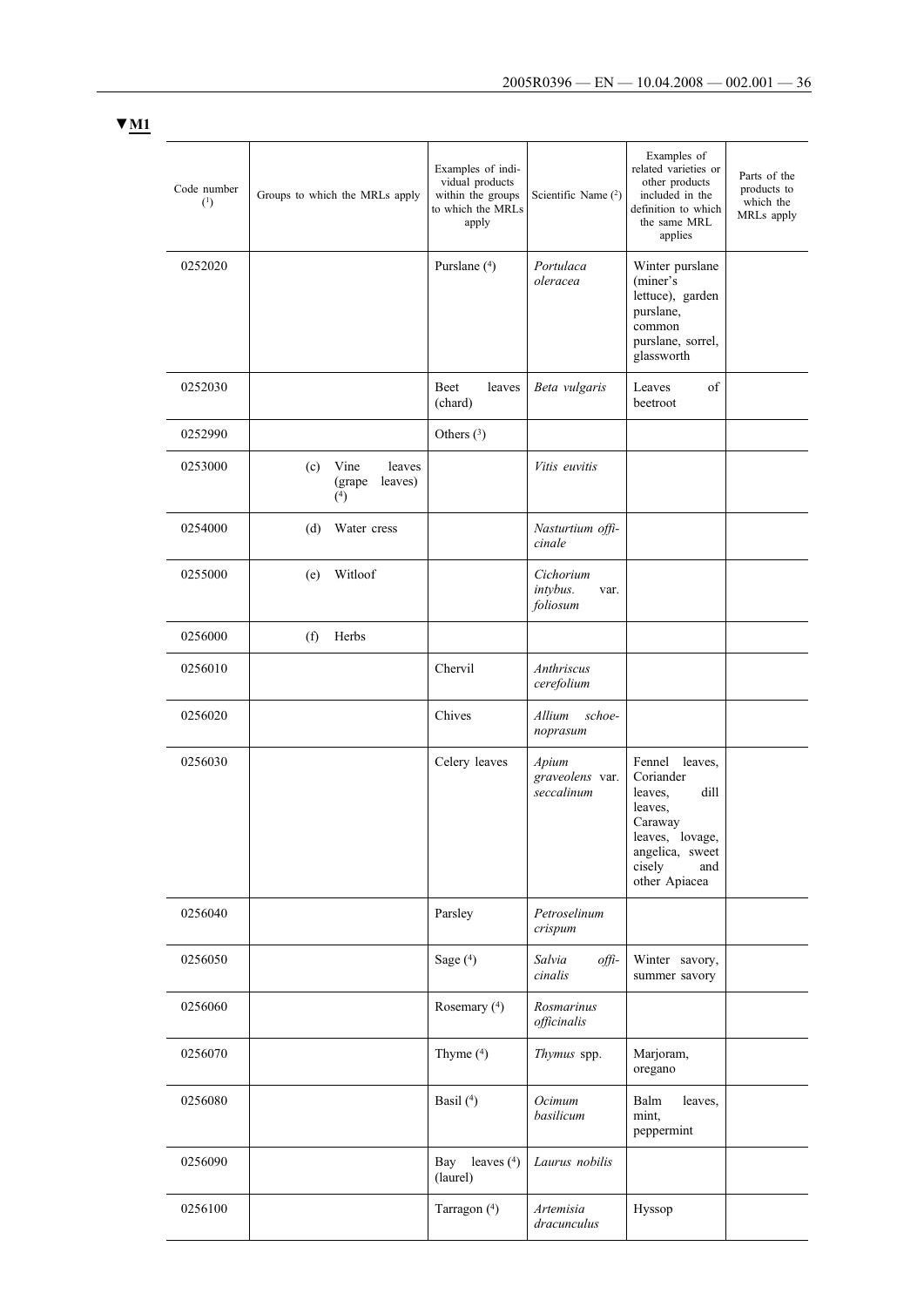| Code number<br>(1) | Groups to which the MRLs apply      | Examples of indi-<br>vidual products<br>within the groups<br>to which the MRLs<br>apply | Scientific Name $(2)$                        | Examples of<br>related varieties or<br>other products<br>included in the<br>definition to which<br>the same MRL<br>applies | Parts of the<br>products to<br>which the<br>MRLs apply                                |
|--------------------|-------------------------------------|-----------------------------------------------------------------------------------------|----------------------------------------------|----------------------------------------------------------------------------------------------------------------------------|---------------------------------------------------------------------------------------|
| 0256990            |                                     | Others $(3)$                                                                            |                                              |                                                                                                                            |                                                                                       |
| 0260000            | (vi) Legume vegetables<br>(fresh)   |                                                                                         |                                              |                                                                                                                            | Whole<br>product                                                                      |
| 0260010            |                                     | Beans<br>(with<br>pods)                                                                 | Phaseolus<br>vulgaris                        | Green<br>bean<br>(french<br>beans,<br>beans),<br>snap<br>scarlet<br>runner<br>slicing<br>bean,<br>bean, yardlong<br>beans  |                                                                                       |
| 0260020            |                                     | Beans<br>(without<br>pods)                                                              | Phaseolus<br>vulgaris                        | <b>Broad</b><br>beans.<br>Flageolets, jack<br>lima<br>bean,<br>bean, cowpea                                                |                                                                                       |
| 0260030            |                                     | Peas<br>(with<br>pods)                                                                  | Pisum sativum                                | Mangetout<br>(sugar peas)                                                                                                  |                                                                                       |
| 0260040            |                                     | (without<br>Peas<br>pods)                                                               | Pisum sativum                                | Garden<br>pea,<br>green<br>pea,<br>chickpea                                                                                |                                                                                       |
| 0260050            |                                     | Lentils $(4)$                                                                           | culinaris<br>Lens<br>syn.<br>L.<br>esculenta |                                                                                                                            |                                                                                       |
| 0260990            |                                     | Others $(^3)$                                                                           |                                              |                                                                                                                            |                                                                                       |
| 0270000            | vegetables<br>(vii) Stem<br>(fresh) |                                                                                         |                                              |                                                                                                                            | Whole<br>product<br>after<br>removal<br>of<br>decayed<br>tissue,<br>soil<br>and roots |
| 0270010            |                                     | Asparagus                                                                               | Asparagus offi-<br>cinalis                   |                                                                                                                            |                                                                                       |
| 0270020            |                                     | Cardoons                                                                                | Cynara<br>cardunculus                        |                                                                                                                            |                                                                                       |
| 0270030            |                                     | Celery                                                                                  | Apium<br>graveolens var.<br>dulce            |                                                                                                                            |                                                                                       |
| 0270040            |                                     | Fennel                                                                                  | Foeniculum<br>vulgare                        |                                                                                                                            |                                                                                       |
| 0270050            |                                     | Globe<br>arti-<br>chokes                                                                | Cynara<br>scolymus                           |                                                                                                                            | Whole flow-<br>erhead<br>including<br>receptacle                                      |
| 0270060            |                                     | Leek                                                                                    | Allium porrum                                |                                                                                                                            |                                                                                       |
| 0270070            |                                     | Rhubarb                                                                                 | Rheum<br>$\times$<br>hybridum                |                                                                                                                            | <b>Stalks</b><br>after<br>removal<br>of<br>roots<br>and<br>leaves                     |
| 0270080            |                                     | Bamboo<br>shoots $(4)$                                                                  | Bambusa<br>vulgaris                          |                                                                                                                            |                                                                                       |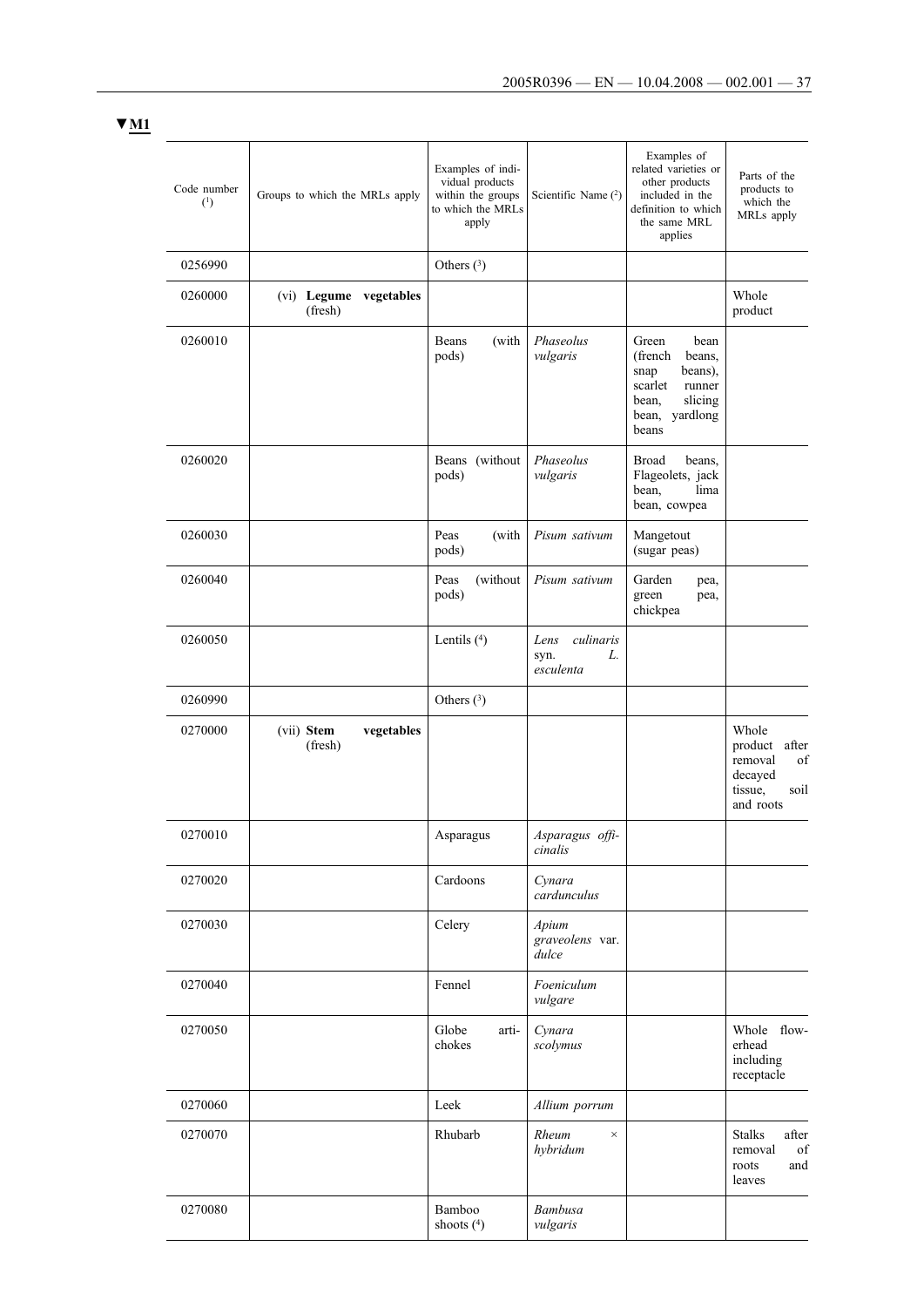| Code number<br>(1) | Groups to which the MRLs apply                          | Examples of indi-<br>vidual products<br>within the groups<br>to which the MRLs<br>apply | Scientific Name (2)                                                                                  | Examples of<br>related varieties or<br>other products<br>included in the<br>definition to which<br>the same MRL<br>applies | Parts of the<br>products to<br>which the<br>MRLs apply                                        |
|--------------------|---------------------------------------------------------|-----------------------------------------------------------------------------------------|------------------------------------------------------------------------------------------------------|----------------------------------------------------------------------------------------------------------------------------|-----------------------------------------------------------------------------------------------|
| 0270090            |                                                         | Palm hearts $(4)$                                                                       | Euterpa<br>oleracea,<br>Cocos nucifera,<br><b>Bactris</b><br>gasipaes,<br>daemonorops<br>schmidtiana |                                                                                                                            |                                                                                               |
| 0270990            |                                                         | Others $(3)$                                                                            |                                                                                                      |                                                                                                                            |                                                                                               |
| 0280000            | (viii) Fungi $(4)$                                      |                                                                                         |                                                                                                      |                                                                                                                            | Whole<br>product<br>after<br>removal<br>of<br>soil<br><b>or</b><br>growing<br>medium          |
| 0280010            |                                                         | Cultivated                                                                              |                                                                                                      | Common<br>mushroom,<br>Oyster<br>mushroom, Shi-<br>take                                                                    |                                                                                               |
| 0280020            |                                                         | Wild                                                                                    |                                                                                                      | Chanterelle,<br>Truffle, Morel,<br>Cep                                                                                     |                                                                                               |
| 0280990            |                                                         | Others $(3)$                                                                            |                                                                                                      |                                                                                                                            |                                                                                               |
| 0290000            | $(ix)$ Sea weeds $(^4)$                                 |                                                                                         |                                                                                                      |                                                                                                                            | Whole<br>product<br>after<br>removal<br>of<br>decayed<br>leaves                               |
| 0300000            | 3. PULSES, DRY                                          |                                                                                         |                                                                                                      |                                                                                                                            | Whole<br>product                                                                              |
| 0300010            |                                                         | Beans                                                                                   | Phaseolus<br>vulgaris                                                                                | <b>Broad</b><br>beans,<br>navy<br>beans,<br>flageolets, jack<br>lima<br>beans,<br>beans,<br>field<br>beans, cowpeas        |                                                                                               |
| 0300020            |                                                         | Lentils                                                                                 | culinaris<br>Lens<br>L.<br>syn.<br>esculenta                                                         |                                                                                                                            |                                                                                               |
| 0300030            |                                                         | Peas                                                                                    | Pisum sativum                                                                                        | Chickpeas,<br>field<br>peas,<br>chickling vetch                                                                            |                                                                                               |
| 0300040            |                                                         | Lupins $(4)$                                                                            | Lupinus spp.                                                                                         |                                                                                                                            |                                                                                               |
| 0300990            |                                                         | Others $(3)$                                                                            |                                                                                                      |                                                                                                                            |                                                                                               |
| 0400000            | <b>OILSEEDS</b><br><b>AND</b><br>4.<br><b>OILFRUITS</b> |                                                                                         |                                                                                                      |                                                                                                                            | Whole<br>product after<br>removal<br>of<br>shell,<br>stone<br>and<br>husk<br>when<br>possible |
| 0401000            | <b>Oilseeds</b><br>(i)                                  |                                                                                         |                                                                                                      |                                                                                                                            |                                                                                               |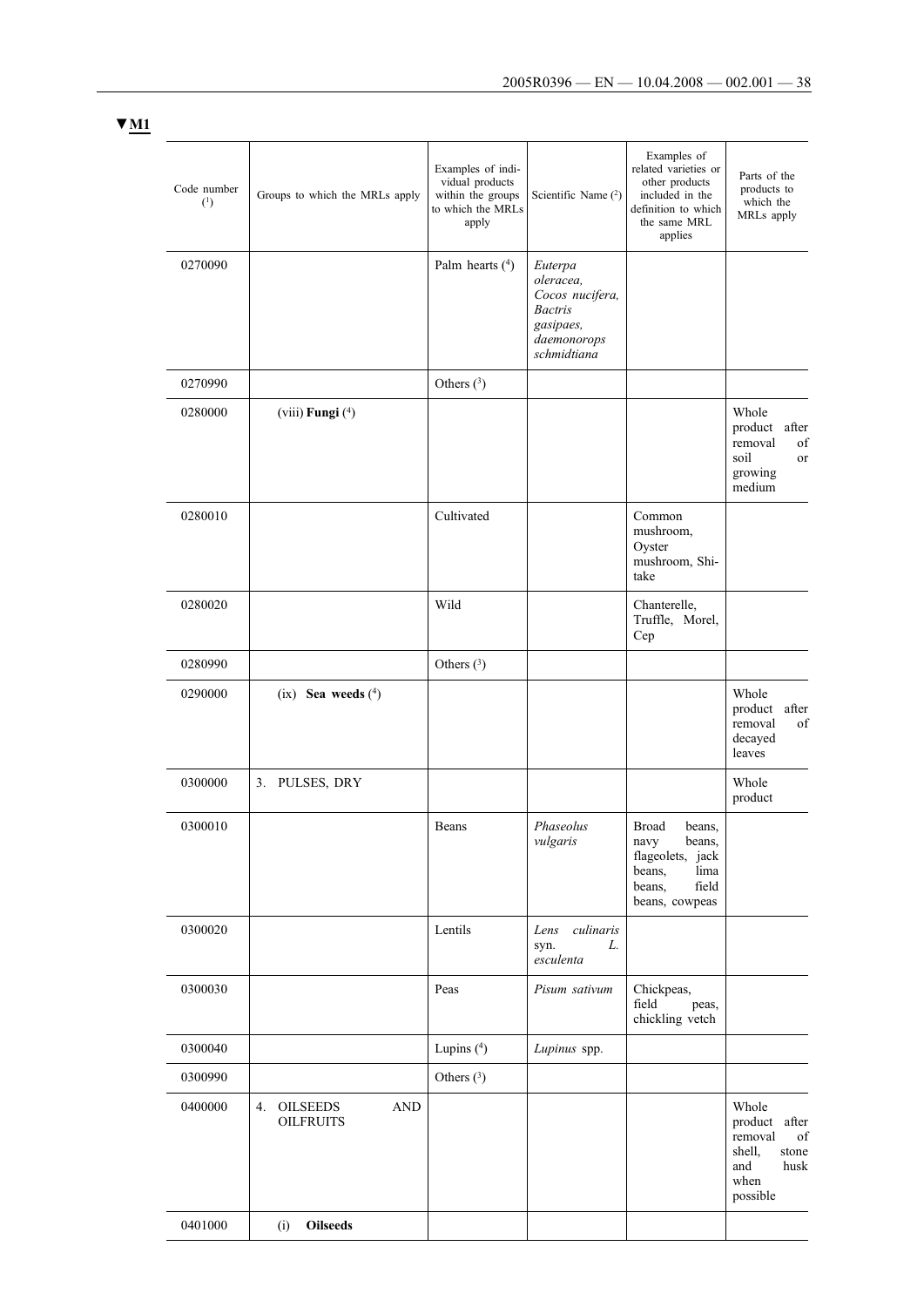| Code number<br>(1) | Groups to which the MRLs apply | Examples of indi-<br>vidual products<br>within the groups<br>to which the MRLs<br>apply | Scientific Name $(2)$                   | Examples of<br>related varieties or<br>other products<br>included in the<br>definition to which<br>the same MRL<br>applies | Parts of the<br>products to<br>which the<br>MRLs apply                                             |
|--------------------|--------------------------------|-----------------------------------------------------------------------------------------|-----------------------------------------|----------------------------------------------------------------------------------------------------------------------------|----------------------------------------------------------------------------------------------------|
| 0401010            |                                | Linseed                                                                                 | Linum<br>usita-<br>tissimum             |                                                                                                                            |                                                                                                    |
| 0401020            |                                | Peanuts                                                                                 | <i>Arachis</i><br>hypogaea              |                                                                                                                            |                                                                                                    |
| 0401030            |                                | Poppy seed                                                                              | Papaver<br>somniferum                   |                                                                                                                            |                                                                                                    |
| 0401040            |                                | Sesame seed                                                                             | Sesamum<br>indicum syn. S.<br>orientale |                                                                                                                            |                                                                                                    |
| 0401050            |                                | Sunflower seed                                                                          | Helianthus<br>annuus                    |                                                                                                                            |                                                                                                    |
| 0401060            |                                | Rape seed                                                                               | Brassica napus                          | Bird rapeseed,<br>turnip rape                                                                                              |                                                                                                    |
| 0401070            |                                | Soya bean                                                                               | Glycine max                             |                                                                                                                            |                                                                                                    |
| 0401080            |                                | Mustard seed                                                                            | Brassica nigra                          |                                                                                                                            |                                                                                                    |
| 0401090            |                                | Cotton seed                                                                             | Gossypium spp.                          |                                                                                                                            |                                                                                                    |
| 0401100            |                                | Pumpkin seeds<br>$(4)$                                                                  | Cucurbita pepo<br>var. oleifera         |                                                                                                                            |                                                                                                    |
| 0401110            |                                | Safflower (4)                                                                           | Carthamus<br>tinctorius                 |                                                                                                                            |                                                                                                    |
| 0401120            |                                | Borage (4)                                                                              | offi-<br><b>Borago</b><br>cinalis       |                                                                                                                            |                                                                                                    |
| 0401130            |                                | Gold<br>of<br>pleasure (4)                                                              | Camelina<br>sativa                      |                                                                                                                            |                                                                                                    |
| 0401140            |                                | Hempseed (4)                                                                            | Cannabis<br>sativa                      |                                                                                                                            |                                                                                                    |
| 0401150            |                                | Castor bean                                                                             | Ricinus<br>communis                     |                                                                                                                            |                                                                                                    |
| 0401990            |                                | Others $(3)$                                                                            |                                         |                                                                                                                            |                                                                                                    |
| 0402000            | (ii) Oilfruits                 |                                                                                         |                                         |                                                                                                                            |                                                                                                    |
| 0402010            |                                | Olives for oil<br>production $(^4)$                                                     | Olea europaea                           |                                                                                                                            | Whole<br>fruit<br>after removal<br>of stems (if<br>any)<br>after<br>removal<br>of<br>soil (if any) |
| 0402020            |                                | Palm<br>nuts<br>(palmoil<br>kernels) $(^{4})$                                           | Elaeis<br>guineensis                    |                                                                                                                            |                                                                                                    |
| 0402030            |                                | Palmfruit (4)                                                                           | Elaeis<br>guineensis                    |                                                                                                                            |                                                                                                    |
| 0402040            |                                | Kapok (4)                                                                               | Ceiba<br>pentandra                      |                                                                                                                            |                                                                                                    |
| 0402990            |                                | Others $(3)$                                                                            |                                         |                                                                                                                            |                                                                                                    |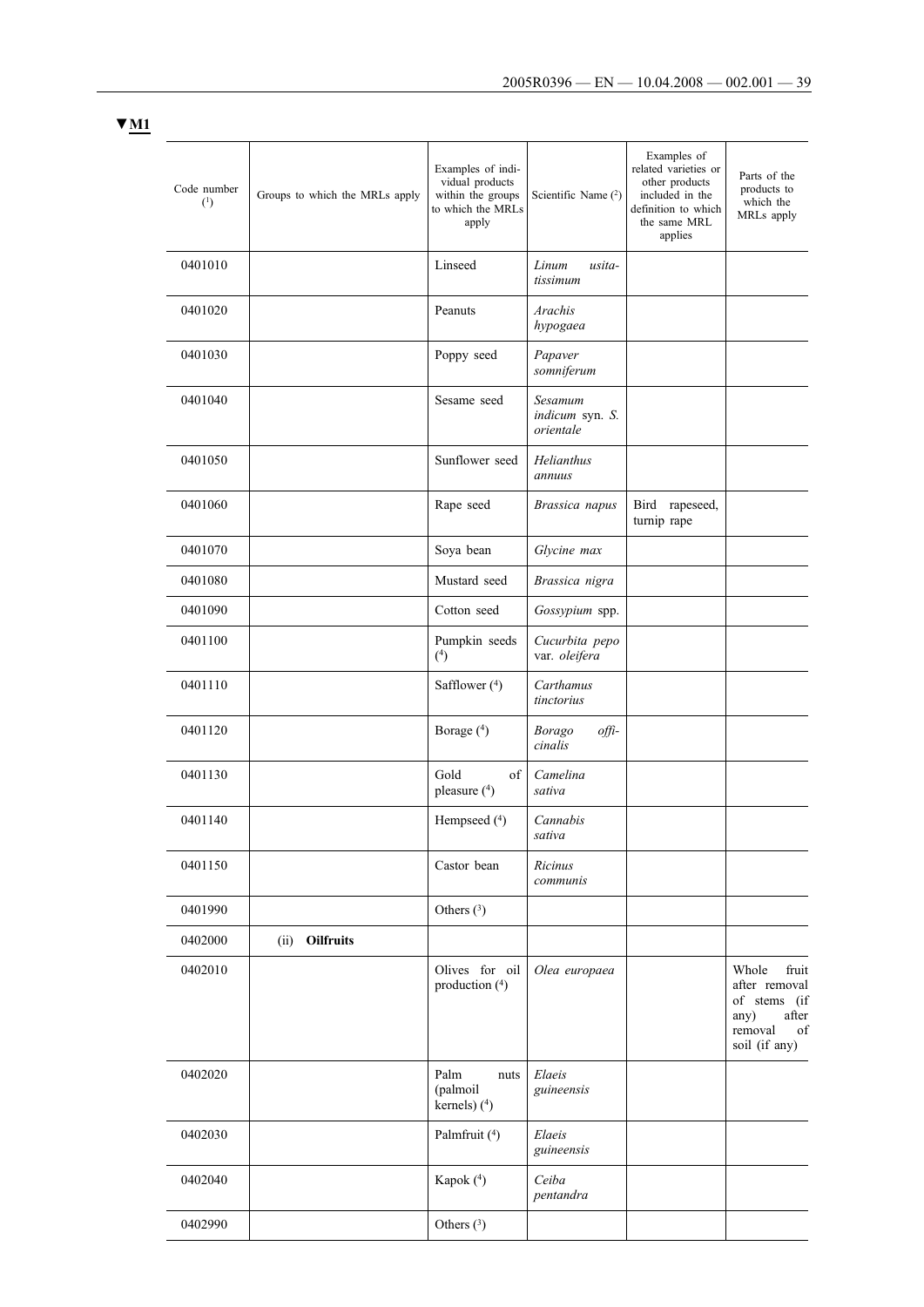| I |  |
|---|--|
|   |  |

| Code number<br>(1) | Groups to which the MRLs apply                                                                                          | Examples of indi-<br>vidual products<br>within the groups<br>to which the MRLs<br>apply | Scientific Name $(2)$    | Examples of<br>related varieties or<br>other products<br>included in the<br>definition to which<br>the same MRL<br>applies | Parts of the<br>products to<br>which the<br>MRLs apply                           |
|--------------------|-------------------------------------------------------------------------------------------------------------------------|-----------------------------------------------------------------------------------------|--------------------------|----------------------------------------------------------------------------------------------------------------------------|----------------------------------------------------------------------------------|
| 0500000            | <b>CEREALS</b><br>5.                                                                                                    |                                                                                         |                          |                                                                                                                            | Whole<br>product                                                                 |
| 0500010            |                                                                                                                         | Barley                                                                                  | Hordeum spp.             |                                                                                                                            |                                                                                  |
| 0500020            |                                                                                                                         | Buckwheat                                                                               | Fagopyrum<br>esculentum  |                                                                                                                            |                                                                                  |
| 0500030            |                                                                                                                         | Maize                                                                                   | Zea mays                 |                                                                                                                            |                                                                                  |
| 0500040            |                                                                                                                         | Millet $(4)$                                                                            | Panicum spp.             | Foxtail<br>millet,<br>teff                                                                                                 |                                                                                  |
| 0500050            |                                                                                                                         | Oats                                                                                    | Avena fatua              |                                                                                                                            |                                                                                  |
| 0500060            |                                                                                                                         | Rice                                                                                    | Oryza sativa             |                                                                                                                            |                                                                                  |
| 0500070            |                                                                                                                         | Rye                                                                                     | Secale cereale           |                                                                                                                            |                                                                                  |
| 0500080            |                                                                                                                         | Sorghum (4)                                                                             | Sorghum<br>bicolor       |                                                                                                                            |                                                                                  |
| 0500090            |                                                                                                                         | Wheat                                                                                   | Triticum<br>aestivum     | Spelt Triticale                                                                                                            |                                                                                  |
| 0500990            |                                                                                                                         | Others $(^3)$                                                                           |                          |                                                                                                                            |                                                                                  |
| 0600000            | 6. TEA, COFFEE, HERBAL<br><b>INFUSIONS</b><br>AND<br><b>COCOA</b>                                                       |                                                                                         |                          |                                                                                                                            |                                                                                  |
| 0610000            | (dried<br>Tea<br>leaves<br>(i)<br>and<br>stalks.<br>fermented<br><sub>or</sub><br>otherwise<br>of<br>Camellia sinensis) |                                                                                         | Camellia<br>sinensis     |                                                                                                                            | Whole<br>product                                                                 |
| 0620000            | Coffee beans $(4)$<br>(ii)                                                                                              |                                                                                         |                          |                                                                                                                            | Beans only                                                                       |
| 0630000            | (iii) Herbal infusions $(4)$<br>(dried)                                                                                 |                                                                                         |                          |                                                                                                                            |                                                                                  |
| 0631000            | Flowers<br>(a)                                                                                                          |                                                                                         |                          |                                                                                                                            | Whole<br>flowers<br>after<br>removal<br>of<br>stalks<br>and<br>decayed<br>leaves |
| 0631010            |                                                                                                                         | Camomille<br>flowers                                                                    | Matricaria<br>recutita   |                                                                                                                            |                                                                                  |
| 0631020            |                                                                                                                         | Hybiscus<br>flowers                                                                     | Hibiscus<br>sabdariffa   |                                                                                                                            |                                                                                  |
| 0631030            |                                                                                                                         | Rose petals                                                                             | Rosa spec.               |                                                                                                                            |                                                                                  |
| 0631040            |                                                                                                                         | Jasmine flowers                                                                         | Jasminum offi-<br>cinale |                                                                                                                            |                                                                                  |
| 0631050            |                                                                                                                         | Lime (linden)                                                                           | Tillia cordata           |                                                                                                                            |                                                                                  |
| 0631990            |                                                                                                                         | Others $(3)$                                                                            |                          |                                                                                                                            |                                                                                  |
| 0632000            | (b) Leaves                                                                                                              |                                                                                         |                          |                                                                                                                            | Whole<br>product<br>after<br>removal<br>of<br>roots<br>and<br>decayed<br>leaves  |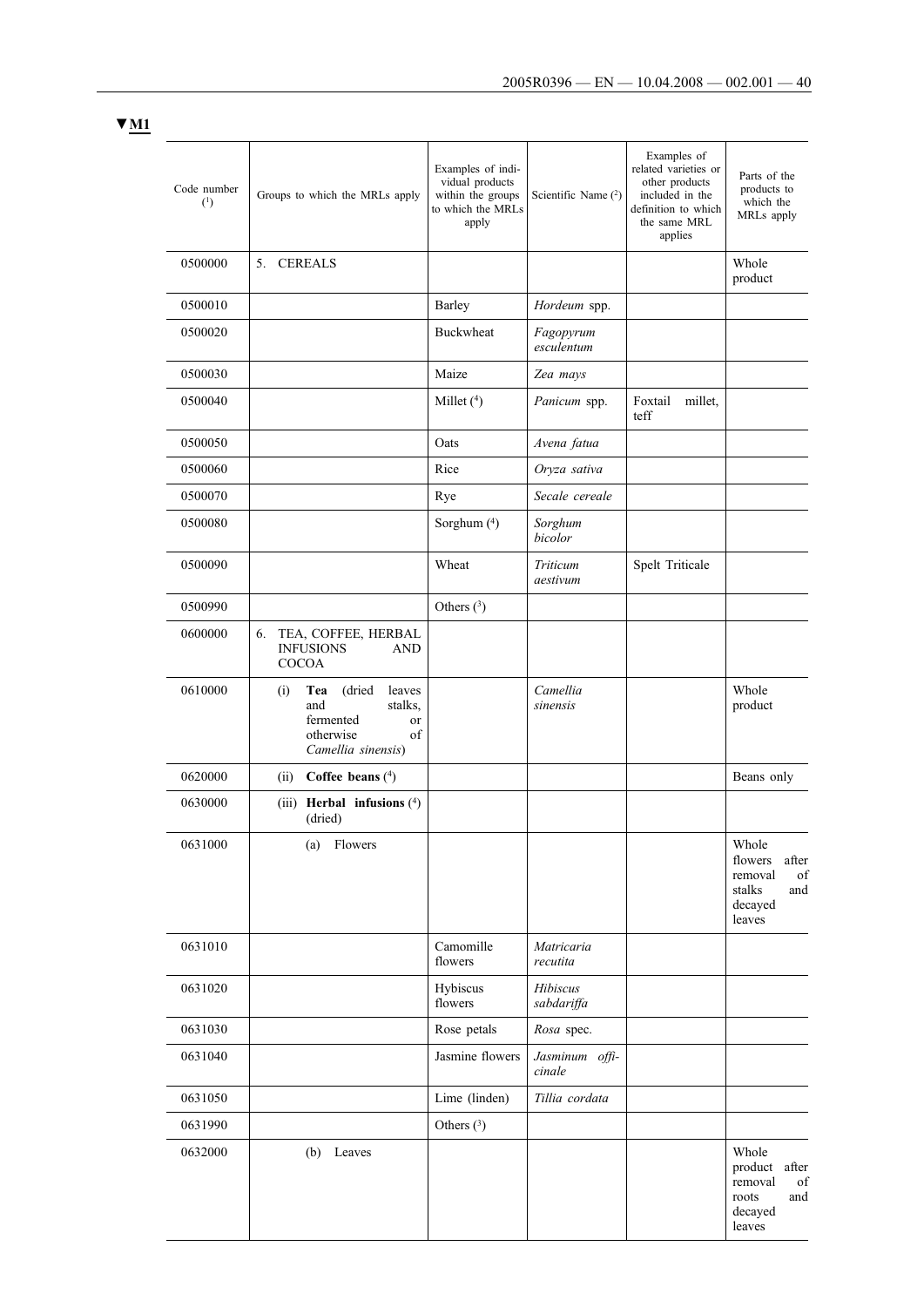| $\blacktriangledown$ M1 |                    |                                                                          |                                                                                         |                            |                                                                                                                            |                                                                                                                   |
|-------------------------|--------------------|--------------------------------------------------------------------------|-----------------------------------------------------------------------------------------|----------------------------|----------------------------------------------------------------------------------------------------------------------------|-------------------------------------------------------------------------------------------------------------------|
|                         | Code number<br>(1) | Groups to which the MRLs apply                                           | Examples of indi-<br>vidual products<br>within the groups<br>to which the MRLs<br>apply | Scientific Name (2)        | Examples of<br>related varieties or<br>other products<br>included in the<br>definition to which<br>the same MRL<br>applies | Parts of the<br>products to<br>which the<br>MRLs apply                                                            |
|                         | 0632010            |                                                                          | Strawberry<br>leaves                                                                    | Fragaria<br>×<br>ananassa  |                                                                                                                            |                                                                                                                   |
|                         | 0632020            |                                                                          | Rooibos leaves                                                                          | Aspalathus spp.            |                                                                                                                            |                                                                                                                   |
|                         | 0632030            |                                                                          | Maté                                                                                    | Ilex paraguar-<br>iensis   |                                                                                                                            |                                                                                                                   |
|                         | 0632990            |                                                                          | Others $(^3)$                                                                           |                            |                                                                                                                            |                                                                                                                   |
|                         | 0633000            | (c)<br>Roots                                                             |                                                                                         |                            |                                                                                                                            | Whole<br>product<br>after<br>removal<br>of<br>tops<br>and<br>adehering<br>soil<br>by<br>rinsing<br>or<br>brushing |
|                         | 0633010            |                                                                          | Valerian root                                                                           | Valeriana offi-<br>cinalis |                                                                                                                            |                                                                                                                   |
|                         | 0633020            |                                                                          | Ginseng root                                                                            | Panax ginseng              |                                                                                                                            |                                                                                                                   |
|                         | 0633990            |                                                                          | Others $(3)$                                                                            |                            |                                                                                                                            |                                                                                                                   |
|                         | 0639000            | Other<br>herbal<br>(d)<br>infusions                                      |                                                                                         |                            |                                                                                                                            |                                                                                                                   |
|                         | 0640000            | (iv) Cocoa (4) (fermented<br>beans)                                      |                                                                                         | Theobroma<br>cacao         |                                                                                                                            | Beans<br>after<br>removal<br>of<br>shells                                                                         |
|                         | 0650000            | (v) Carob (4) (St Johns<br>bread)                                        |                                                                                         | Ceratonia<br>siliqua       |                                                                                                                            | Whole<br>product after<br>removal<br>of<br>stems or the<br>crown                                                  |
|                         | 0700000            | 7. HOPS (dried), including<br>hop pellets and unconcen-<br>trated powder |                                                                                         | Humulus<br>lupulus         |                                                                                                                            | Whole<br>product                                                                                                  |
|                         | 0800000            | SPICES <sup>(4)</sup><br>8.                                              |                                                                                         |                            |                                                                                                                            | Whole<br>product                                                                                                  |
|                         | 0810000            | <b>Seeds</b><br>(i)                                                      |                                                                                         |                            |                                                                                                                            |                                                                                                                   |
|                         | 0810010            |                                                                          | Anise                                                                                   | Pimpinella<br>anisum       |                                                                                                                            |                                                                                                                   |
|                         | 0810020            |                                                                          | Black caraway                                                                           | Nigella sativa             |                                                                                                                            |                                                                                                                   |
|                         | 0810030            |                                                                          | Celery seed                                                                             | Apium<br>graveolens        | Lovage seed                                                                                                                |                                                                                                                   |
|                         | 0810040            |                                                                          | Coriander seed                                                                          | Coriandrum<br>sativum      |                                                                                                                            |                                                                                                                   |
|                         | 0810050            |                                                                          | Cumin seed                                                                              | Cuminum<br>cyminum         |                                                                                                                            |                                                                                                                   |
|                         | 0810060            |                                                                          | Dill seed                                                                               | Anethum<br>graveolens      |                                                                                                                            |                                                                                                                   |
|                         | 0810070            |                                                                          | Fennel seed                                                                             | Foeniculum<br>vulgare      |                                                                                                                            |                                                                                                                   |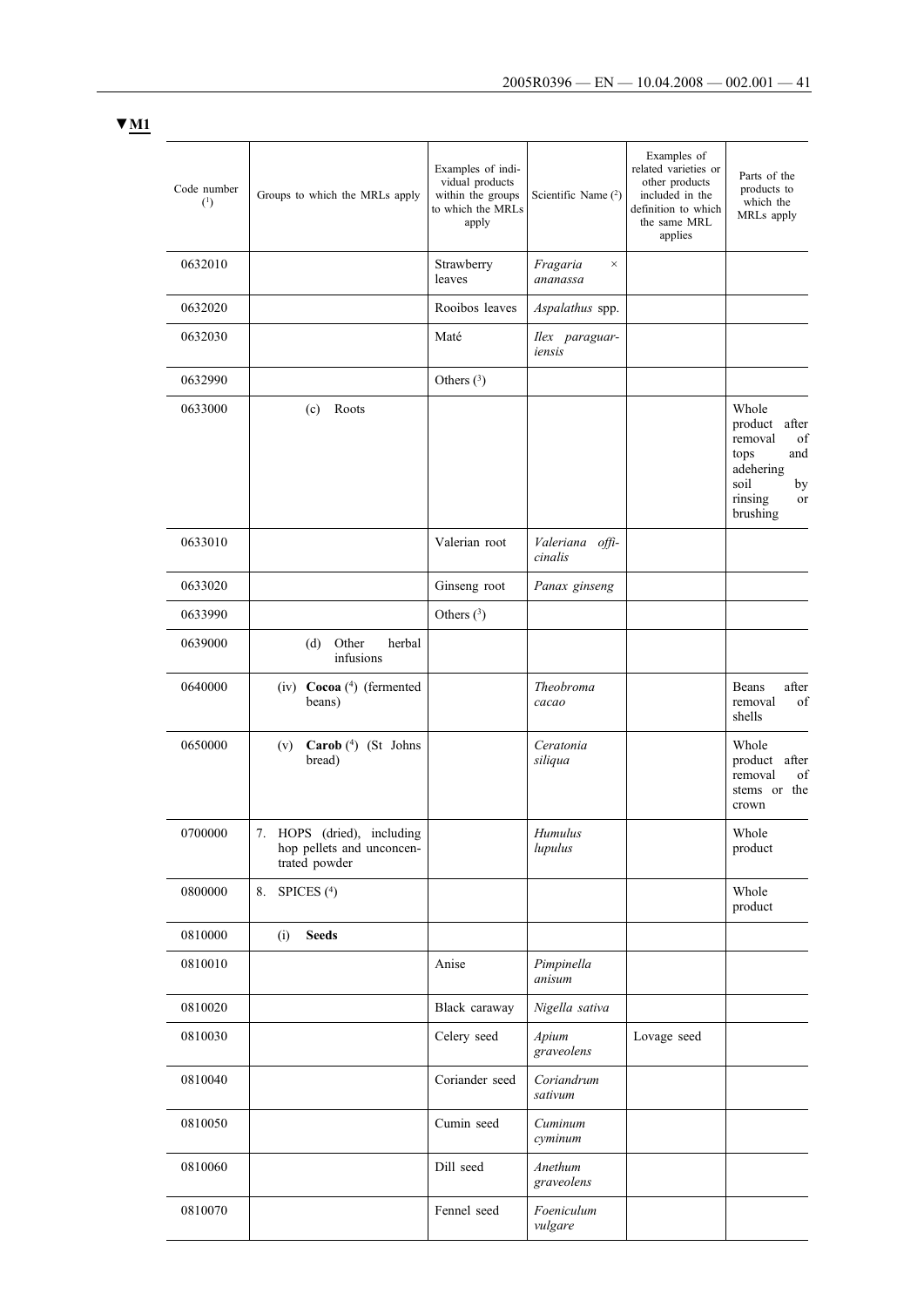| Code number<br>(1) | Groups to which the MRLs apply | Examples of indi-<br>vidual products<br>within the groups<br>to which the MRLs<br>apply | Scientific Name (2)                                  | Examples of<br>related varieties or<br>other products<br>included in the<br>definition to which<br>the same MRL<br>applies | Parts of the<br>products to<br>which the<br>MRLs apply |
|--------------------|--------------------------------|-----------------------------------------------------------------------------------------|------------------------------------------------------|----------------------------------------------------------------------------------------------------------------------------|--------------------------------------------------------|
| 0810080            |                                | Fenugreek                                                                               | Trigonella<br>foenumgraecum                          |                                                                                                                            |                                                        |
| 0810090            |                                | Nutmeg                                                                                  | Myristica<br>fragans                                 |                                                                                                                            |                                                        |
| 0810990            |                                | Others $(3)$                                                                            |                                                      |                                                                                                                            |                                                        |
| 0820000            | Fruits and berries<br>(ii)     |                                                                                         |                                                      |                                                                                                                            |                                                        |
| 0820010            |                                | Allspice                                                                                | Pimenta dioica                                       |                                                                                                                            |                                                        |
| 0820020            |                                | Anise<br>pepper<br>(Japan pepper)                                                       | Zanthooxylum<br>piperitum                            |                                                                                                                            |                                                        |
| 0820030            |                                | Caraway                                                                                 | Carum carvi                                          |                                                                                                                            |                                                        |
| 0820040            |                                | Cardamom                                                                                | Elettaria<br>cardamomum                              |                                                                                                                            |                                                        |
| 0820050            |                                | Juniper berries                                                                         | Juniperus<br>communis                                |                                                                                                                            |                                                        |
| 0820060            |                                | Pepper,<br>black<br>and white                                                           | Piper nigrum                                         | Long<br>pepper,<br>pink pepper                                                                                             |                                                        |
| 0820070            |                                | Vanilla pods                                                                            | Vanilla<br>fragrans<br>syn.<br>Vanilla<br>planifolia |                                                                                                                            |                                                        |
| 0820080            |                                | Tamarind                                                                                | Tamarindus<br>indica                                 |                                                                                                                            |                                                        |
| 0820990            |                                | Others $(3)$                                                                            |                                                      |                                                                                                                            |                                                        |
| 0830000            | (iii) Bark                     |                                                                                         |                                                      |                                                                                                                            |                                                        |
| 0830010            |                                | Cinnamon                                                                                | Cinnamonum<br>verum syn. $C$ .<br>zeylanicum         | Cassia                                                                                                                     |                                                        |
| 0830990            |                                | Others $(^3)$                                                                           |                                                      |                                                                                                                            |                                                        |
| 0840000            | (iv) Roots or rhizome          |                                                                                         |                                                      |                                                                                                                            |                                                        |
| 0840010            |                                | Liquorice                                                                               | Glycyrrhiza<br>glabra                                |                                                                                                                            |                                                        |
| 0840020            |                                | Ginger                                                                                  | Zingiber<br>offi-<br>cinale                          |                                                                                                                            |                                                        |
| 0840030            |                                | Turmeric<br>(Curcuma)                                                                   | Curcuma<br>domestica syn.<br>C. longa                |                                                                                                                            |                                                        |
| 0840040            |                                | Horseradish                                                                             | Armoracia<br>rusticana                               |                                                                                                                            |                                                        |
| 0840990            |                                | Others $(3)$                                                                            |                                                      |                                                                                                                            |                                                        |
| 0850000            | <b>Buds</b><br>(v)             |                                                                                         |                                                      |                                                                                                                            |                                                        |
| 0850010            |                                | Cloves                                                                                  | Syzygium<br>aromaticum                               |                                                                                                                            |                                                        |
| 0850020            |                                | Capers                                                                                  | Capparis<br>spinosa                                  |                                                                                                                            |                                                        |
| 0850990            |                                | Others $(^3)$                                                                           |                                                      |                                                                                                                            |                                                        |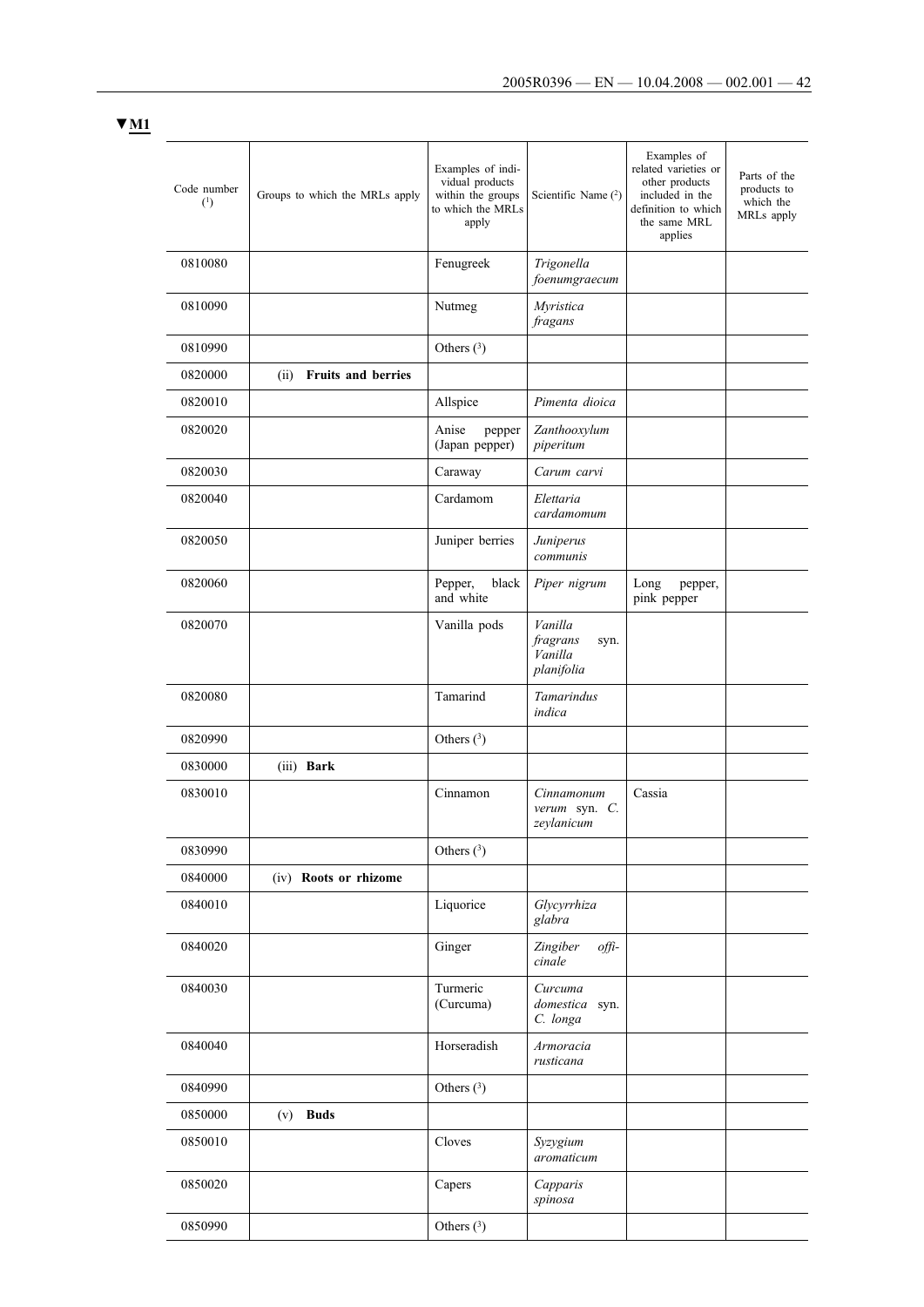|                    |                                                                                                                                                                                                                                                                                                                                 | Examples of indi-                                                  |                            | Examples of<br>related varieties or                                                 |                                                                                                                   |
|--------------------|---------------------------------------------------------------------------------------------------------------------------------------------------------------------------------------------------------------------------------------------------------------------------------------------------------------------------------|--------------------------------------------------------------------|----------------------------|-------------------------------------------------------------------------------------|-------------------------------------------------------------------------------------------------------------------|
| Code number<br>(1) | Groups to which the MRLs apply                                                                                                                                                                                                                                                                                                  | vidual products<br>within the groups<br>to which the MRLs<br>apply | Scientific Name $(2)$      | other products<br>included in the<br>definition to which<br>the same MRL<br>applies | Parts of the<br>products to<br>which the<br>MRLs apply                                                            |
| 0860000            | (vi) Flower stigma                                                                                                                                                                                                                                                                                                              |                                                                    |                            |                                                                                     |                                                                                                                   |
| 0860010            |                                                                                                                                                                                                                                                                                                                                 | Saffron                                                            | Crocus sativus             |                                                                                     |                                                                                                                   |
| 0860990            |                                                                                                                                                                                                                                                                                                                                 | Others $(^3)$                                                      |                            |                                                                                     |                                                                                                                   |
| 0870000            | (vii) Aril                                                                                                                                                                                                                                                                                                                      |                                                                    |                            |                                                                                     |                                                                                                                   |
| 0870010            |                                                                                                                                                                                                                                                                                                                                 | Mace                                                               | Myristica<br>fragrans      |                                                                                     |                                                                                                                   |
| 0870990            |                                                                                                                                                                                                                                                                                                                                 | Others $(3)$                                                       |                            |                                                                                     |                                                                                                                   |
| 0900000            | 9.<br>SUGAR PLANTS (4)                                                                                                                                                                                                                                                                                                          |                                                                    |                            |                                                                                     |                                                                                                                   |
| 0900010            |                                                                                                                                                                                                                                                                                                                                 | Sugar<br>beet<br>(root)                                            | Beta vulgaris              |                                                                                     | Whole<br>product<br>after<br>of<br>removal<br>tops<br>and<br>adhering soil<br>by rinsing or<br>brushing           |
| 0900020            |                                                                                                                                                                                                                                                                                                                                 | Sugar cane                                                         | Saccharum offi-<br>cinarum |                                                                                     | Whole<br>product<br>after<br>removal<br>of<br>decayed<br>tissue,<br>soil<br>and roots                             |
| 0900030            |                                                                                                                                                                                                                                                                                                                                 | Chicory $(4)$<br>roots                                             | Cichorium<br>intybus       |                                                                                     | Whole<br>product<br>after<br>removal<br>of<br>tops<br>and<br>adehering<br>soil<br>by<br>rinsing<br>or<br>brushing |
| 0900990            |                                                                                                                                                                                                                                                                                                                                 | Others $(^3)$                                                      |                            |                                                                                     |                                                                                                                   |
| 1000000            | 10. PRODUCTS<br>OF<br>ORIGIN-<br><b>ANIMAL</b><br><b>TERRESTRIAL</b><br><b>ANIMALS</b>                                                                                                                                                                                                                                          |                                                                    |                            |                                                                                     |                                                                                                                   |
| 1010000            | Meat, preparations<br>(i)<br>meat,<br>of<br>offals,<br>blood, animal fats;<br>fresh,<br>chilled<br>or<br>frozen, salted,<br>in<br>brine,<br>dried<br>or<br>smoked<br><b>or</b><br>processed as flours<br>meals;<br>other<br>or<br>processed products<br>sausages<br>such<br>as<br>food<br>and<br>preparations based<br>on these |                                                                    |                            |                                                                                     | Whole<br>product or the<br>fat<br>fraction<br>only $(5)$                                                          |
| 1011000            | Swine<br>(a)                                                                                                                                                                                                                                                                                                                    |                                                                    | Sus scrofa                 |                                                                                     |                                                                                                                   |
| 1011010            |                                                                                                                                                                                                                                                                                                                                 | Meat                                                               |                            |                                                                                     |                                                                                                                   |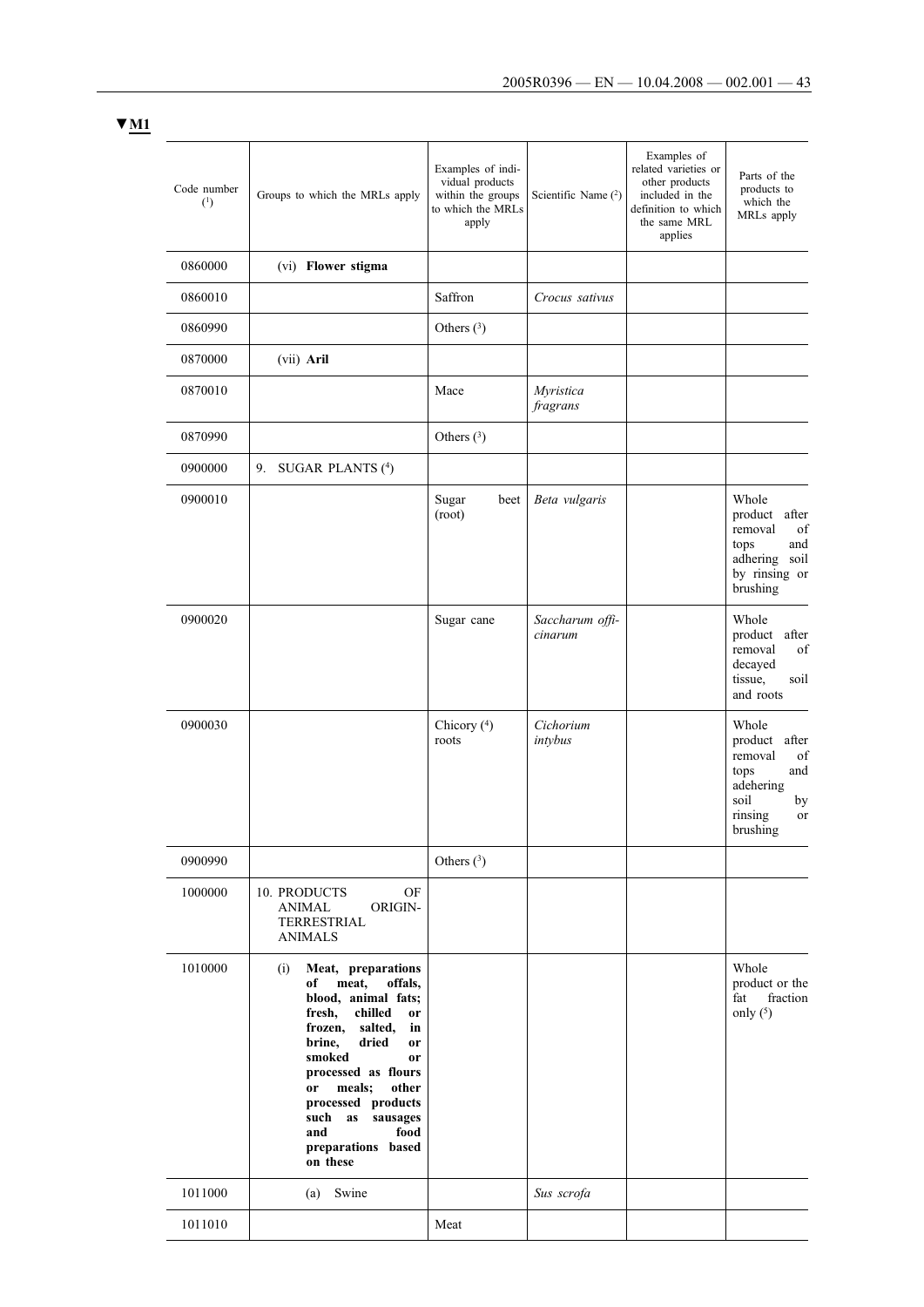| × |  |
|---|--|
|---|--|

| Code number<br>(1) | Groups to which the MRLs apply                     | Examples of indi-<br>vidual products<br>within the groups<br>to which the MRLs<br>apply | Scientific Name (2) | Examples of<br>related varieties or<br>other products<br>included in the<br>definition to which<br>the same MRL<br>applies | Parts of the<br>products to<br>which the<br>MRLs apply |
|--------------------|----------------------------------------------------|-----------------------------------------------------------------------------------------|---------------------|----------------------------------------------------------------------------------------------------------------------------|--------------------------------------------------------|
| 1011020            |                                                    | Fat free of lean<br>meat                                                                |                     |                                                                                                                            |                                                        |
| 1011030            |                                                    | Liver                                                                                   |                     |                                                                                                                            |                                                        |
| 1011040            |                                                    | Kidney                                                                                  |                     |                                                                                                                            |                                                        |
| 1011050            |                                                    | Edible offal                                                                            |                     |                                                                                                                            |                                                        |
| 1011990            |                                                    | Others $(3)$                                                                            |                     |                                                                                                                            |                                                        |
| 1012000            | (b) Bovine                                         |                                                                                         | Bos spec.           |                                                                                                                            |                                                        |
| 1012010            |                                                    | Meat                                                                                    |                     |                                                                                                                            |                                                        |
| 1012020            |                                                    | Fat                                                                                     |                     |                                                                                                                            |                                                        |
| 1012030            |                                                    | Liver                                                                                   |                     |                                                                                                                            |                                                        |
| 1012040            |                                                    | Kidney                                                                                  |                     |                                                                                                                            |                                                        |
| 1012050            |                                                    | Edible offal                                                                            |                     |                                                                                                                            |                                                        |
| 1012990            |                                                    | Others $(3)$                                                                            |                     |                                                                                                                            |                                                        |
| 1013000            | Sheep<br>(c)                                       |                                                                                         | Ovis aries          |                                                                                                                            |                                                        |
| 1013010            |                                                    | Meat                                                                                    |                     |                                                                                                                            |                                                        |
| 1013020            |                                                    | Fat                                                                                     |                     |                                                                                                                            |                                                        |
| 1013030            |                                                    | Liver                                                                                   |                     |                                                                                                                            |                                                        |
| 1013040            |                                                    | Kidney                                                                                  |                     |                                                                                                                            |                                                        |
| 1013050            |                                                    | Edible offal                                                                            |                     |                                                                                                                            |                                                        |
| 1013990            |                                                    | Others $(3)$                                                                            |                     |                                                                                                                            |                                                        |
| 1014000            | (d) Goat                                           |                                                                                         | Capra hircus        |                                                                                                                            |                                                        |
| 1014010            |                                                    | Meat                                                                                    |                     |                                                                                                                            |                                                        |
| 1014020            |                                                    | Fat                                                                                     |                     |                                                                                                                            |                                                        |
| 1014030            |                                                    | Liver                                                                                   |                     |                                                                                                                            |                                                        |
| 1014040            |                                                    | Kidney                                                                                  |                     |                                                                                                                            |                                                        |
| 1014050            |                                                    | Edible offal                                                                            |                     |                                                                                                                            |                                                        |
| 1014990            |                                                    | Others $(3)$                                                                            |                     |                                                                                                                            |                                                        |
| 1015000            | Horses,<br>asses,<br>(e)<br>mules<br>or<br>hinnies |                                                                                         | Equus spec.         |                                                                                                                            |                                                        |
| 1015010            |                                                    | Meat                                                                                    |                     |                                                                                                                            |                                                        |
| 1015020            |                                                    | Fat                                                                                     |                     |                                                                                                                            |                                                        |
| 1015030            |                                                    | Liver                                                                                   |                     |                                                                                                                            |                                                        |
| 1015040            |                                                    | Kidney                                                                                  |                     |                                                                                                                            |                                                        |
| 1015050            |                                                    | Edible offal                                                                            |                     |                                                                                                                            |                                                        |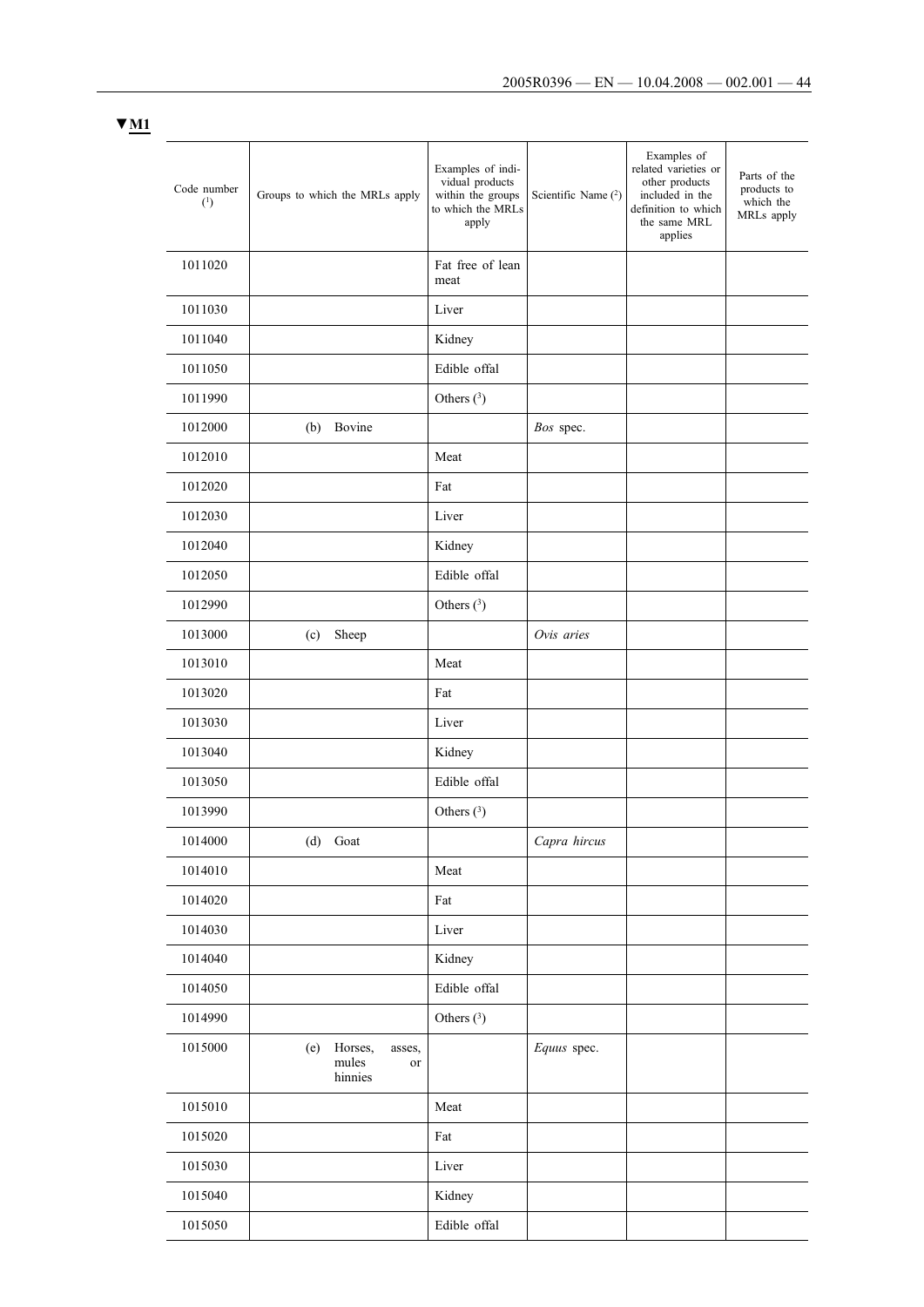| Code number<br>(1) | Groups to which the MRLs apply                                                                                                                                                                                      | Examples of indi-<br>vidual products<br>within the groups<br>to which the MRLs<br>apply | Scientific Name $(2)$                                                                                                                                                                  | Examples of<br>related varieties or<br>other products<br>included in the<br>definition to which<br>the same MRL<br>applies | Parts of the<br>products to<br>which the<br>MRLs apply   |
|--------------------|---------------------------------------------------------------------------------------------------------------------------------------------------------------------------------------------------------------------|-----------------------------------------------------------------------------------------|----------------------------------------------------------------------------------------------------------------------------------------------------------------------------------------|----------------------------------------------------------------------------------------------------------------------------|----------------------------------------------------------|
| 1015990            |                                                                                                                                                                                                                     | Others $(^3)$                                                                           |                                                                                                                                                                                        |                                                                                                                            |                                                          |
| 1016000            | (f)<br>Poultry<br>chicken, geese,<br>duck,<br>turkey<br>and<br>Guinea<br>fowl<br>ostrich, pigeon                                                                                                                    |                                                                                         | Gallus<br>gallus,<br>Anser<br>anser,<br>platyr-<br>Anas<br>hynchos,<br>Meleagris<br>gallopavo,<br>Numida<br>meleagris,<br>Coturnix<br>coturnix.<br>Struthio<br>camelus,<br>Columba sp. |                                                                                                                            |                                                          |
| 1016010            |                                                                                                                                                                                                                     | Meat                                                                                    |                                                                                                                                                                                        |                                                                                                                            |                                                          |
| 1016020            |                                                                                                                                                                                                                     | Fat                                                                                     |                                                                                                                                                                                        |                                                                                                                            |                                                          |
| 1016030            |                                                                                                                                                                                                                     | Liver                                                                                   |                                                                                                                                                                                        |                                                                                                                            |                                                          |
| 1016040            |                                                                                                                                                                                                                     | Kidney                                                                                  |                                                                                                                                                                                        |                                                                                                                            |                                                          |
| 1016050            |                                                                                                                                                                                                                     | Edible offal                                                                            |                                                                                                                                                                                        |                                                                                                                            |                                                          |
| 1016990            |                                                                                                                                                                                                                     | Others $(3)$                                                                            |                                                                                                                                                                                        |                                                                                                                            |                                                          |
| 1017000            | Other<br>farm<br>(g)<br>animals                                                                                                                                                                                     |                                                                                         |                                                                                                                                                                                        | Rabbit,<br>Kangaroo                                                                                                        |                                                          |
| 1017010            |                                                                                                                                                                                                                     | Meat                                                                                    |                                                                                                                                                                                        |                                                                                                                            |                                                          |
| 1017020            |                                                                                                                                                                                                                     | Fat                                                                                     |                                                                                                                                                                                        |                                                                                                                            |                                                          |
| 1017030            |                                                                                                                                                                                                                     | Liver                                                                                   |                                                                                                                                                                                        |                                                                                                                            |                                                          |
| 1017040            |                                                                                                                                                                                                                     | Kidney                                                                                  |                                                                                                                                                                                        |                                                                                                                            |                                                          |
| 1017050            |                                                                                                                                                                                                                     | Edible offal                                                                            |                                                                                                                                                                                        |                                                                                                                            |                                                          |
| 1017990            |                                                                                                                                                                                                                     | Others $(3)$                                                                            |                                                                                                                                                                                        |                                                                                                                            |                                                          |
| 1020000            | (ii)<br>Milk and cream,<br>concentrated,<br>not<br>containing<br>nor<br>added<br>sugar<br>or<br>sweetening matter,<br>butter<br>and other<br>fats derived from<br>milk, cheese<br>and<br>curd                       |                                                                                         |                                                                                                                                                                                        |                                                                                                                            | Whole<br>product or the<br>fat<br>fraction<br>only $(6)$ |
| 1020010            |                                                                                                                                                                                                                     | Cattle                                                                                  |                                                                                                                                                                                        |                                                                                                                            |                                                          |
| 1020020            |                                                                                                                                                                                                                     | Sheep                                                                                   |                                                                                                                                                                                        |                                                                                                                            |                                                          |
| 1020030            |                                                                                                                                                                                                                     | Goat                                                                                    |                                                                                                                                                                                        |                                                                                                                            |                                                          |
| 1020040            |                                                                                                                                                                                                                     | Horse                                                                                   |                                                                                                                                                                                        |                                                                                                                            |                                                          |
| 1020990            |                                                                                                                                                                                                                     | Others $(3)$                                                                            |                                                                                                                                                                                        |                                                                                                                            |                                                          |
| 1030000            | fresh<br>(iii) Birds' eggs,<br>preserved<br>or<br>cooked;<br><b>Shelled</b><br>eggs and egg yolks<br>fresh, dried, cooked<br>steaming<br>by<br>or<br>boiling in water,<br>moulded, frozen or<br>otherwise preserved |                                                                                         |                                                                                                                                                                                        |                                                                                                                            | Whole<br>product or the<br>fraction<br>fat<br>only $(7)$ |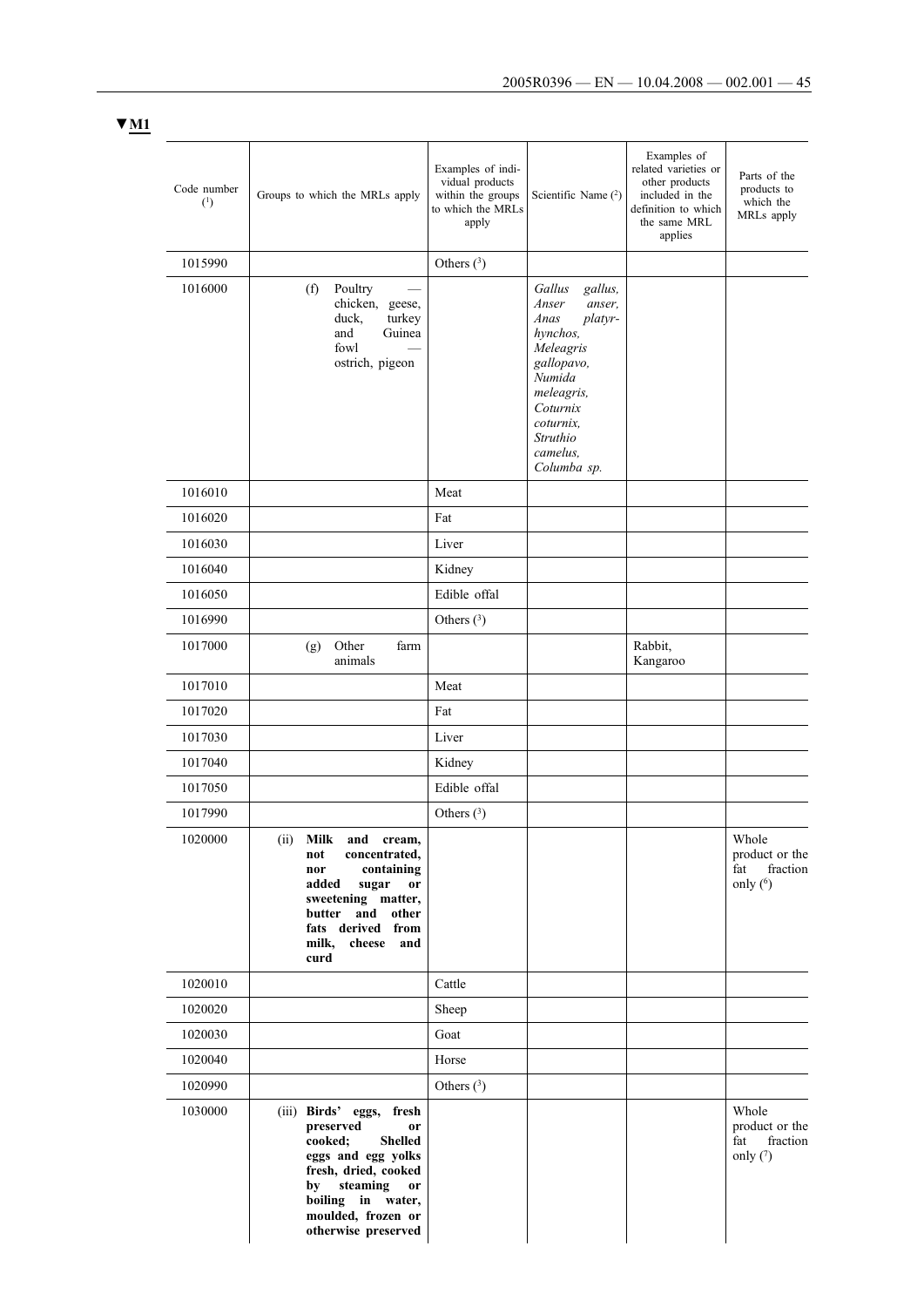| Code number<br>(1) | Groups to which the MRLs apply                                                                                                                             | Examples of indi-<br>vidual products<br>within the groups<br>to which the MRLs<br>apply | Scientific Name $(2)$                | Examples of<br>related varieties or<br>other products<br>included in the<br>definition to which<br>the same MRL<br>applies | Parts of the<br>products to<br>which the<br>MRLs apply |
|--------------------|------------------------------------------------------------------------------------------------------------------------------------------------------------|-----------------------------------------------------------------------------------------|--------------------------------------|----------------------------------------------------------------------------------------------------------------------------|--------------------------------------------------------|
|                    | whether<br><sub>or</sub><br>not<br>containing<br>added<br>sugar or sweetening<br>matter                                                                    |                                                                                         |                                      |                                                                                                                            |                                                        |
| 1030010            |                                                                                                                                                            | Chicken                                                                                 |                                      |                                                                                                                            |                                                        |
| 1030020            |                                                                                                                                                            | Duck                                                                                    |                                      |                                                                                                                            |                                                        |
| 1030030            |                                                                                                                                                            | Goose                                                                                   |                                      |                                                                                                                            |                                                        |
| 1030040            |                                                                                                                                                            | Quail                                                                                   |                                      |                                                                                                                            |                                                        |
| 1030990            |                                                                                                                                                            | Others $(3)$                                                                            |                                      |                                                                                                                            |                                                        |
| 1040000            | (iv) Honey                                                                                                                                                 |                                                                                         | melifera,<br>Apis<br>Melipona spec.  | Royal<br>jelly,<br>pollen                                                                                                  |                                                        |
| 1050000            | <b>Amphibians</b><br>and<br>(v)<br>reptiles                                                                                                                |                                                                                         | Rana<br>spec.<br>Crocodilia<br>spec. | Frog<br>legs,<br>crocodiles                                                                                                |                                                        |
| 1060000            | <b>Snails</b><br>(vi)                                                                                                                                      |                                                                                         | Helix spec.                          |                                                                                                                            |                                                        |
| 1070000            | (vii) Other<br>terrestrial<br>animal products                                                                                                              |                                                                                         |                                      |                                                                                                                            |                                                        |
| 1100000            | 11. FISH, FISH PRODUCTS,<br><b>SHELL</b><br>FISH,<br><b>MOLLUSCS</b><br><b>AND</b><br>OTHER MARINE AND<br><b>FRESHWATER</b><br><b>FOOD</b><br>PRODUCTS (8) |                                                                                         |                                      |                                                                                                                            |                                                        |
| 1200000            | 12. CROPS EXCLUSIVELY<br><b>USED</b><br><b>FOR</b><br><b>ANIMAL</b><br>FEED $(^{8})$                                                                       |                                                                                         |                                      |                                                                                                                            |                                                        |

(1) The code number is introduced by this Annex and is intended to set a classification under this and other related Annexes of Regulation (EC) No 396/2005.

(2) The scientific name of the items listed in the column 'Examples of individual products within the groups to which the MRLs

apply', where possible and relevant, is mentioned. As much as possible the International System of Nomenclature is followed. (3) The word 'others' covers anything not explicitly mentioned under the rest of the codes within 'Groups to which the MRLs apply'. (4) MRLs in Annex II and III for the product apply only for the product when used for human consumption. For parts of the product used exclusively as ingredients for animal feed, separate MRLs will be applicable.

- (5) Where the pesticide and/or metabolites (included in the residue definition) is/are water soluble (log P<sub>ow</sub> less than 3) the MRL is expressed as mg/kg of meat (including fat), preparations of meat, offal and animal fats. Where the pesticide and/or metabolite (included in the residue definition) is/are fat soluble (log  $P_{ow}$  greater than or equal to 3) the MRL is expressed as mg/kg of fat contained in the meat, preparations of meat, offal and animal fats. In the case of foods weight, the residue is related to the total weight of the boned foodstuff. In such cases, the maximum level is one-tenth of the value related to fat content, but must be no less than 0,01 mg/kg. The latter does not apply for cow's milk and whole cream cow's milk. It applies neither for the other products when the MRL is set at the LOD.
- (6) Where the pesticide and/or metabolites (included in the residue definition) is /are water soluble (log  $P_{ow}$  less than 3) the MRL is expressed as mg/kg of milk and milk products. Where the pesticide and/or metabolite (included in the residue definition) is/are fat soluble (log P<sub>ow</sub> greater than or equal to 3) the MRL is expressed as mg/kg of cow's milk and whole cream cow's milk. In determining the residues in raw cow's milk and whole cream cow's milk, a fat content of 4 % by weight should be taken as a basis. For raw milk and whole cream milk of another animal origin the residues are expressed on the basis of the fat. For the other foodstuffs listed with a fat content of less than 2 % by weight, the maximum level is taken as half that set for raw milk and whole cream milk, with a fat content of 2 % or more by weight, the maximum level is expressed in mg/kg of fat. In such cases, the maximum level is 25 times that set for raw milk and whole cream milk. The latter does not apply when the MRL is set at the LOD.
- ( $\degree$ ) Where the pesticide and/or metabolites (included in the residue definition) is/are water soluble (log P<sub>ow</sub> less than 3) the MRL is expressed as mg/kg of shelled fresh eggs, for bird's eggs and egg yolks; Where the pesticide/or metabolite (included in the residue definition) is/are fat soluble (log  $P_{ow}$  greater than or equal to 3) the MRL is also expressed as mg/kg of shelled fresh eggs, for bird's eggs and egg yolks. However, for eggs and egg products with a fat content higher than 10 %, the maximum level is expressed in mg/kg fat. In this case, the maximum level is 10 times higher than the maximum level for fresh eggs. The latter does not apply when the MRL is set at the LOD.

(8) MRLs not applicable until the individual products are identified and listed.